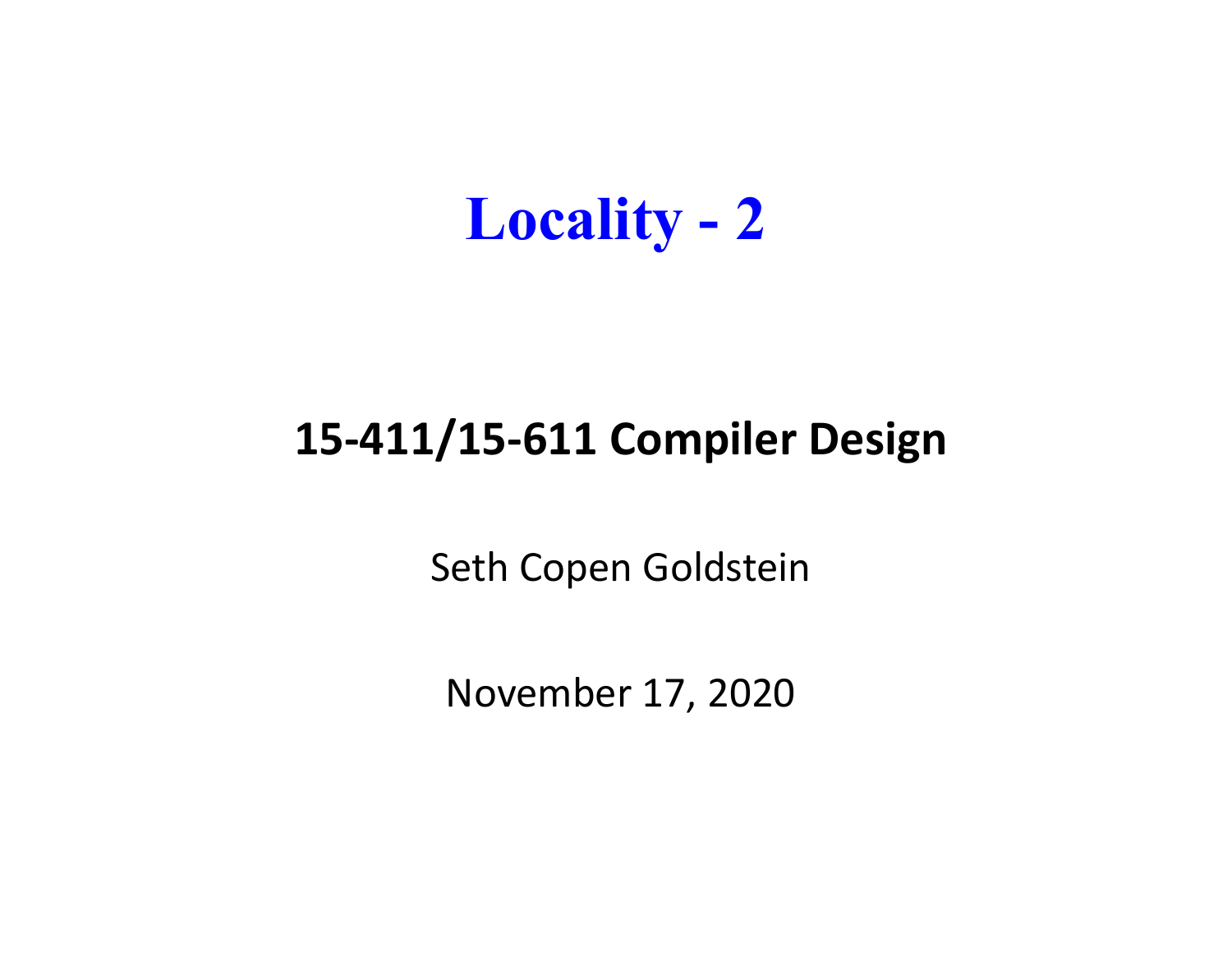## **Our Goal: Increase locality**

Is there locality to exploit? | Use

Can we transform loop to turn reuse into

Transform Loop using SRP

Possibly introduce Tiling

Use Reuse Analysis to determine amount of possible reuse.

Use dependence n to determine pace of possible transformations.

Perform unimodular transformations.

n ‐deep into 2n ‐deep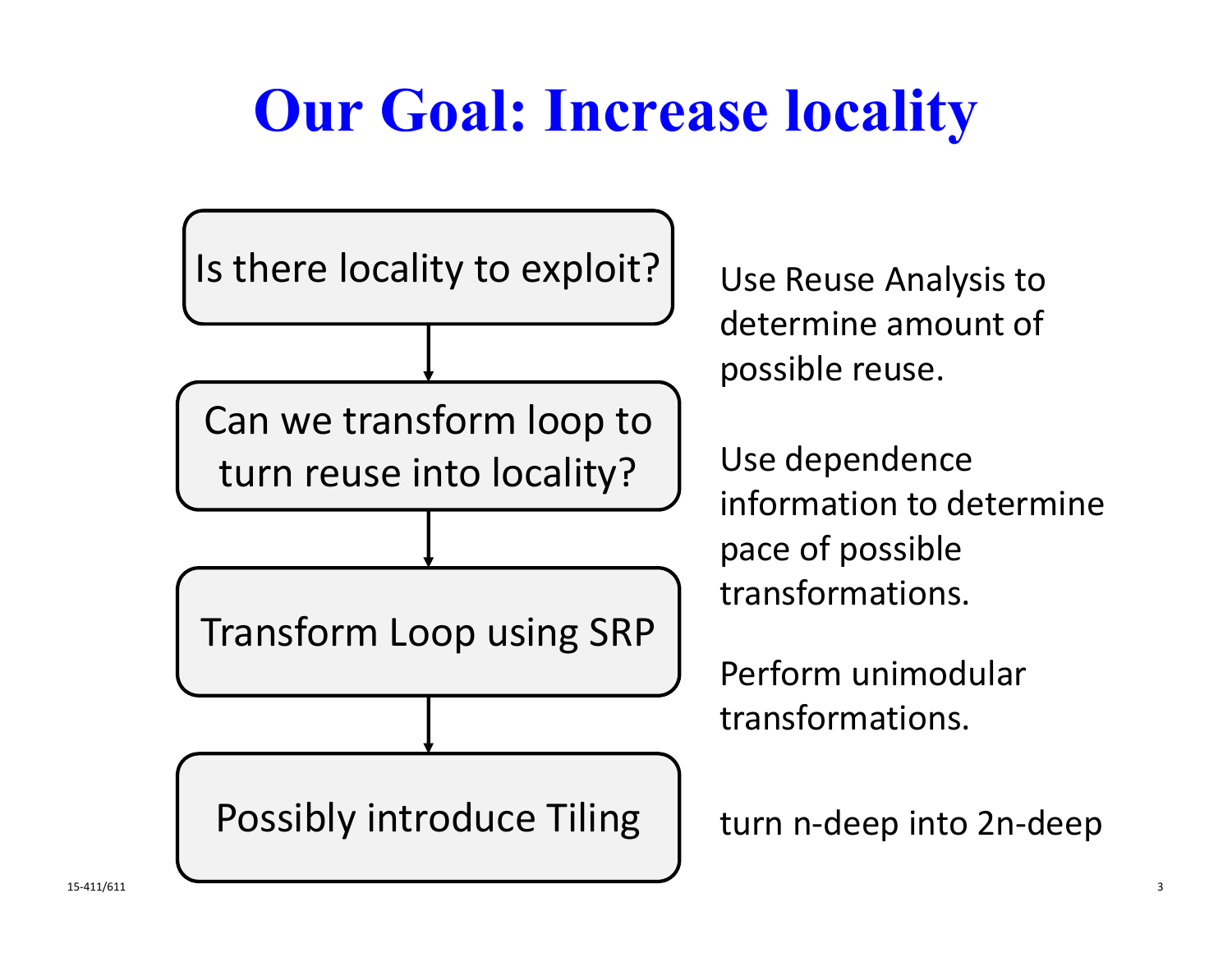## **Our Goal: Increase locality**

Is there locality to exploit? | Use

Use Reuse Analysis to determine amount of possible reuse.

dea: Ireat e Key idea: Treat each iteration of loop nest as a point in an n-dimentional iteration spad Transformn ‐dimentional iteration space.

transformations.

Possibly introduce Tiling

n ‐deep into 2n ‐deep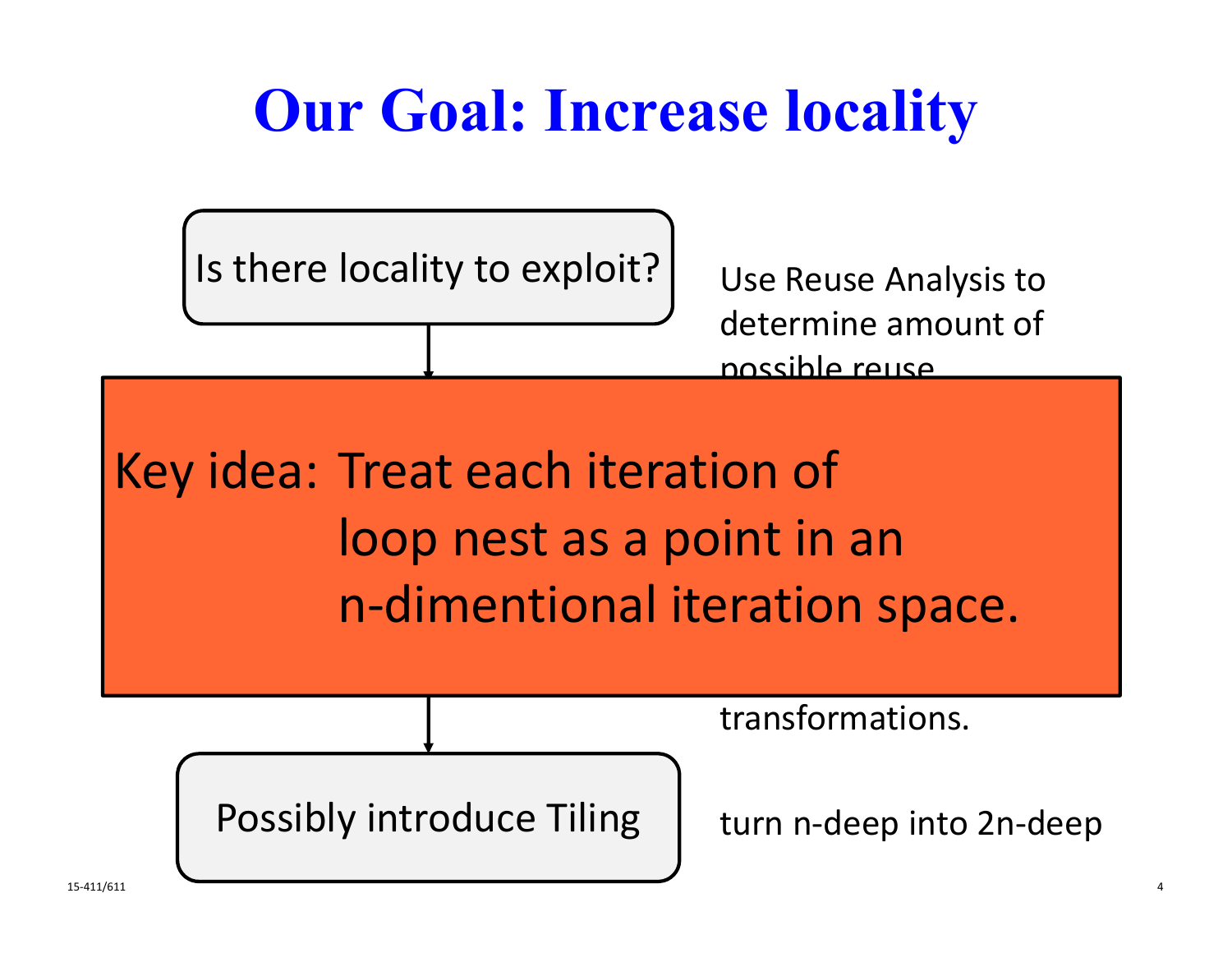### **Iteration Space**

Every iteration generates <sup>a</sup> point in an <sup>n</sup>‐ dimensional space, where <sup>n</sup> is the depth of the loop nest.

```
for (i=0; i<n; i++) {
}
for (i=0; i<n; i++) 
   for (j=0; j<4; j++) {
}
```
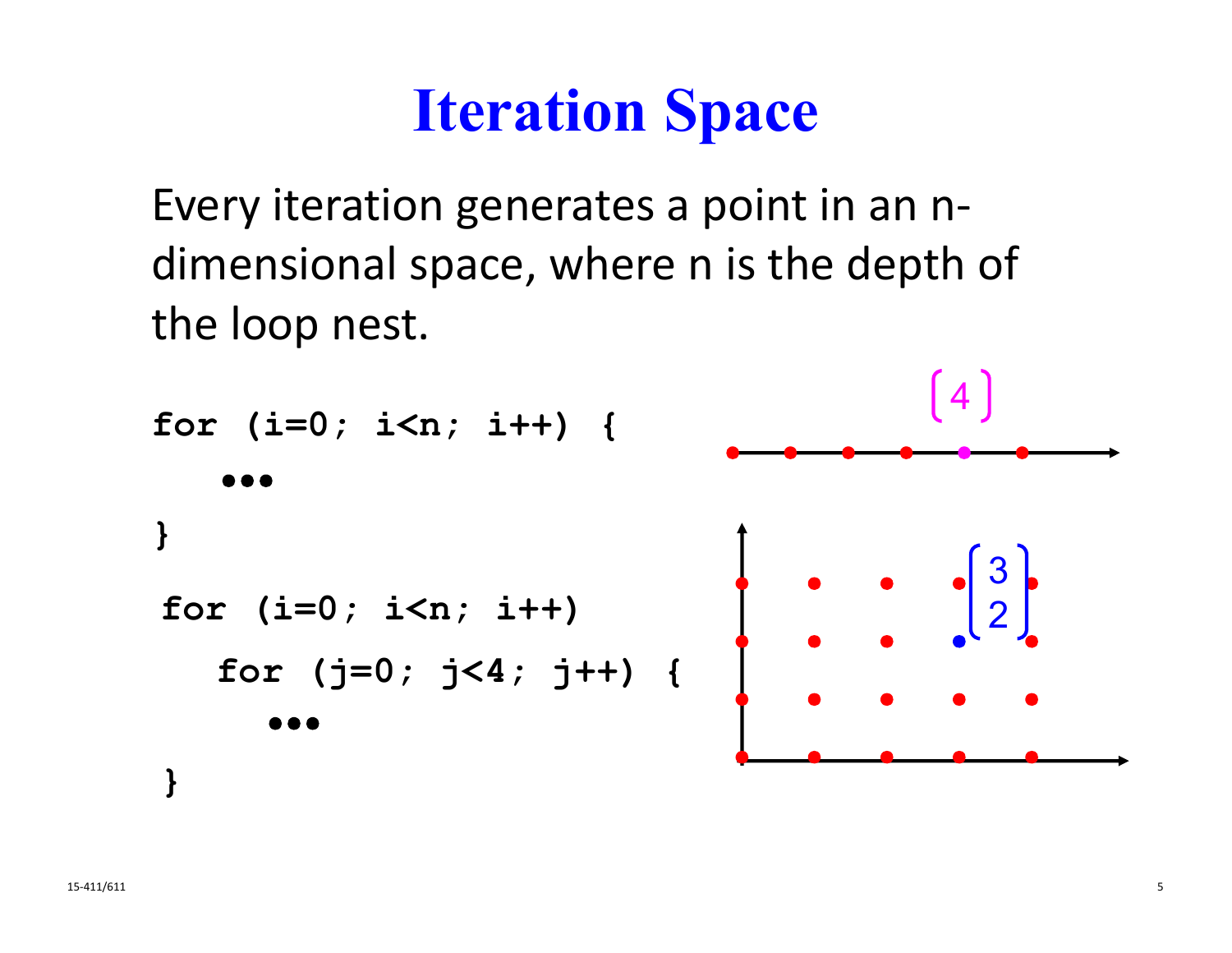### **Iteration Vectors**

- Given a nest of n loops, the iteration vector *i* of a particular iteration of the innermost loop is a vector of integers that contains the iteration numbers for each of the loops in order of nesting level.
- Thus, the iteration vector is:  $\{i_1, i_2, ..., i_n\}$ where  $\mathsf{i}_{\mathsf{k}}$ ,  $1 \leq \mathsf{k} \leq$  n represents the iteration number for the loop at nesting level k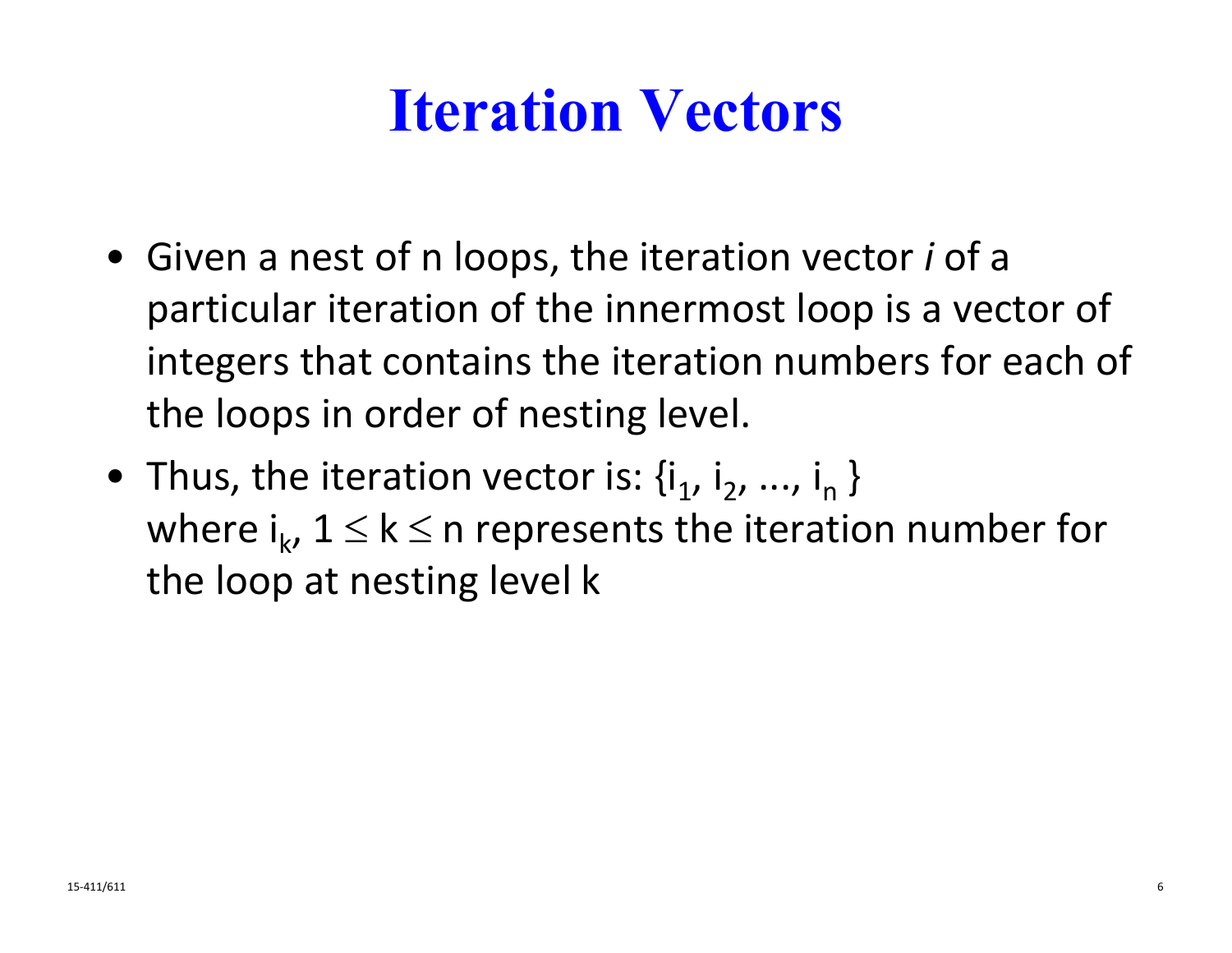## **Ordering of Iteration Vectors**

- An ordering for iteration vectors
- Use an intuitive, lexicographic order
- Iteration i precedes iteration j, denoted i <sup>&</sup>lt; j, iff:

1. 
$$
i[1:n-1] < j[1:n-1]
$$
, or  
2.  $i[1:k-1] = j[1:k-1]$  and  $i_k < j_k$   $\begin{bmatrix} i_1 \\ i_2 \end{bmatrix}$ 

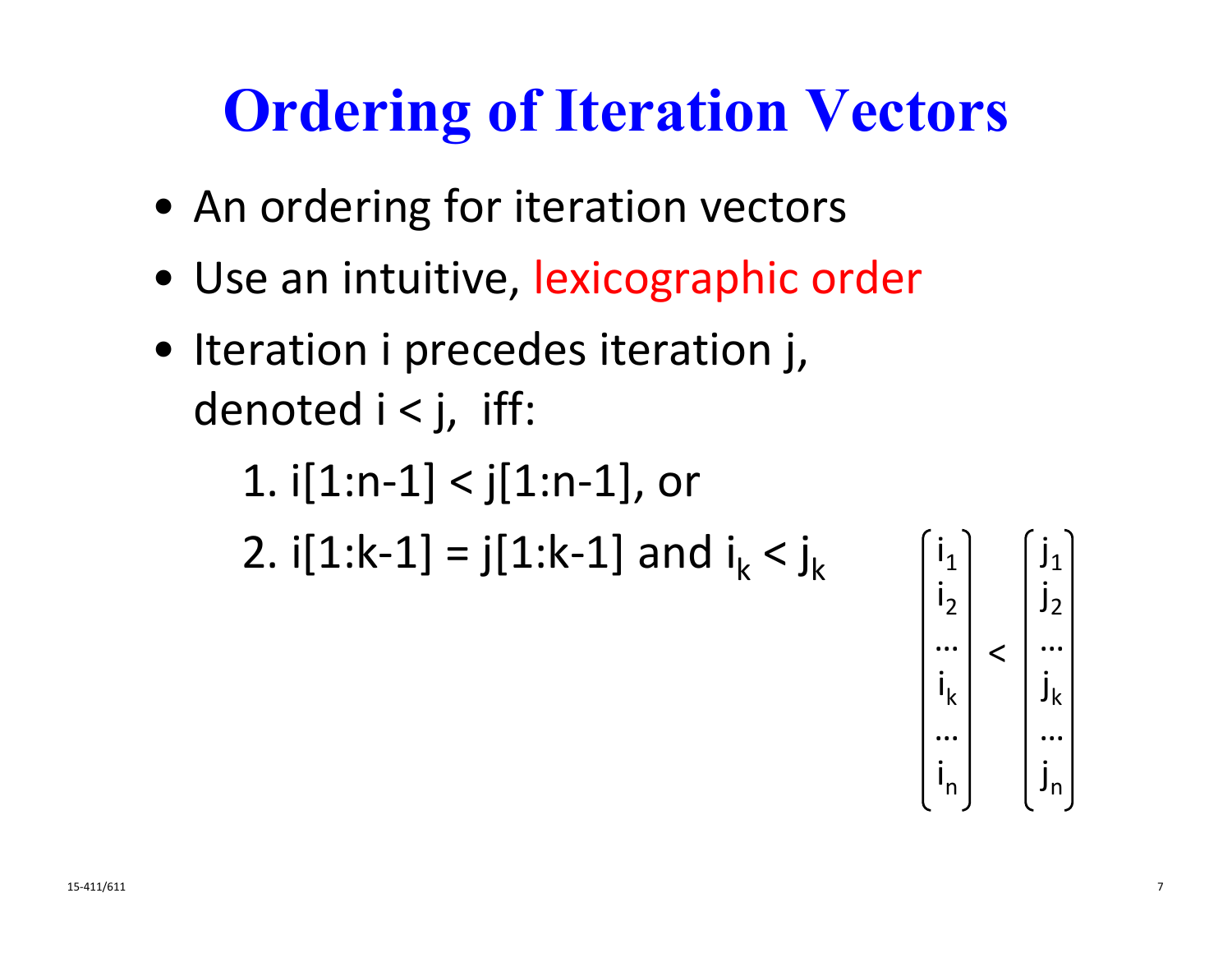### **Uniformly Generated references**

- f and g are indexing functions: Z n  $\rightarrow$  Z d
	- n is depth of loop nest
	- d is dimensions of array, A
- Two references A[f( **i**)] and A[g( **i**)] are uniformly generated if

f( **i** ) = H**i** + c<sub>f</sub> AND g(**i**)=H**i**+c<sub>g</sub>

- H is a linear transform
- $\bullet$   $\,$  c $_{\rm f}$  and c  $_{\rm g}$  are constant vectors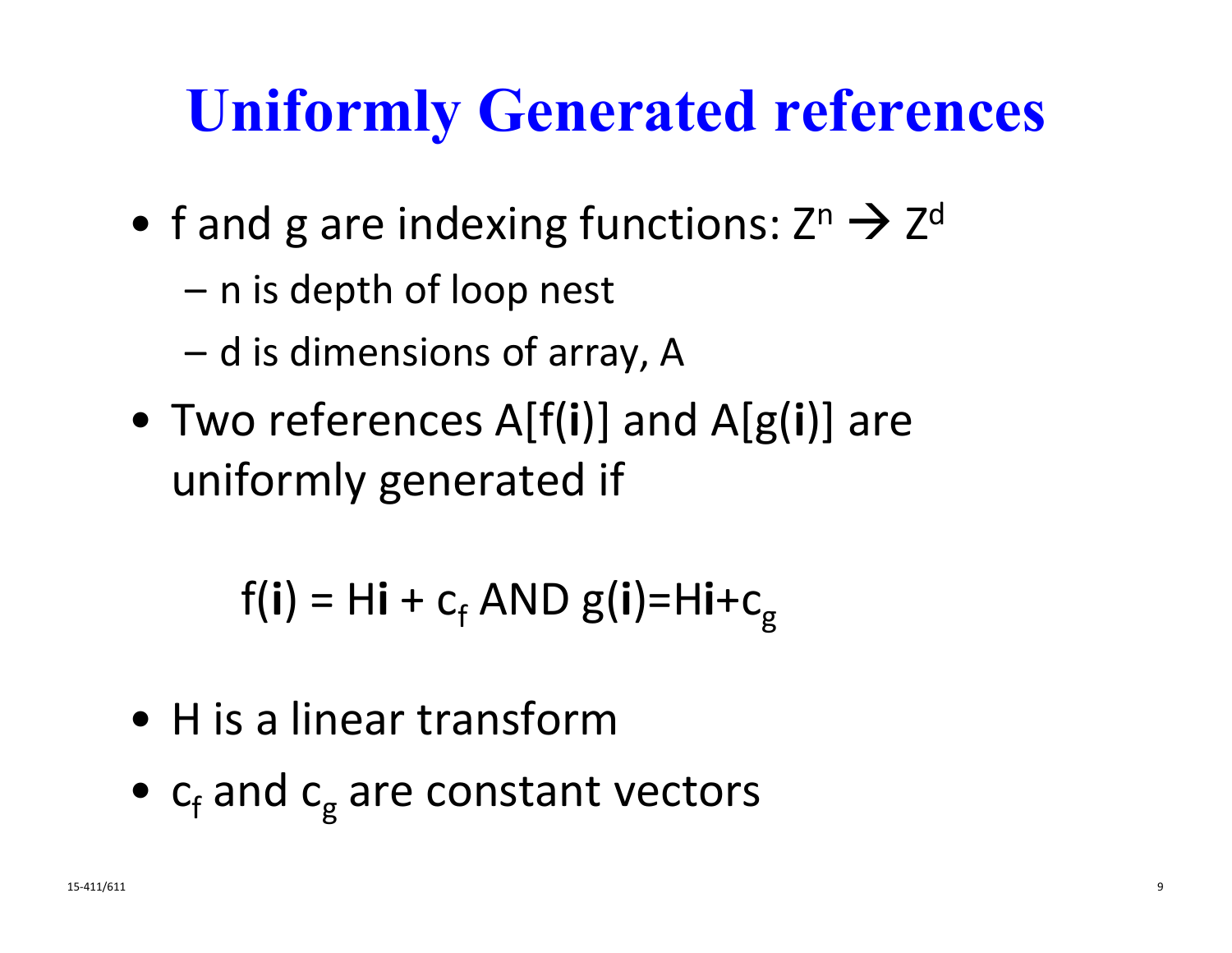### **Uniformly generated sets**

for 
$$
I_1 := 0
$$
 to 5  
\nfor  $I_2 := 0$  to 6  
\n $A[I_2 + 1] = 1/3 * (A[I_2] + A[I_2 + 1] + A[I_2 + 2])$   
\n $A[I_2 + 1]$ \n[01]\n $\begin{bmatrix} \mathbf{I}_1 \\ \mathbf{I}_2 \end{bmatrix} + [1]$   
\n $A[I_2]$ \n[01]\n $\begin{bmatrix} \mathbf{I}_1 \\ \mathbf{I}_2 \end{bmatrix} + [0]$   
\n $A[I_2 + 2]$ \n[01]\n $\begin{bmatrix} \mathbf{I}_1 \\ \mathbf{I}_2 \end{bmatrix} + [2]$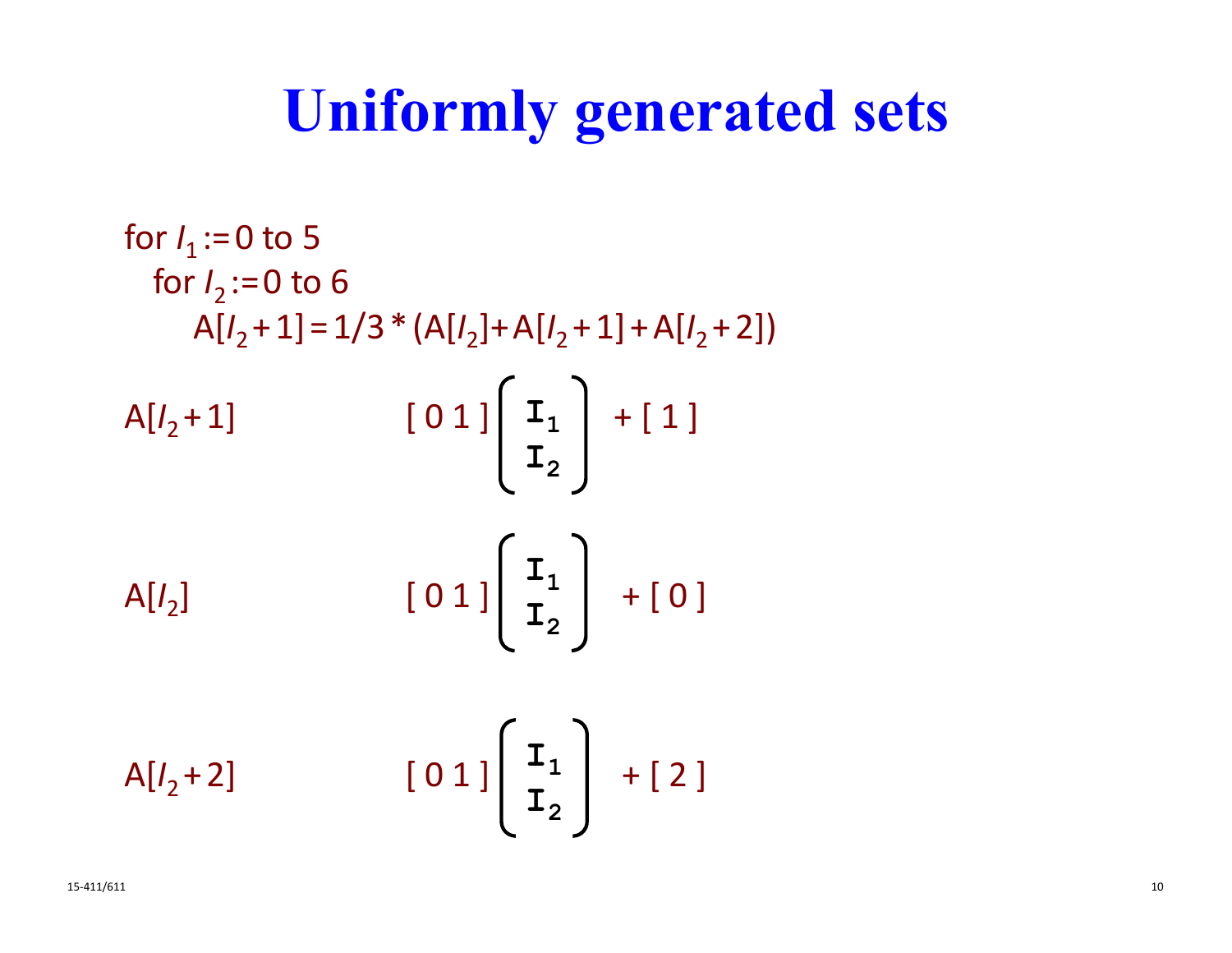# **Predicting Cache Behavior through "Locality Analysis"**

#### • Definitions:

– Reuse:

accessing a location that has been accessed in the past

Locality:

accessing a location that is now found in the cache

- Key Insights
	- Locality only occurs when there is reuse!
	- BUT, reuse does not necessarily result in locality.
	- Why not?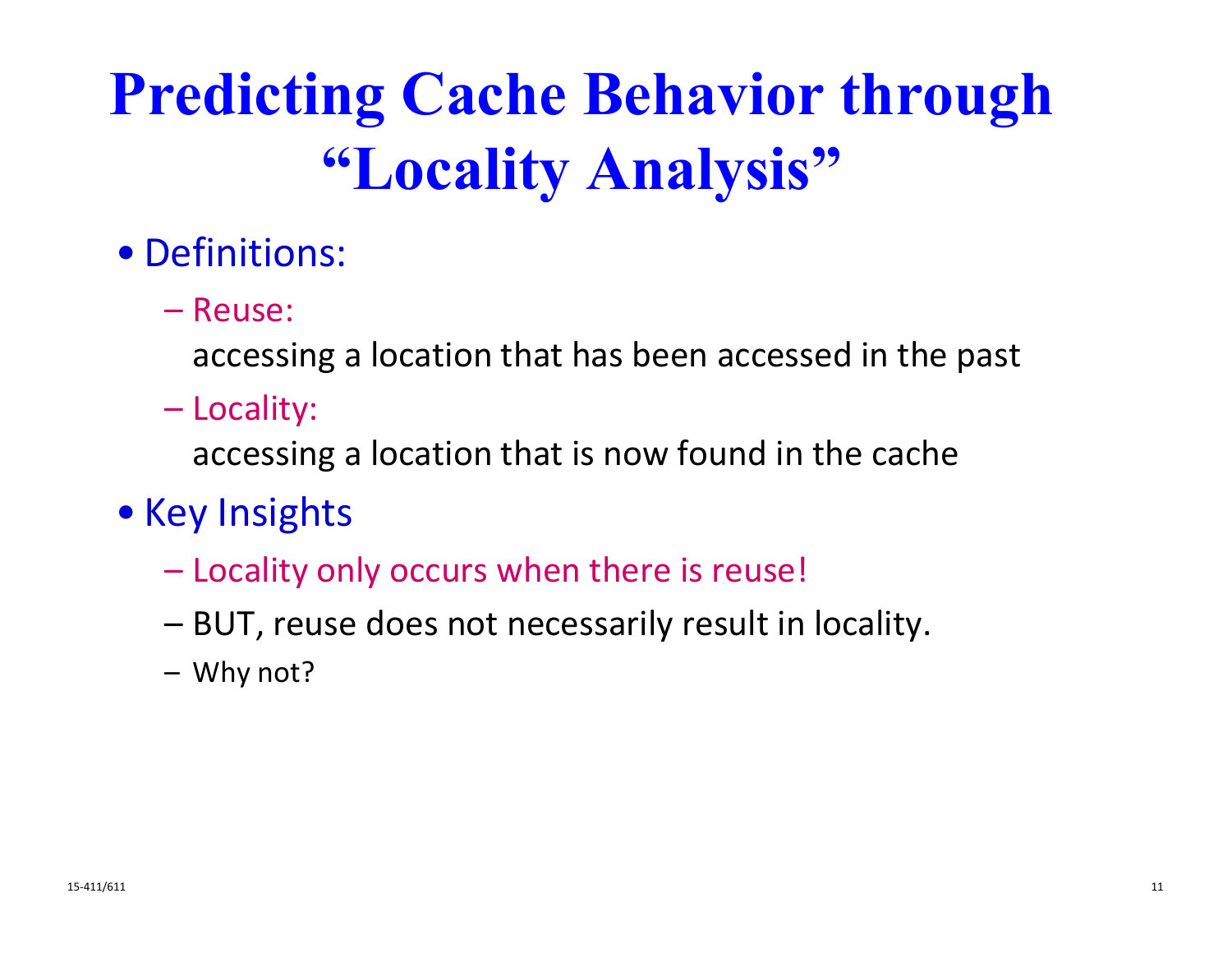## **Steps in Locality Analysis**

- 1. Find data reuse
	- if caches were infinitely large, we would be finished
- 2. Determine "localized iteration space"
	- set of inner loops where the data accessed by an iteration is expected to fit within the cache
- 3. Find data locality:
	- reuse  $\supseteq$  localized iteration space  $\supseteq$  locality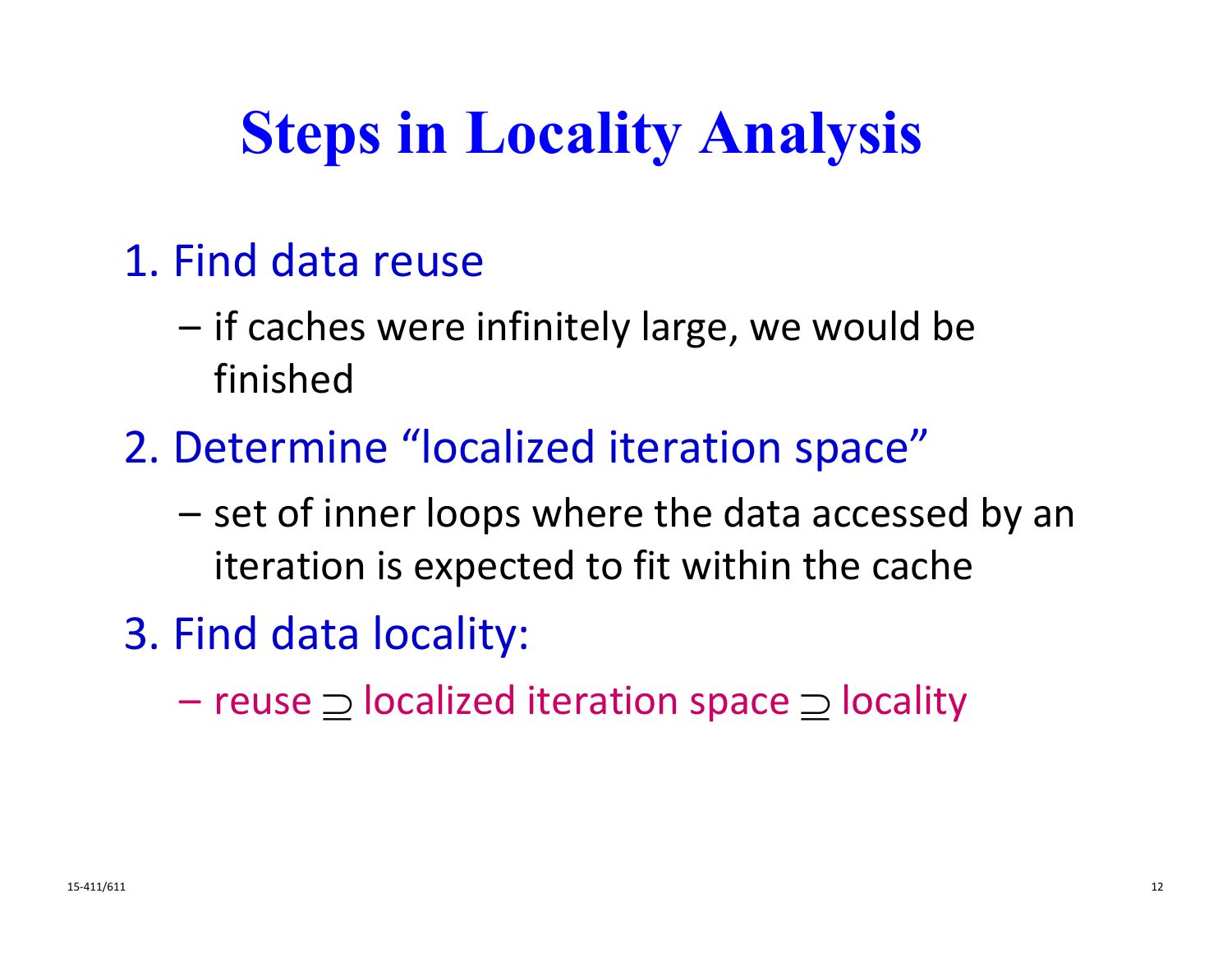## **Self-Temporal**

- For a reference, A[H**i**<sup>+</sup>**c**], there is self‐temporal reuse between **m** and **<sup>n</sup>** when H**m**+**c**=H**n**+**c**, i.e., H(**r**)=**0**, where **<sup>r</sup>**=**m**‐**n**.
- The direction of reuse is **<sup>r</sup>**.
- The self-temporal reuse vector space is:  $R_{ST}$  = Ker H
- $\bullet$  Amount of reuse is s<sup>dim(Rst)</sup>
- $\bullet\,$  There is locality if  $\mathsf{R}_{\mathsf{ST}}\!\subseteq\! \mathsf{localized}\,$  vector space.
- $\, {\sf R}_{\sf ST} \cap {\sf L} = {\sf locality} \,$

• # of mem refs = 
$$
\frac{1}{s^{dim(R_{ST} \cap L)}}
$$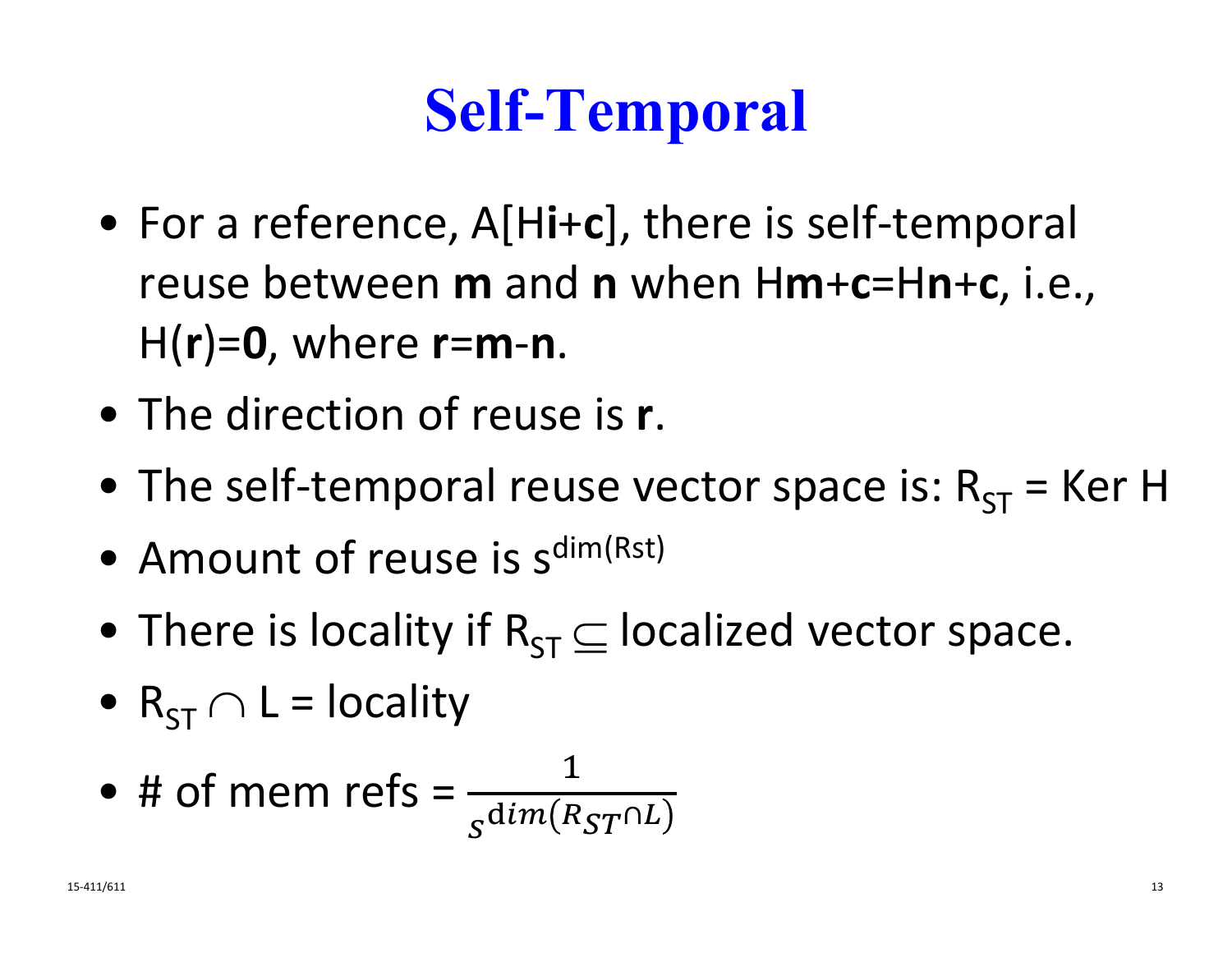### **Examples of reuse**

**for I 1 := 0 to 5 for I 2 := 0 to 6**  $A[I_2 + 1] = 1/3$  \*  $(A[I_2] + A[I_2 + 1] + A[I_2 + 2])$ 

Uniformly Generated Set: **{A[I 2], A[I <sup>2</sup>+1] ,A[I <sup>2</sup>+2]} H = 0 1**

Type reuse space reuse factor Self ‐Temporal: Ker(H) = span{(1,0)} <sup>s</sup>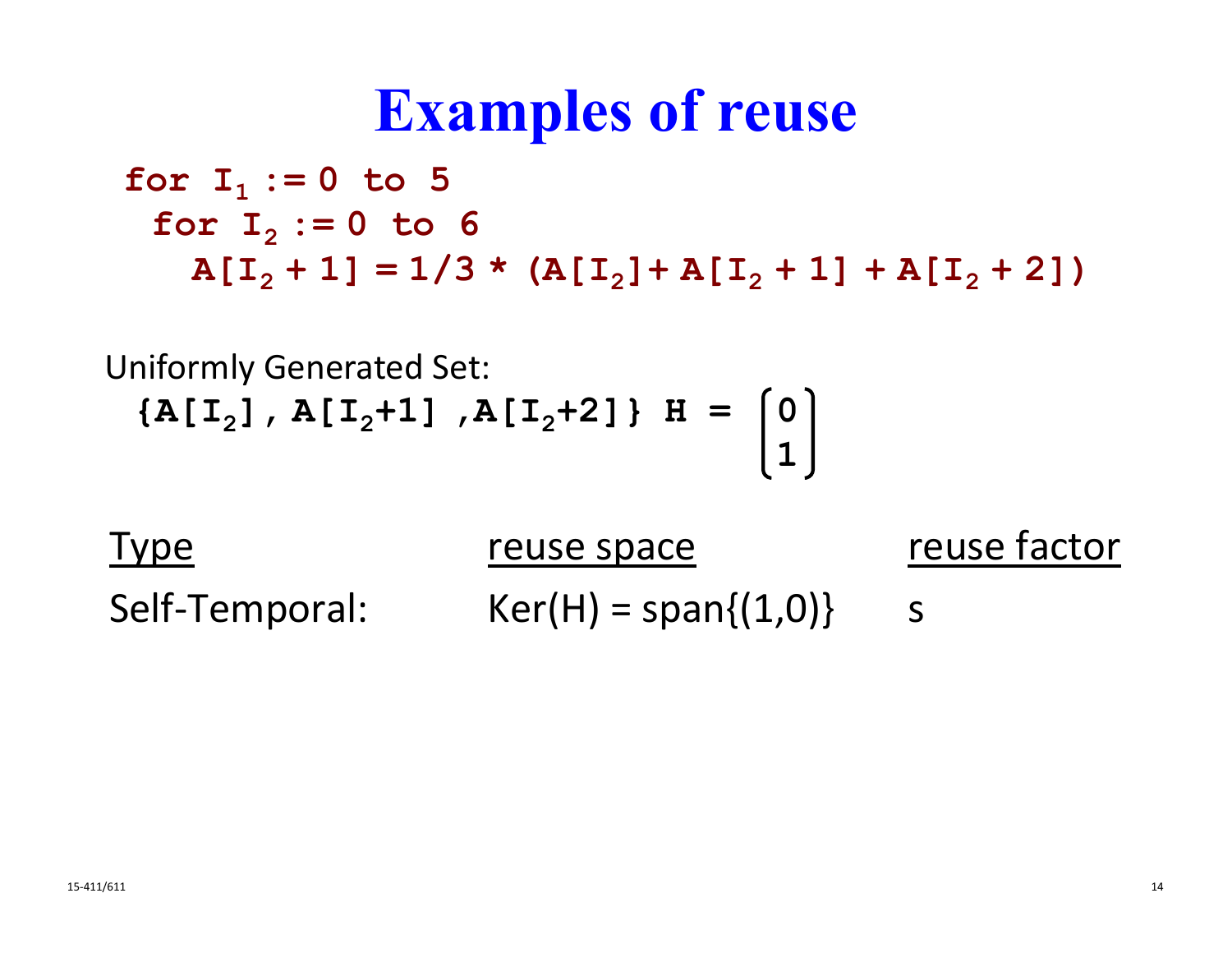# **Self-Spatial**

- Occurs when we access in order
- Spatial reuse occurs when only last index varies
- So, all but last row of H must be identical
- $\bullet\,$  H<sub>s</sub> := H with last row set to 0
- self-spatial reuse vector space =  $R^{\text{ss}}$  $\mathsf{R}_{\mathsf{SS}}^{}$  = ker  $\mathsf{H}_{\mathsf{S}}^{}$
- $\bullet\,$  Notice, ker H  $\subseteq$  ker H $_{\mathrm{s}}$
- $\bullet\,$  If,  $\rm R_{ss}$   $\cap$  L =  $\rm R_{ST}$   $\cap$  L, then no additional benefit to self‐spatial reuse

$$
\bullet \underset{\text{as-411/611}}{\bullet} \frac{k}{\text{1.dim}(R_{\text{cr}} \cap L)}
$$
 memory access/iteration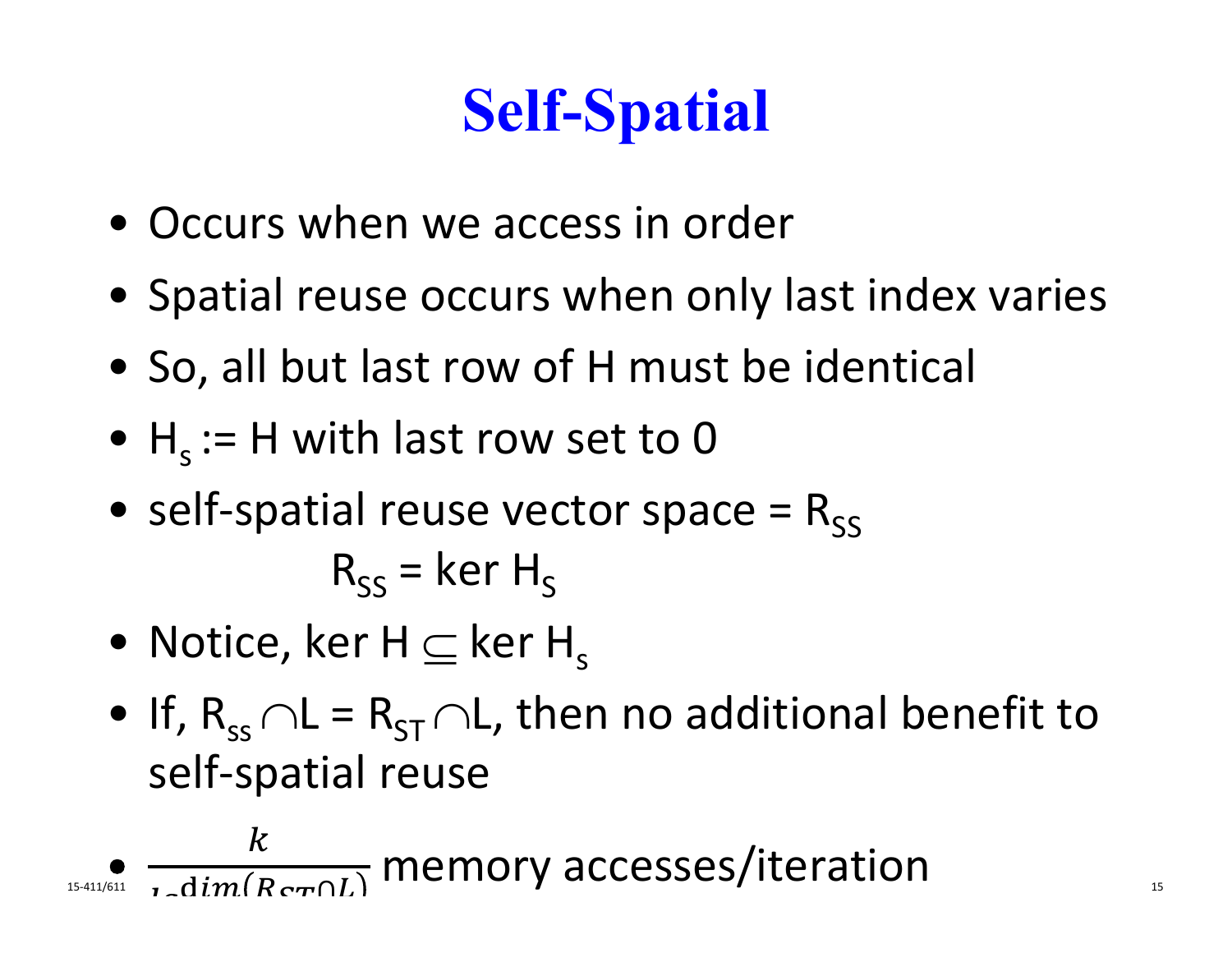### **Examples of reuse**

**for I 1 := 0 to 5 for I 2 := 0 to 6**  $A[I_2 + 1] = 1/3$  \*  $(A[I_2] + A[I_2 + 1] + A[I_2 + 2])$ 

Uniformly Generated Set: **{A[I 2], A[I <sup>2</sup>+1] ,A[I <sup>2</sup>+2]} H = 0 H s <sup>=</sup> 0 1 0**

Type reuse space reuse factor Self ‐Temporal: Ker(H)  $=$  span $\{(1,0)\}$  s Self ‐Spatial: Ker(H  $\mathsf{S}_\mathsf{S}$ ) = span $\{(1,0),(0,1)\}$  L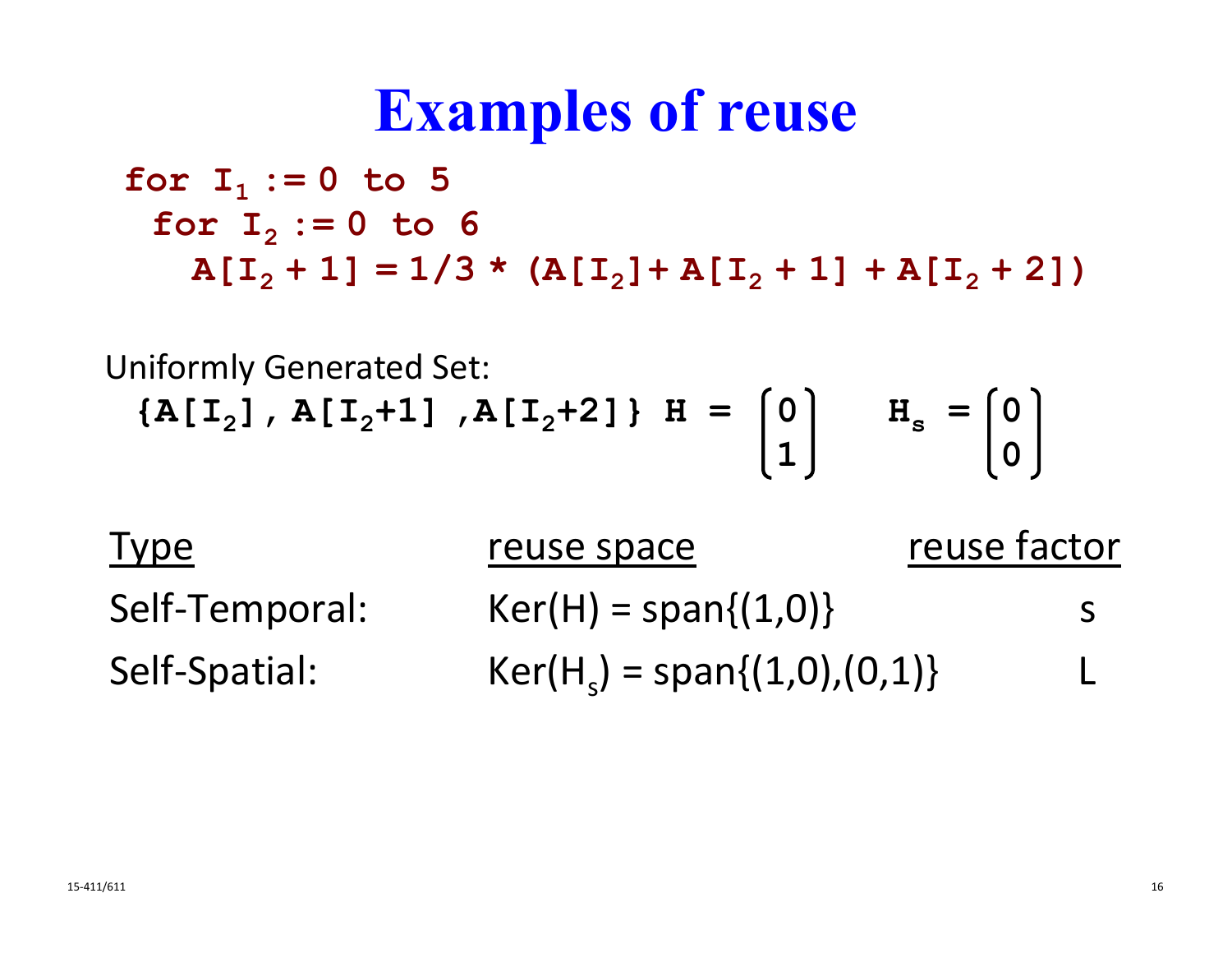### **Group Reuse**

- Occurs between **different** references in <sup>a</sup> loop nest when they access
	- the same element in the reuse vector space
	- the same cache line in the reuse vector space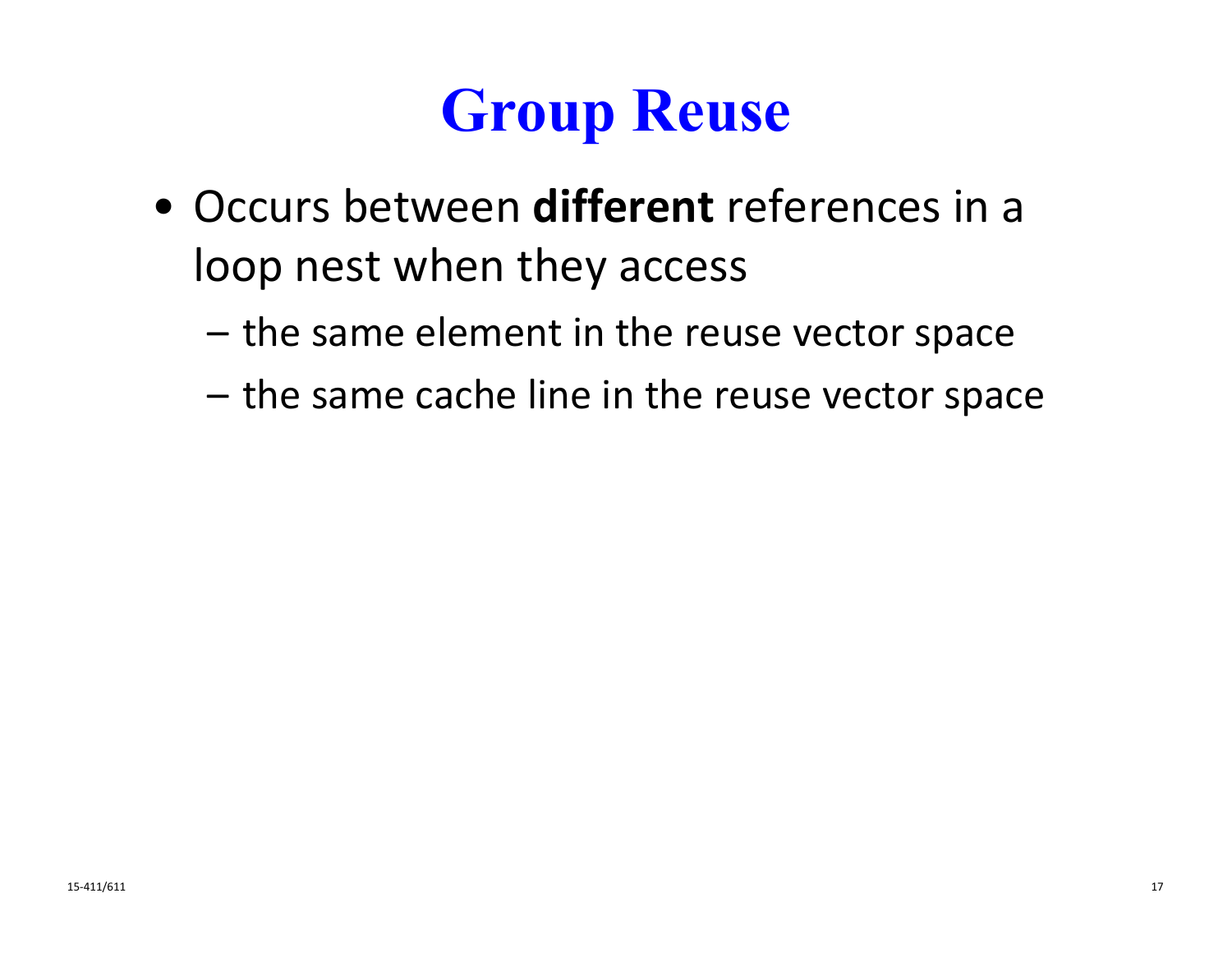### **Examples of reuse**

**for I 1 := 0 to 5 for I 2 := 0 to 6**  $A[I_2 + 1] = 1/3$  \*  $(A[I_2] + A[I_2 + 1] + A[I_2 + 2])$ 

Uniformly Generated Set: **{A[I 2], A[I <sup>2</sup>+1] ,A[I <sup>2</sup>+2]} H = 0 1**

| <b>Type</b>     | reuse space                    | reuse factor   |
|-----------------|--------------------------------|----------------|
| Self-Temporal:  | $Ker(H) = span{(1,0)}$         | S              |
| Self-Spatial:   | $Ker(H_s) = span{(1,0),(0,1)}$ | $\mathbf{L}$   |
| Group-Temporal: | $span{(1,0),(0,1)}$            | $\overline{3}$ |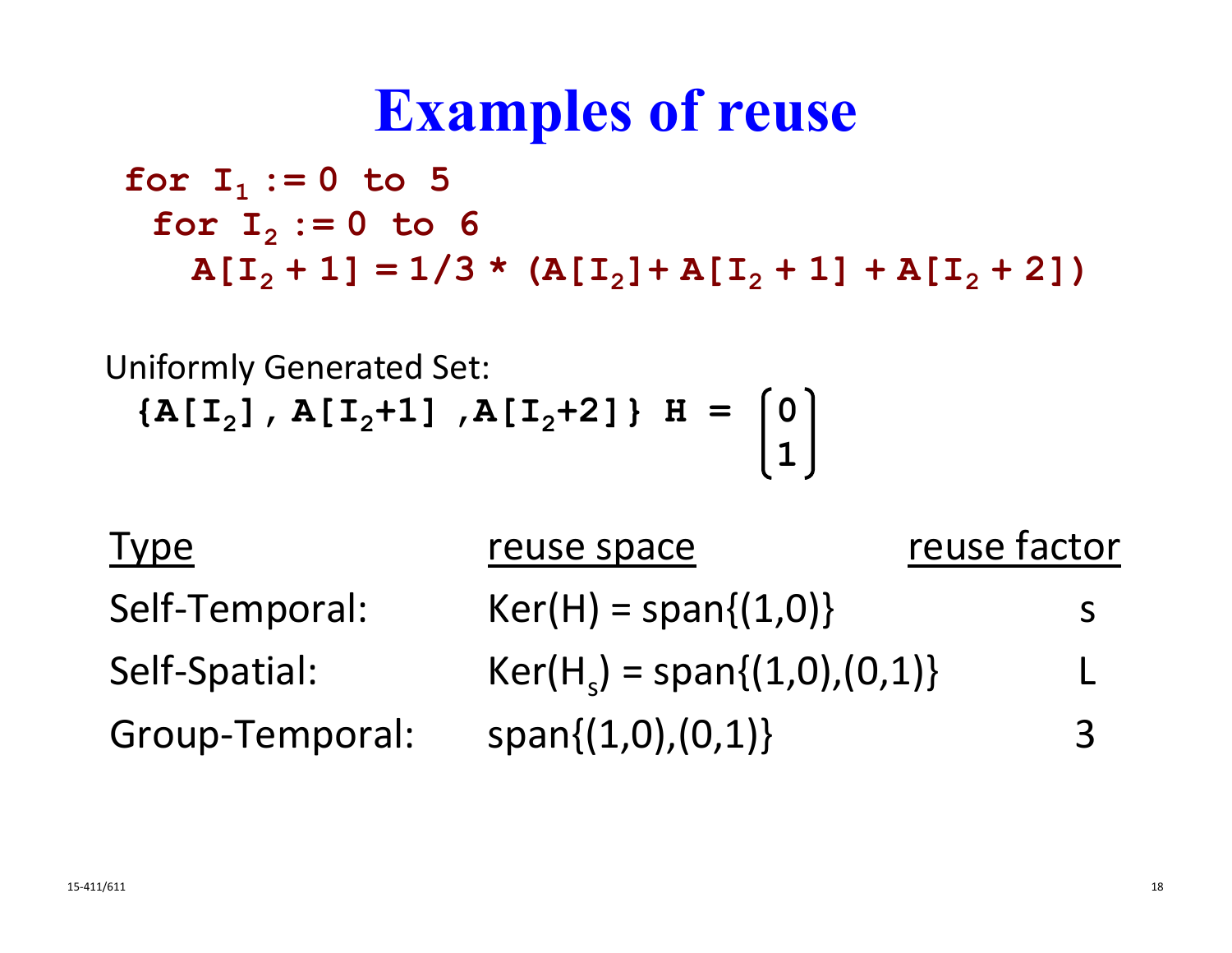## **Our Goal: Increase locality**

Is there locality to exploit? | Use Can we transform loop to turn reuse intoTransform Loop using SRP

Possibly introduce Tiling

Use Reuse Analysis to determine amount of possible reuse.

Use dependence n to determine pace of possible transformations.

Perform unimodular transformations.

n ‐deep into 2n ‐deep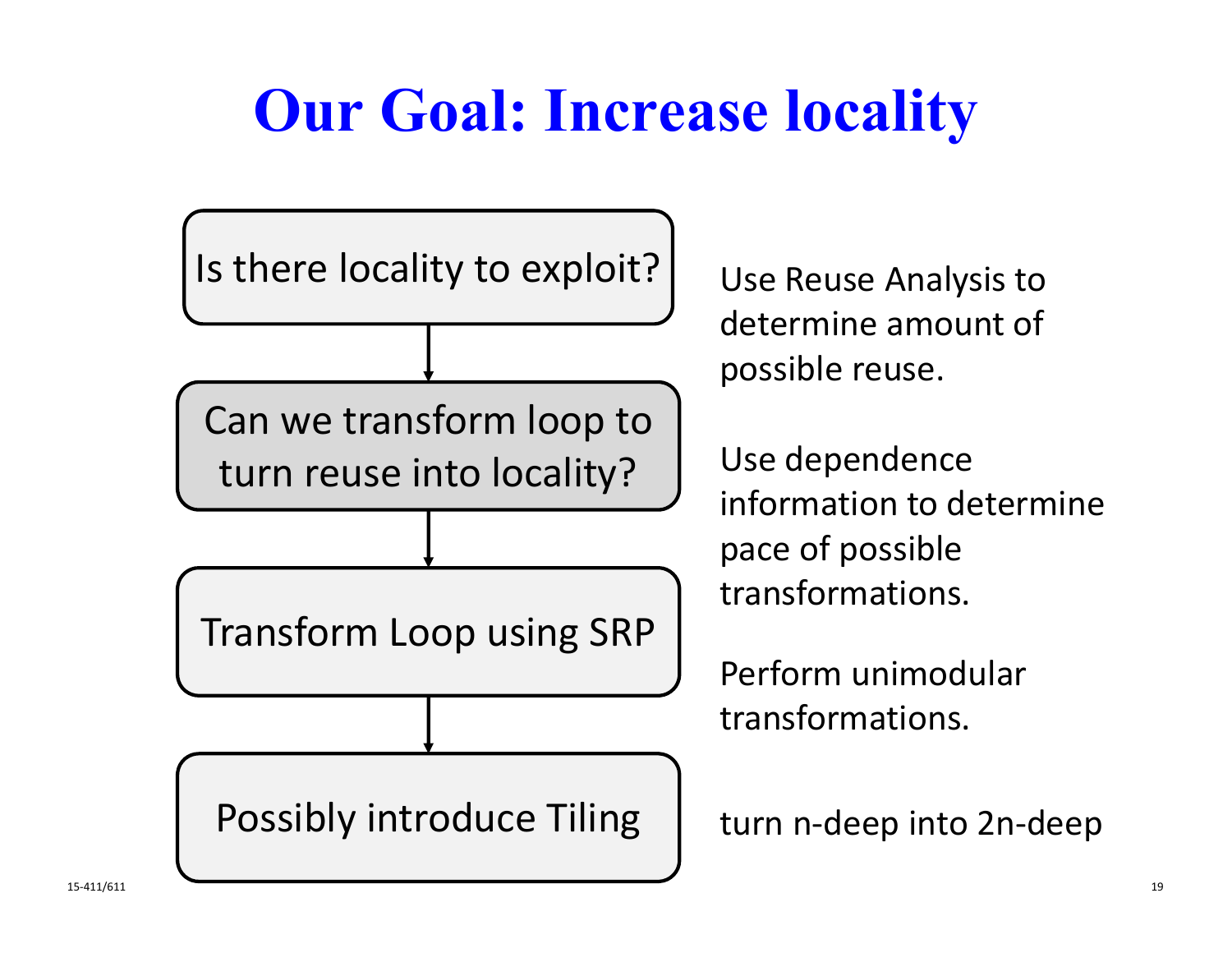### **Loop Dependence**

- $\bullet~$  There exists a dependence from statements  $\mathsf{S}_\mathsf{1}$  to statement  $\mathsf{S}_2$  in a common nest of loops iff there exist two iteration vectors *i* and *j* for the nest, st.
	- (1) (a) *i* <sup>&</sup>lt; *j* or (b) *i* <sup>=</sup> *j* and there is <sup>a</sup> path from Loop independent  $\mathsf{S}_1$  to  $\mathsf{S}_2$  in the body of the loop, Loop Carried

(2) statement  $\mathsf{S}_\mathsf{1}$  accesses memory location  $\mathsf{\mathcal{M}}$  on iteration *i* and statement S<sub>2</sub> accesses location M on iteration *j*, and

(3) one of these accesses is <sup>a</sup> write.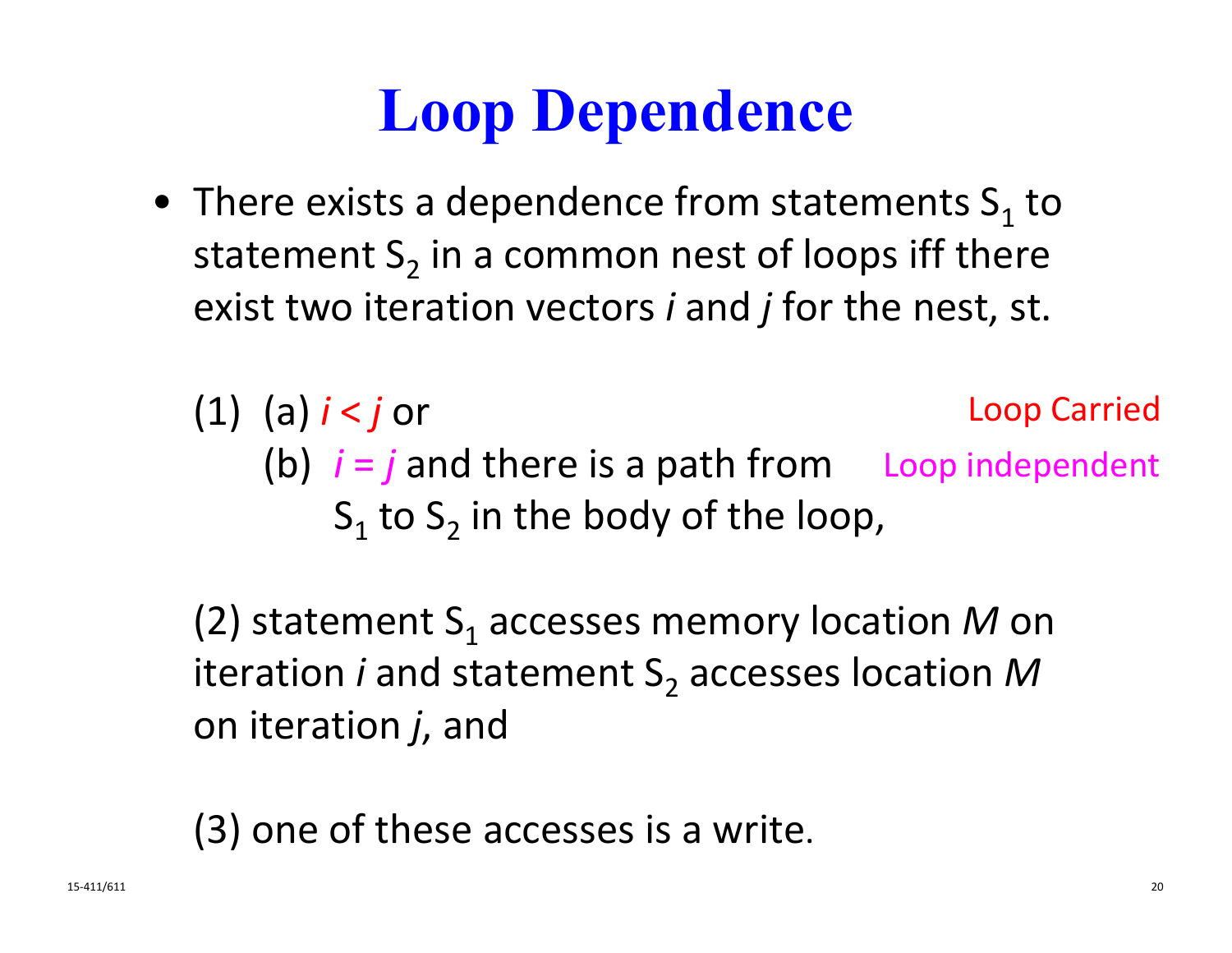### **Dependence Distance**

- Using iteration vectors and def of dependence we can determine the distance of a dependence:
- In n-deep loop nest if
	- S1 is source in iteration i
	- S2 is sink in iteration j
- Distance of dependence is represented with a distance vector: D
	- Vector of length n, where

$$
- d_k = j_k - i_k
$$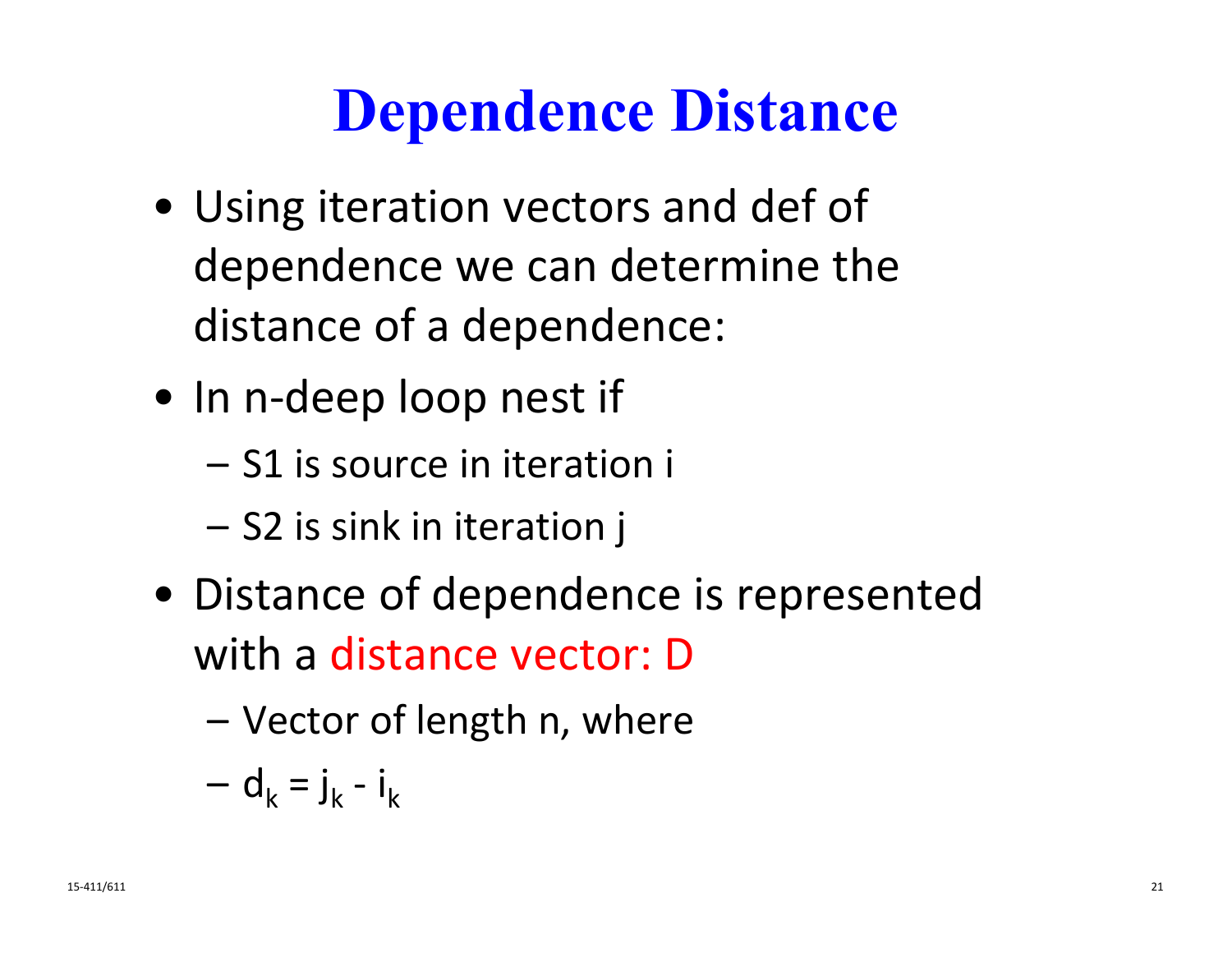### **Distance Vector**

**for (i=0; i<n; i++) { A[i] = B[i]; B[i+1] = A[i]; }**

$$
A[0] = B[0];
$$
\n
$$
B[1] = A[0];
$$
\n
$$
A[1] = B[1];
$$
\n
$$
B[2] = A[1];
$$
\n
$$
A[2] = B[2];
$$
\n
$$
B[3] = A[2];
$$
\n
$$
\vdots
$$

Distance vector is the difference between the target and source iterations.

 $d = I_t-I_s$ 

Exactly the distance of the dependence, i.e.,

$$
\mathbf{I}_s + \mathbf{d} = \mathbf{I}_t
$$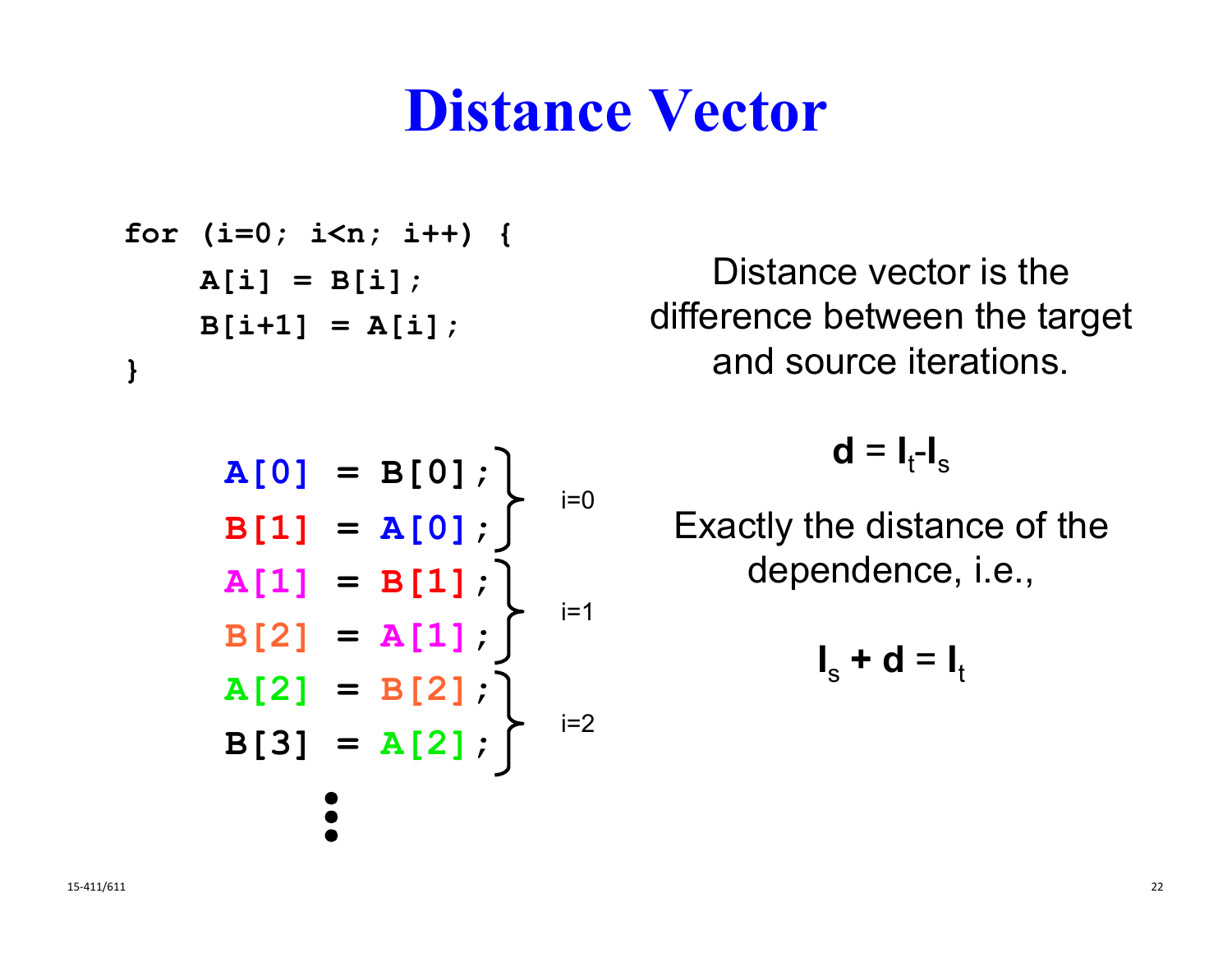### **Example of Distance Vectors**

$$
\begin{array}{ll}\n\text{for} & (\mathbf{i}=0; \ \mathbf{i} < \mathbf{n}; \ \mathbf{i} + \mathbf{i} \\
\text{for} & (\mathbf{j}=0; \ \mathbf{j} < \mathbf{m}; \ \mathbf{j} + \mathbf{i}) \\
\text{A}[\mathbf{i}, \mathbf{j}] = & \vdots \\
\text{A}[\mathbf{i}, \mathbf{j}] = & \vdots \\
\text{B}[\mathbf{i}, \mathbf{j} + \mathbf{1}] = & \vdots \\
\text{B}[\mathbf{i}, \mathbf{j}] + \mathbf{j} = & \vdots \\
\text{B}[\mathbf{i}, \mathbf{j}] + \mathbf{j} = & \vdots \\
\text{B}[\mathbf{i}, \mathbf{j}] + \mathbf{j} = & \vdots \\
\text{C}[\mathbf{i} + \mathbf{1}, \mathbf{j}] = & \vdots \\
\text{C}[\mathbf{i} + \mathbf{1}, \mathbf{j}] = & \vdots \\
\text{C}[\mathbf{i} + \mathbf{1}, \mathbf{j}] = & \vdots \\
\text{D}[\mathbf{i}, \mathbf{j} + \mathbf{j}] = & \vdots \\
\text{E}[\mathbf{i}, \mathbf{j} + \mathbf{j}] & \vdots \\
\text{D}[\mathbf{i} + \mathbf{j}] & \vdots \\
\text{E}[\mathbf{i} + \mathbf{j}] & \vdots \\
\text{E}[\mathbf{i} + \mathbf{j}] & \vdots \\
\text{E}[\mathbf{i} + \mathbf{j}] & \vdots \\
\text{E}[\mathbf{i} + \mathbf{j}] & \vdots \\
\text{E}[\mathbf{i} + \mathbf{j}] & \vdots \\
\text{E}[\mathbf{i} + \mathbf{j}] & \vdots \\
\text{E}[\mathbf{i} + \mathbf{j}] & \vdots \\
\text{E}[\mathbf{i} + \mathbf{j}] & \vdots \\
\text{E}[\mathbf{i} + \mathbf{j}] & \vdots \\
\text{E}[\mathbf{i} + \mathbf{j}] & \vdots \\
\text{E}[\mathbf{i} + \mathbf{j}] & \vdots \\
\text{E}[\mathbf{i} + \mathbf{j}] & \vdots \\
\text{E}[\mathbf{i} + \mathbf{j}] & \vdots \\
\text{E}[\mathbf{i} + \mathbf{j}] & \vdots \\
\text{E}[\mathbf{i} + \
$$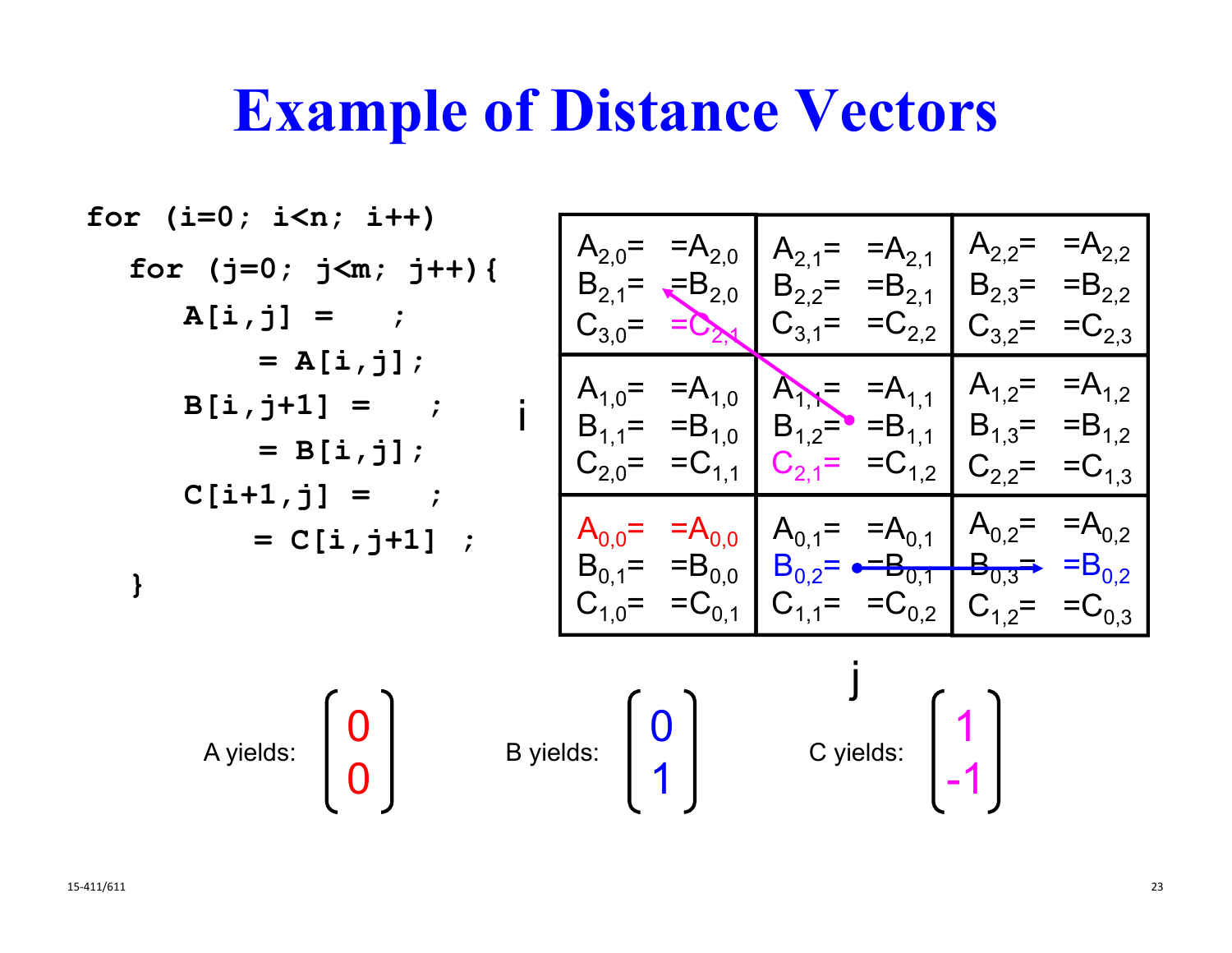### **Direction Vectors**

- Less precise than distance vectors, but often good enough
- In n-deep loop nest if
	- S1 is source in iteration i
	- S2 is sink in iteration j
- Distance vector: F ‐ Vector of length n, where ‐-  $f_k = j_k - i_k$
- Direction vector also vector of length n, where

$$
- d_k = \begin{cases} \n\text{``<} \text{``if } f_k > 0, \text{ or } j_k < i_k \\
\text{``=} \text{``if } f_k = 0, \text{ or } j_k = i_k \\
\text{``>} \text{``if } f_k < 0, \text{ or } j_k > i_k\n\end{cases}
$$

Sometimes write '+' for <and '‐' for >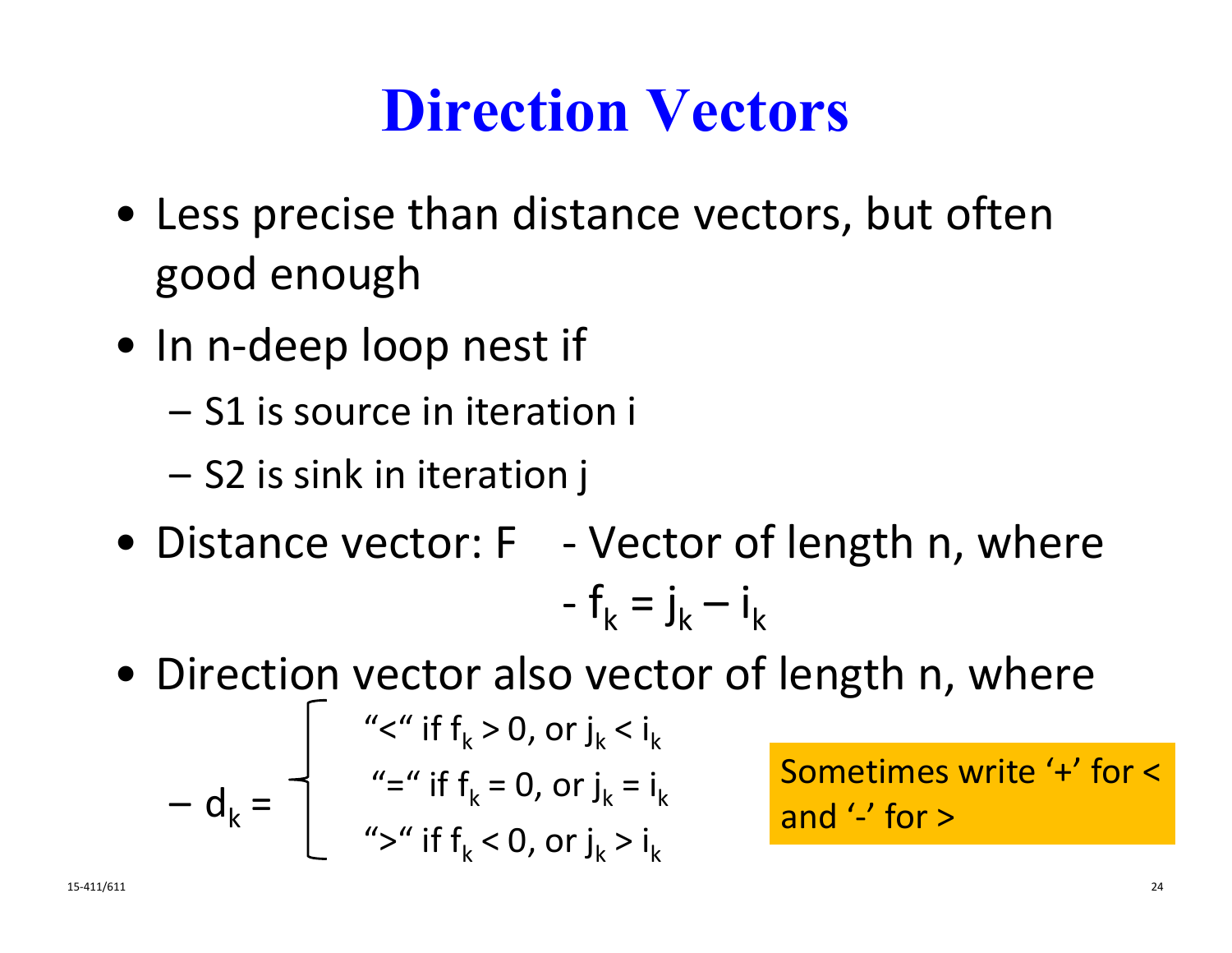### **Example of Direction Vectors**

$$
\begin{array}{ll}\n\text{for} & (\mathbf{i}=0; \ \mathbf{i}\leq \mathbf{n}; \ \mathbf{i}+\mathbf{i} \\
\text{for} & (\mathbf{j}=0; \ \mathbf{j}\leq \mathbf{m}; \ \mathbf{j}+\mathbf{i}) \\
\text{A}[\mathbf{i},\mathbf{j}] = & ; \\
\mathbf{A}[\mathbf{i},\mathbf{j}] = & ; \\
\mathbf{A}[\mathbf{i},\mathbf{j}] = & ; \\
\mathbf{A}[\mathbf{i},\mathbf{j}] = & ; \\
\mathbf{A}[\mathbf{i},\mathbf{j}]\n\end{array}\n\quad\n\begin{array}{ll}\n\text{A}_{2,0} = & = A_{2,0} \ A_{2,1} = & = A_{2,1} \ A_{2,2} = & = A_{2,2} \ B_{2,3} = & = B_{2,2} \ B_{2,4} = & = B_{2,2} \ B_{3,4} = & = B_{2,2} \ B_{3,4} = & = B_{2,2} \ C_{3,4} = & = C_{2,3} \ C_{3,4} = & = C_{2,2} \ C_{3,4} = & = C_{2,3} \ C_{3,4} = & = C_{2,2} \ C_{3,4} = & = B_{1,0} \ B_{1,1} = & = B_{1,0} \ B_{1,2} = & = B_{1,1} \ B_{1,3} = & = B_{1,2} \ C_{2,0} = & = C_{1,1} \ C_{2,1} = & = C_{1,2} \ C_{2,2} = & = C_{1,3} \ C_{2,0} = & = C_{1,1} \ B_{0,0} = & = A_{0,0} \ B_{0,2} = & = A_{0,1} \ B_{0,2} = & = A_{0,2} \ C_{1,0} = & =C_{0,1} \ C_{1,1} = & =C_{0,2} \ C_{1,2} = & =C_{0,3} \ C_{1,2} = & =C_{0,3} \ C_{1,2} = & =C_{0,3} \ C_{1,2} = & =C_{0,3} \ C_{1,2} = & =C_{0,3} \ C_{1,2} = & =C_{0,3} \ C_{1,3}
$$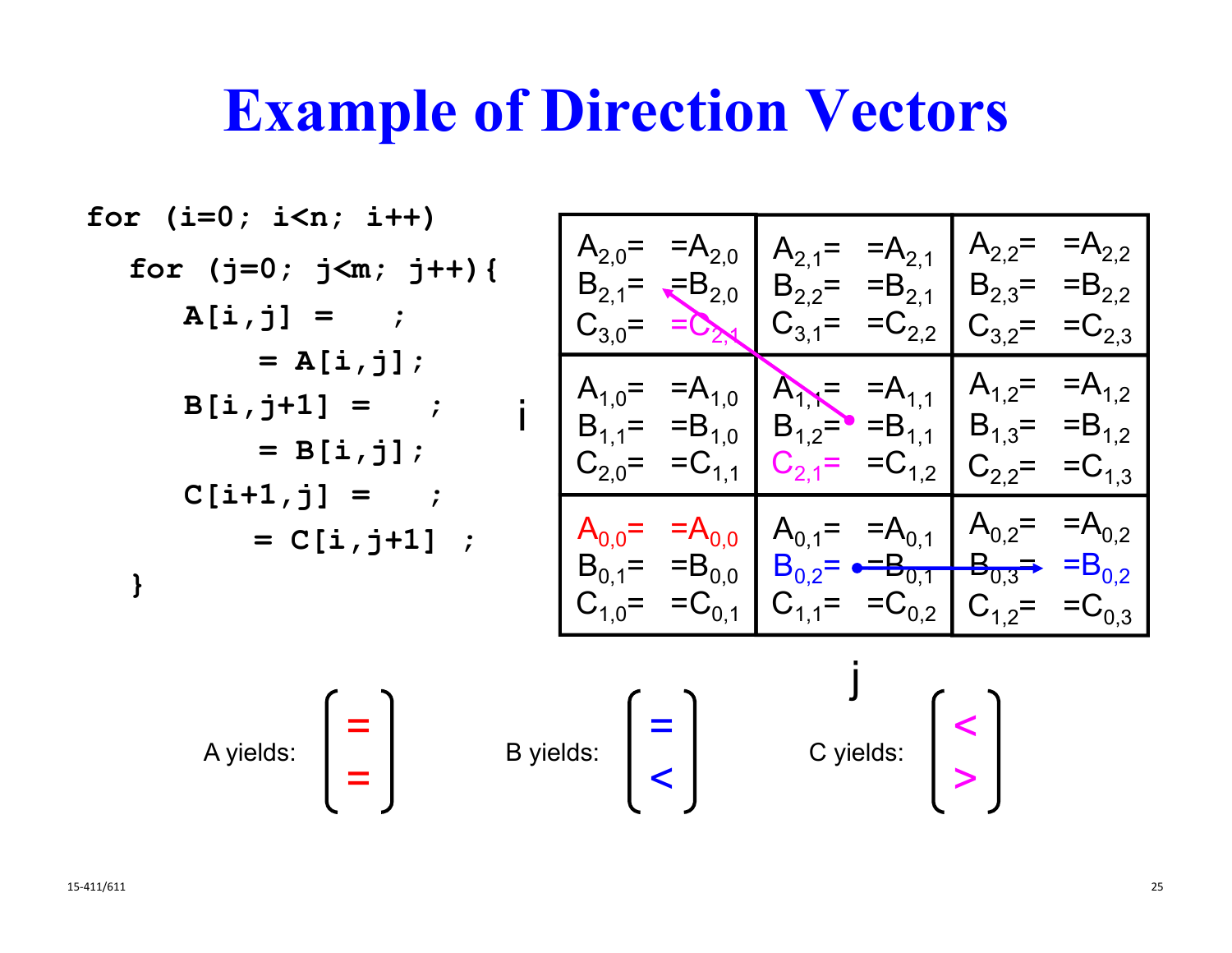### **Another Example**

Example: **DO I = 1, N DO J = 1, M DO K = 1, L** *S1* **A(I+1, J, K-1) = A(I, J, K) + 10 ENDDOENDDOENDDO**

- $\bullet \;\;{\mathsf S}_1$  has a true dependence on itself.
- Distance Vector: (1, 0, ‐1)
- Direction Vector: (<, =, >)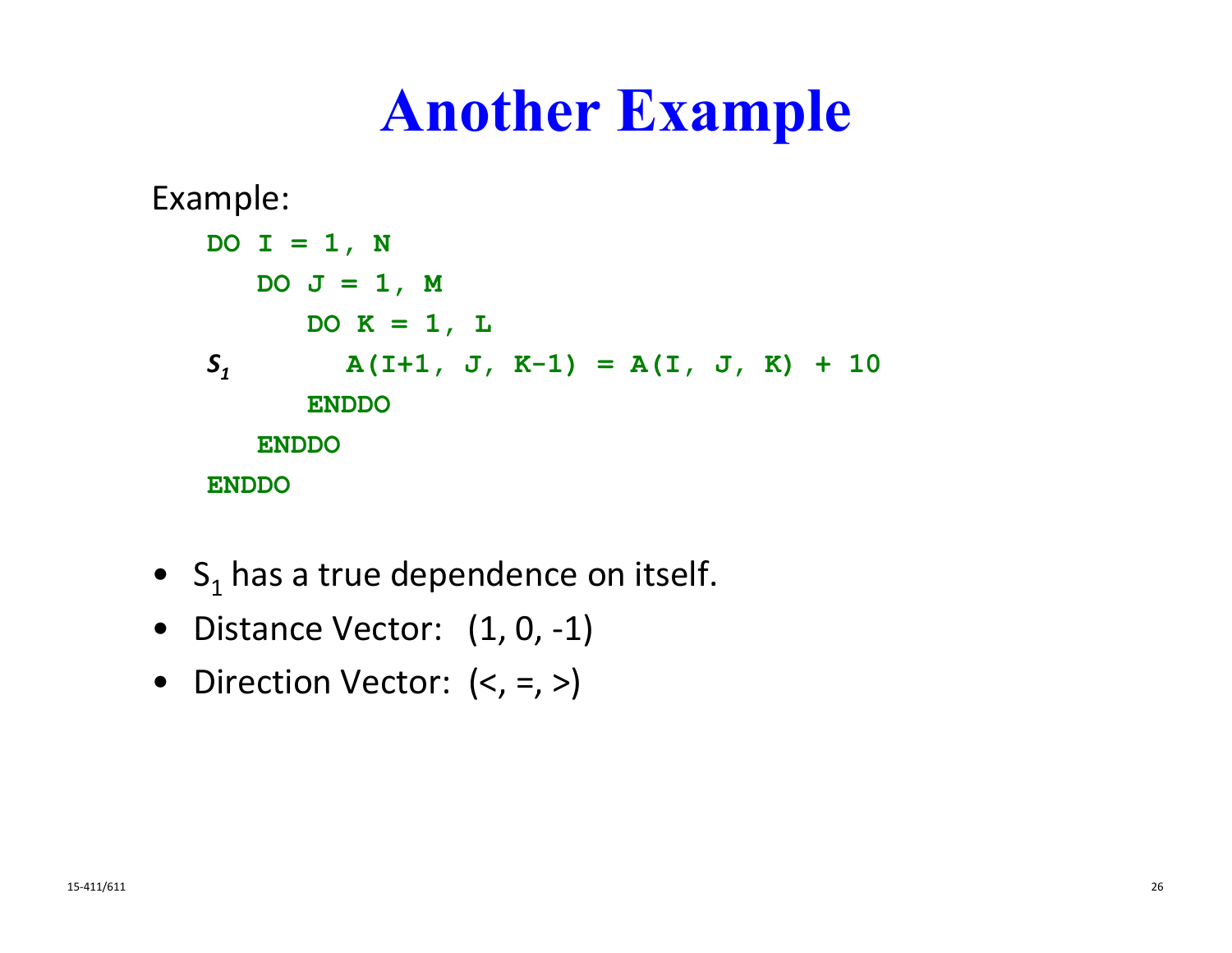### **Note on vectors**

- A dependence cannot exist if it has <sup>a</sup> direction vector whose leftmost non "=" component is not "<" as this would imply that the sink of the dependence occurs before the source.
- Likewise, the first non‐zero distance in <sup>a</sup> distance vector must be postive.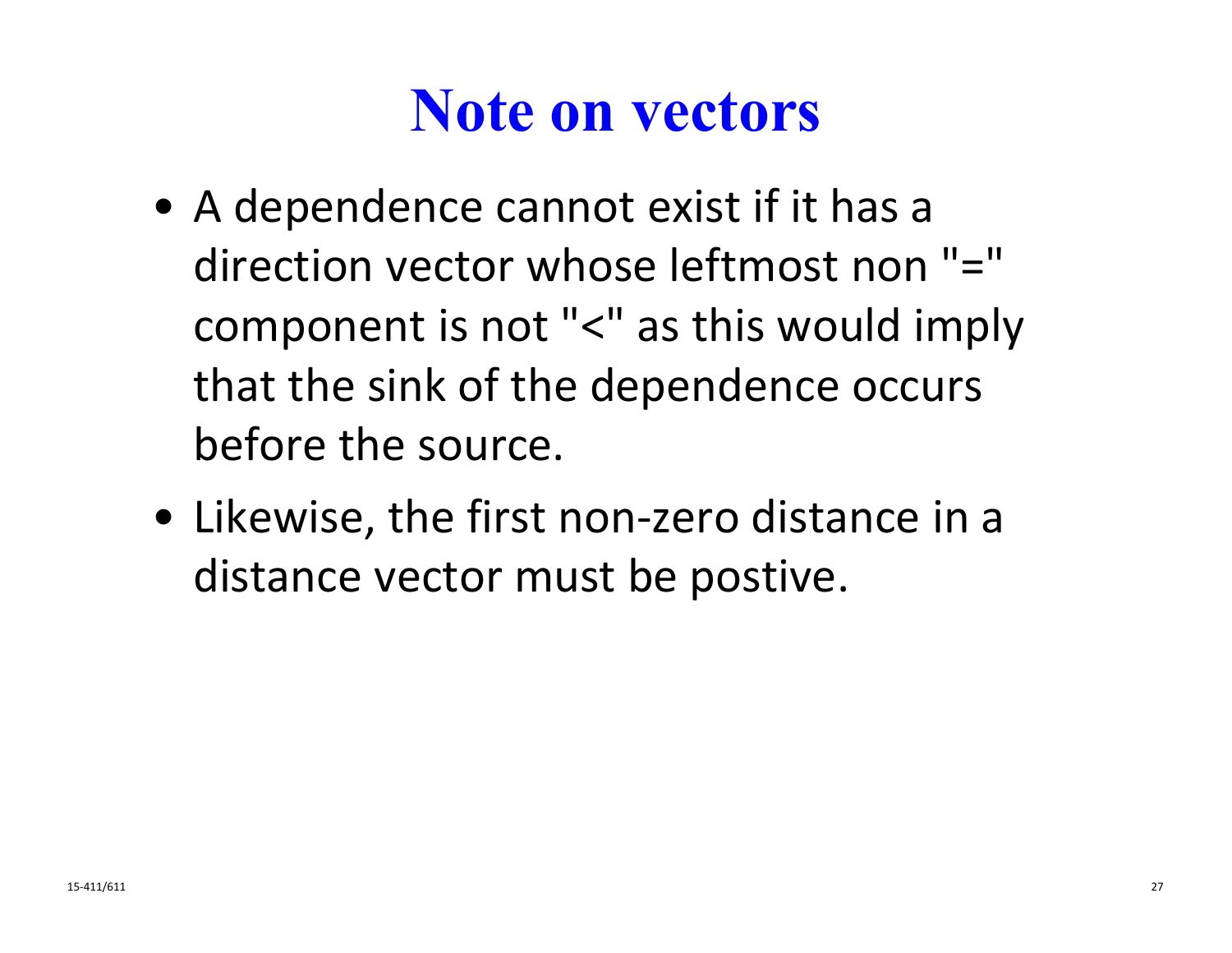# **The Key**

- Any reordering transformation that preserves every dependence in <sup>a</sup> program preserves the meaning of the program
- A reordering transformation may change order of execution but does not add or remove statements.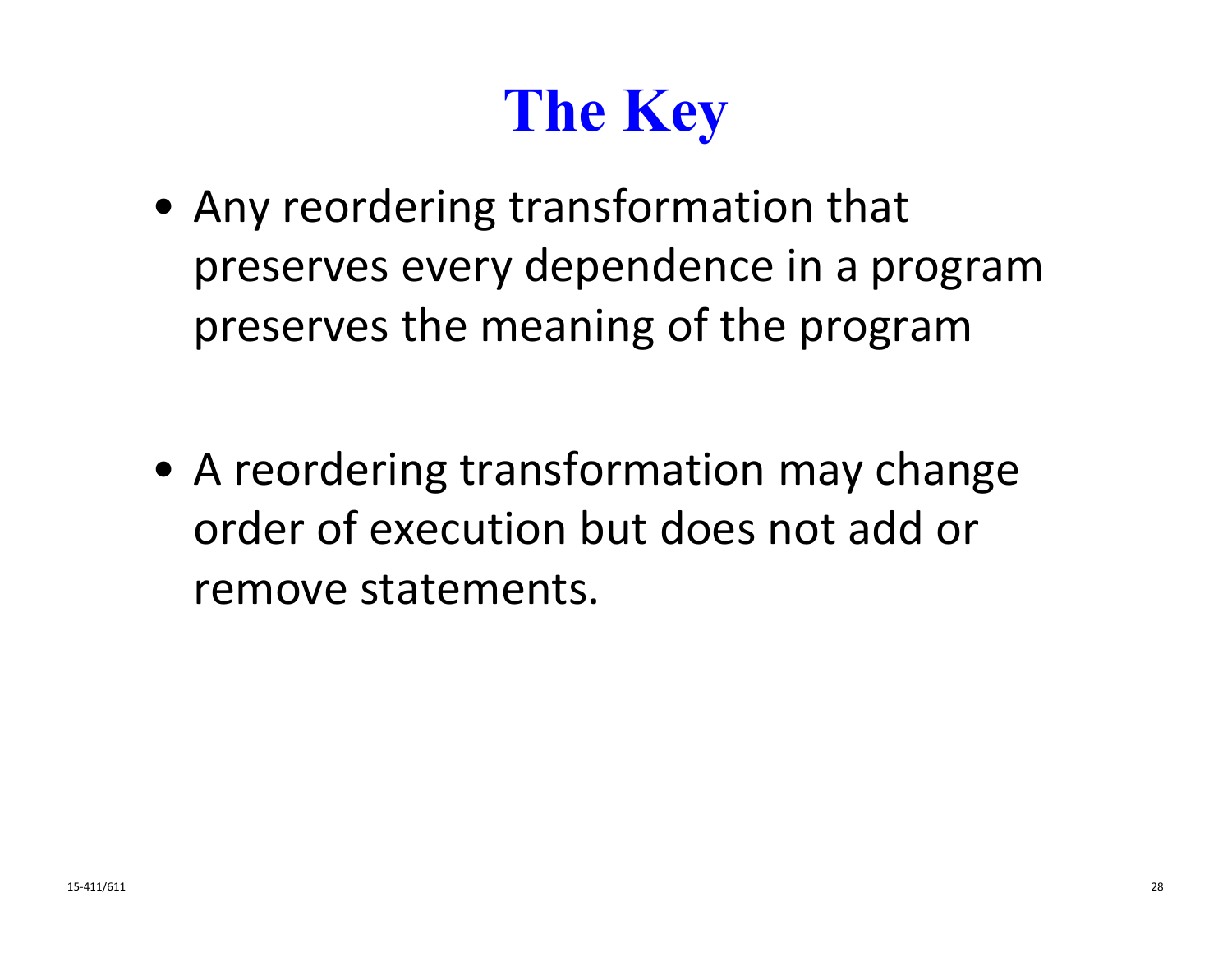#### Finding Data Dependences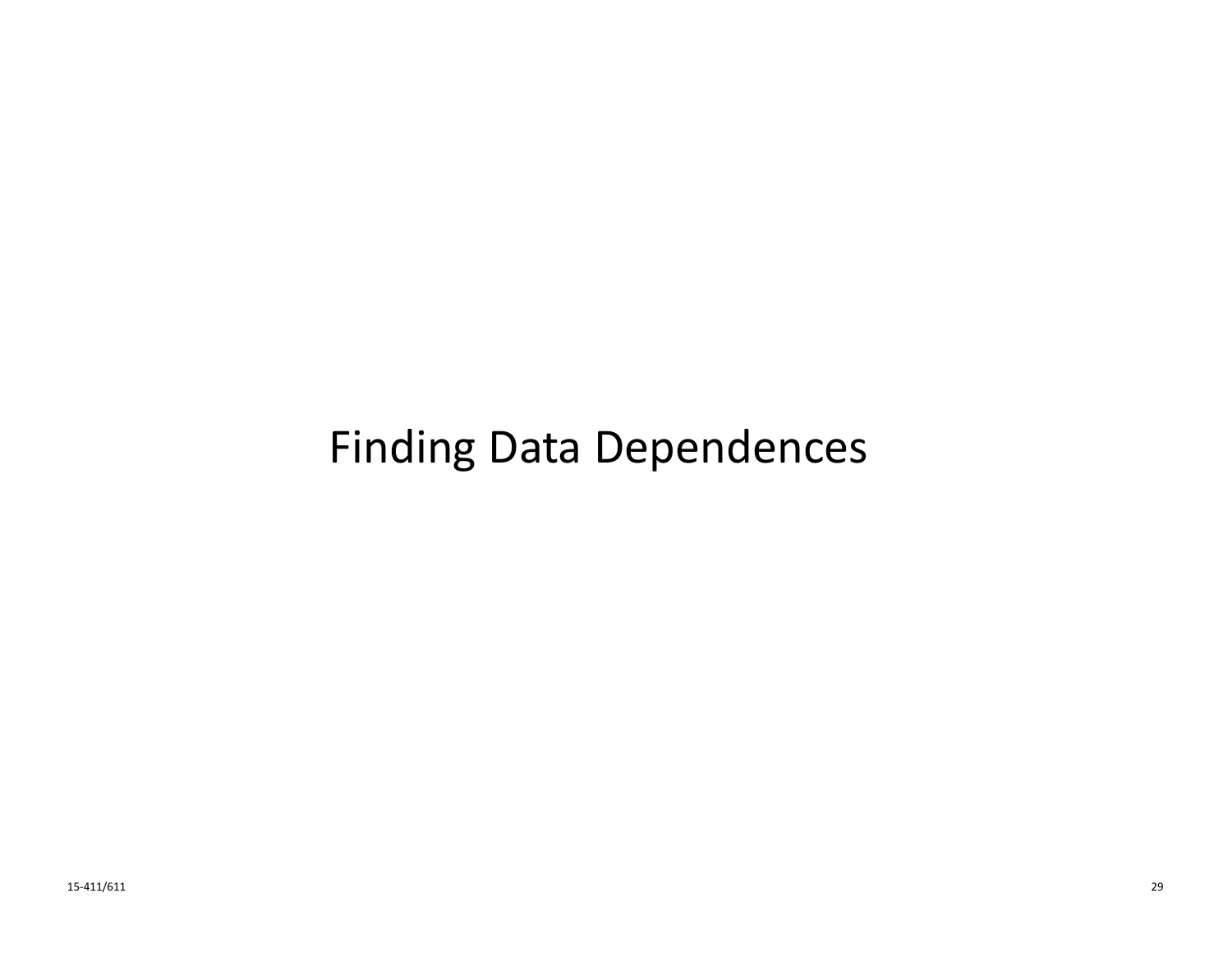### **The General Problem**

Do 
$$
i_1 = L_1
$$
,  $U_1$   
\nDo  $i_2 = L_2$ ,  $U_2$   
\n...  
\nDo  $i_n = L_n$ ,  $U_n$   
\n $S_1$   
\n $A(f_1(i_1, ..., i_n), ..., f_m(i_1, ..., i_n)) = ...$   
\n $S_2$   
\n $\dots = A(g_1(i_1, ..., i_n), ..., g_m(i_1, ..., i_n))$   
\nENDDO  
\n...  
\nENDDO  
\nENDDO

A dependence exists from S1 to S2 if:

- There exist  $\alpha$  and  $\beta$  such that
	- $\bullet \ \alpha <$

• 
$$
f_i(\alpha) = g_i(\beta)
$$
 for all  $i, 1 \le i \le m$ 

 (control flow requirement) *≤<sup>m</sup>* (common access requirement)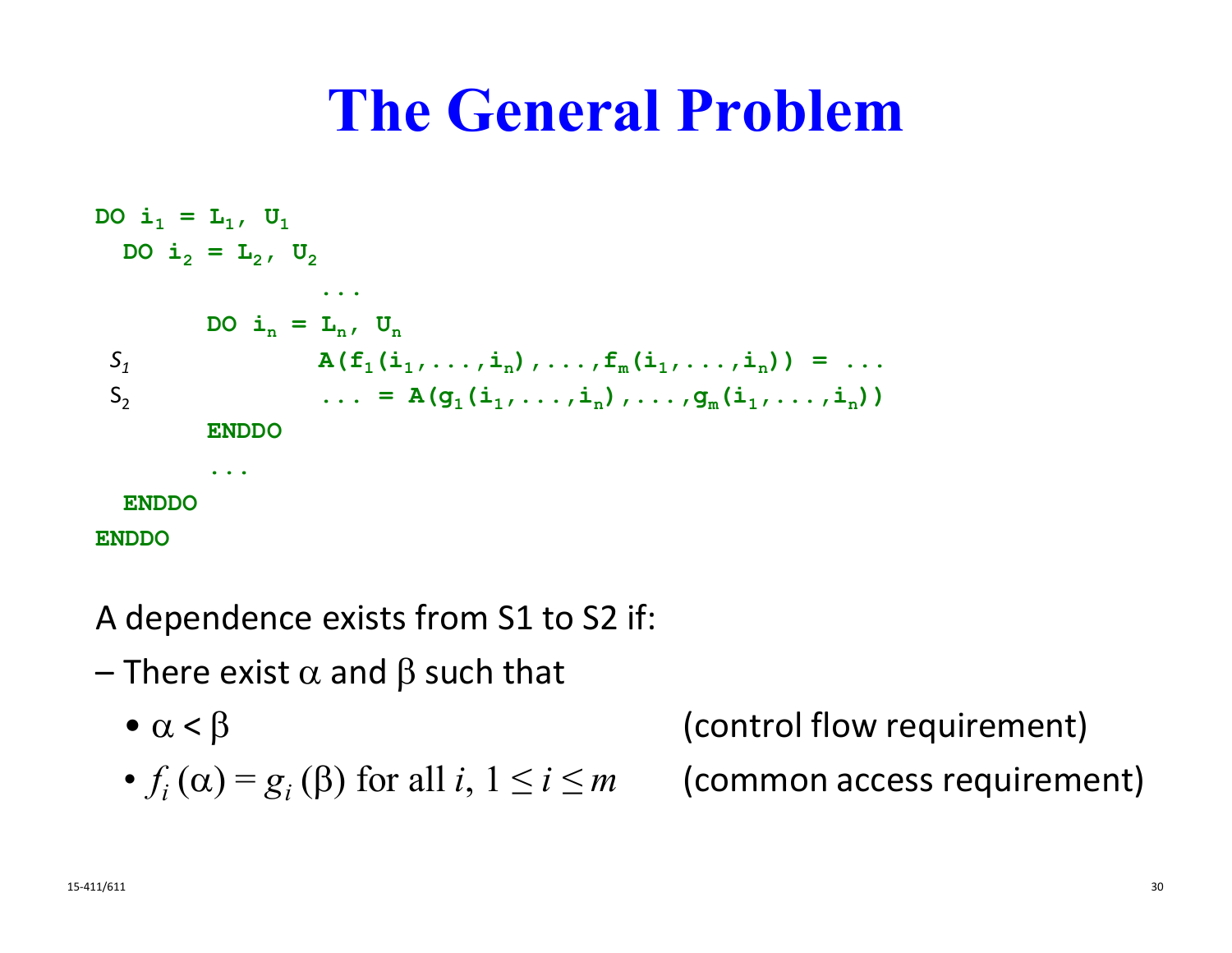### **Basics: Conservative Testing**

- Consider only linear subscript expressions
- Finding integer solutions to system of linear Diophantine Equations is NP ‐Complete
- Most common approximation is Conservative Testing , i.e., See if you can assert

"No dependence exists between two subscripted references of the same array"

• Never incorrect, may be less than optimal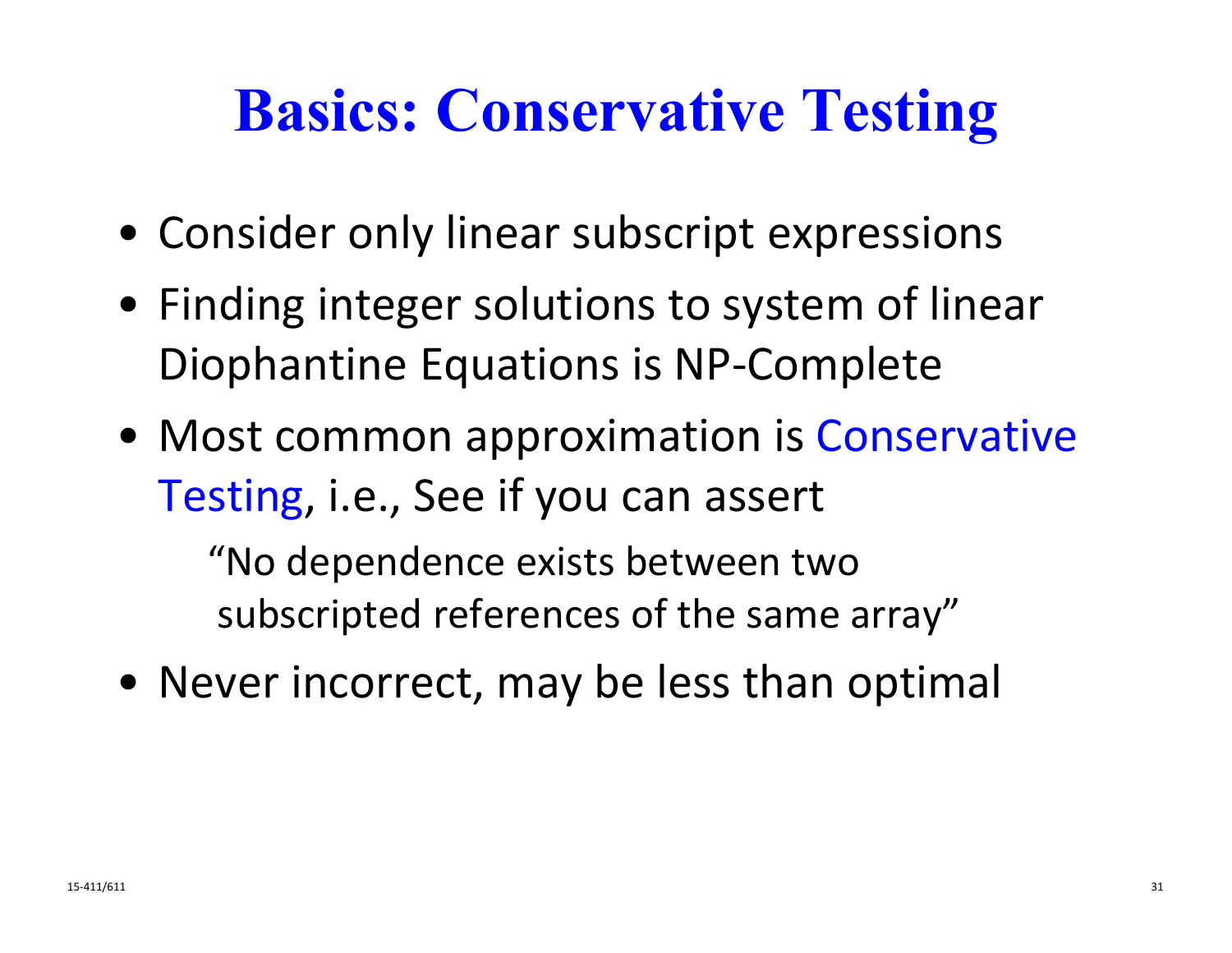### **Basics: Indices and Subscripts**

Index: Index variable for some loop surrounding a pair of references

#### Subscript: A <u>PAIR</u> of subscript positions in a pair of array references

For Example:

 $A(I, j) = A(I, k) + C$  $\langle I, I \rangle$  is the first subscript  $\langle -j, k \rangle$  is the second subscript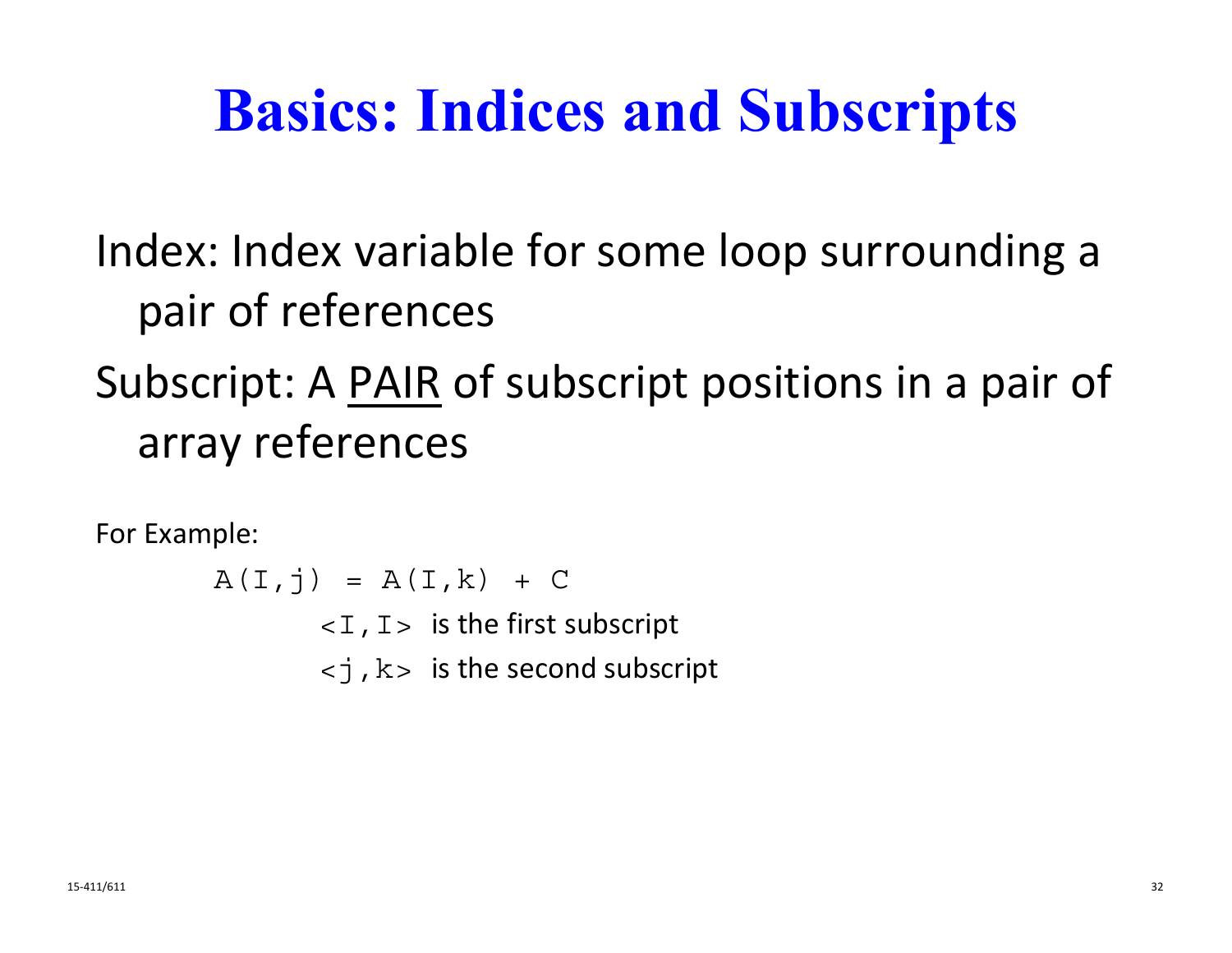# **Basics: Complexity**

A subscript is said to be

- ZIV if it contains no index zero index variable
- SIV if it contains only one index single index variable
- MIV if it contains more than one index multiple index variable

For Example:

```
A(5,I+1,j) = A(1,I,k) + CFirst subscript is ZIV
     Second subscript is SIV
     Third subscript is MIV
```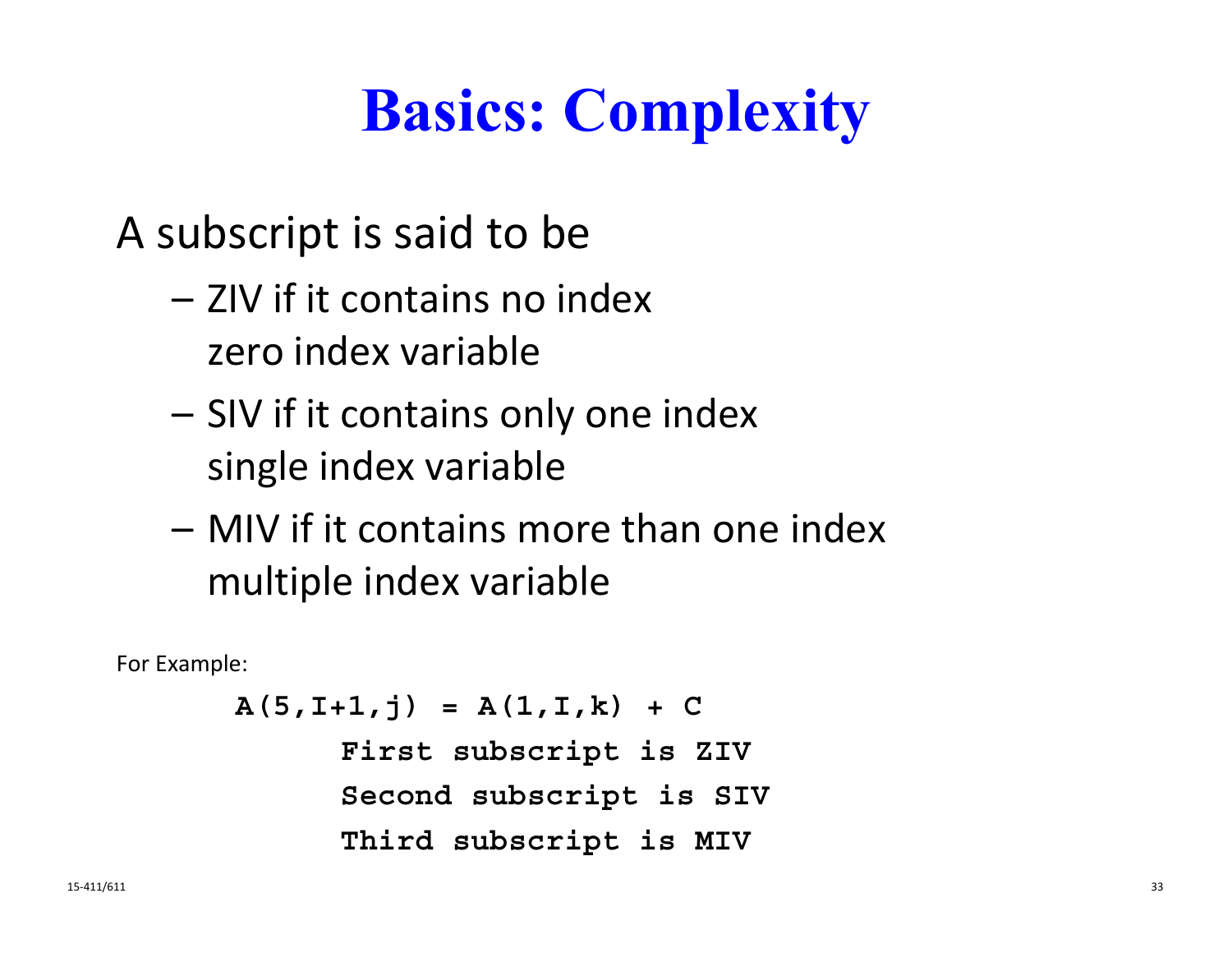# **Basics: Separability**

- A subscript is separable if its indices do not occur in other subscripts
- If two different subscripts contain the same index they are coupled

For Example:

 $A(T+1,j) = A(k,j) + C$ Both subscripts are separable  $A(T, j, j) = A(T, j, k) + C$ Second and third subscripts are coupled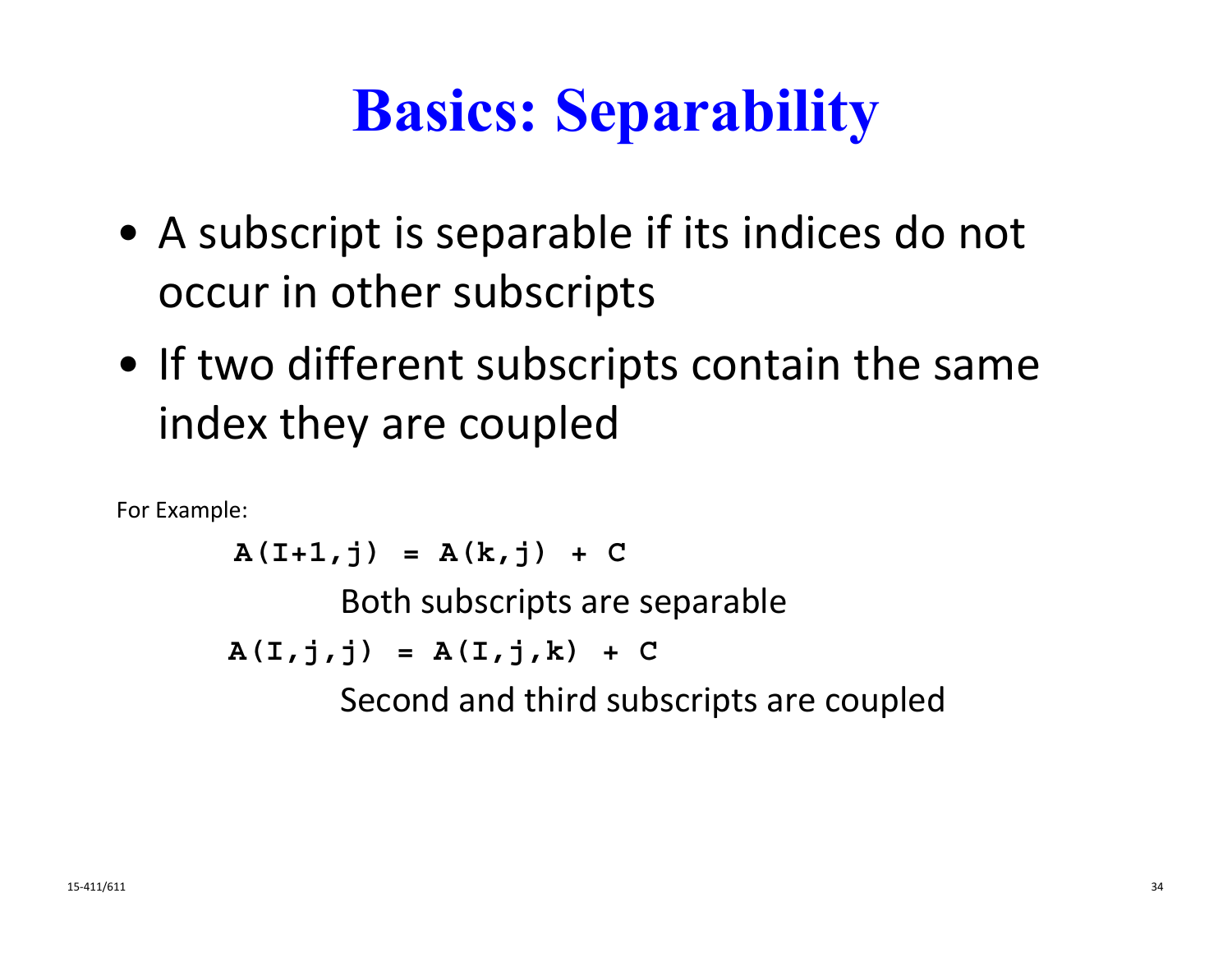## **Basics:Coupled Subscript Groups**

• Why are they important?

Coupling can cause imprecision in dependence testing

$$
DO I = 1, 100
$$
  
SI A(I+1,I) = B(I) + C  
S2 D(I) = A(I,I) \* E  
ENDDO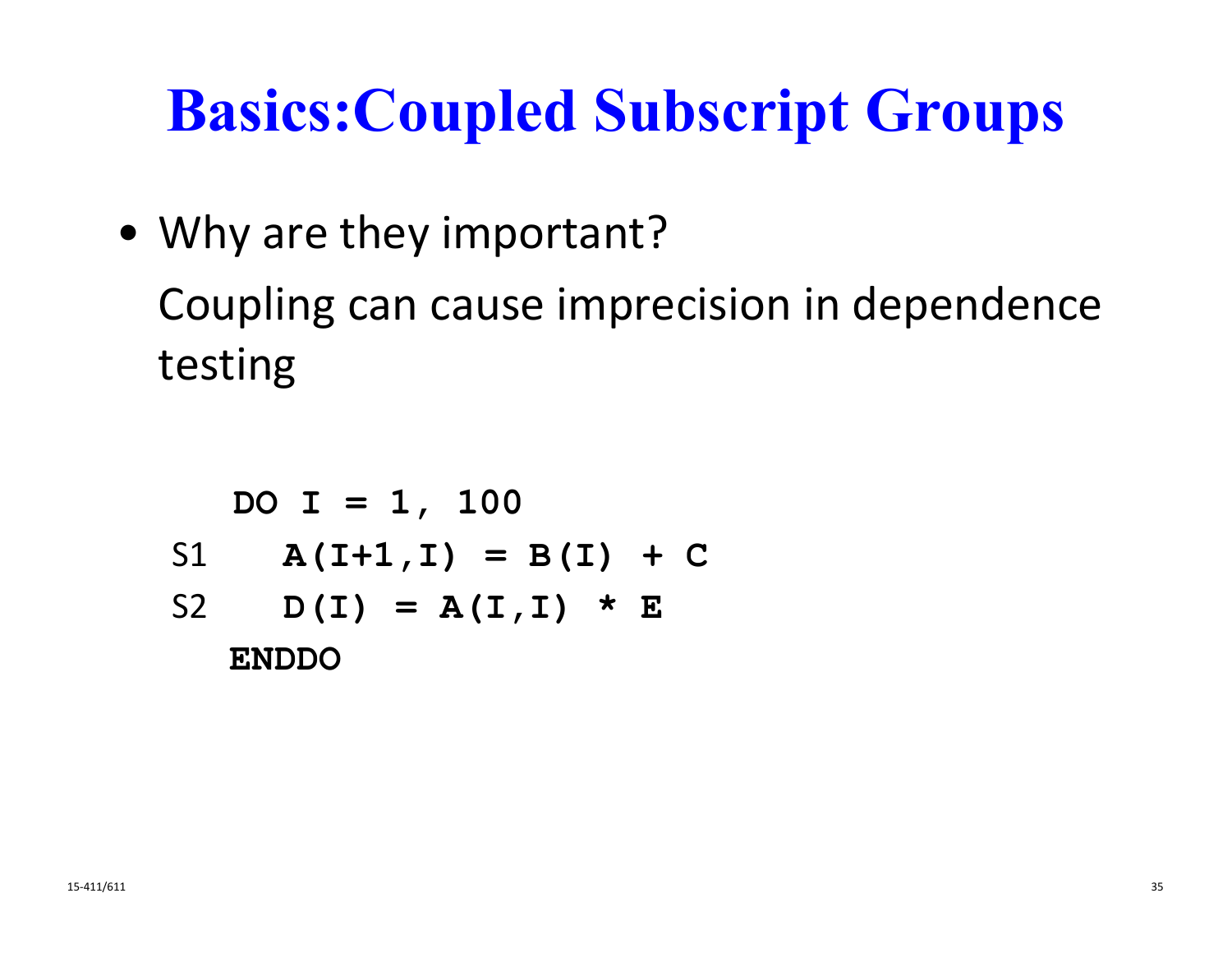## **Dependence Testing: Overview**

- Partition subscripts of a pair of array references into separable and coupled groups
- Classify each subscript as ZIV, SIV or MIV
	- Reason for classification is to reduce complexity of the tests.
- For each separable subscript apply single subscript test. Continue until prove independence.
- Deal with coupled groups
- If independent, done
- Otherwise, merge all direction vectors computed in the previous steps into a single set of direction vectors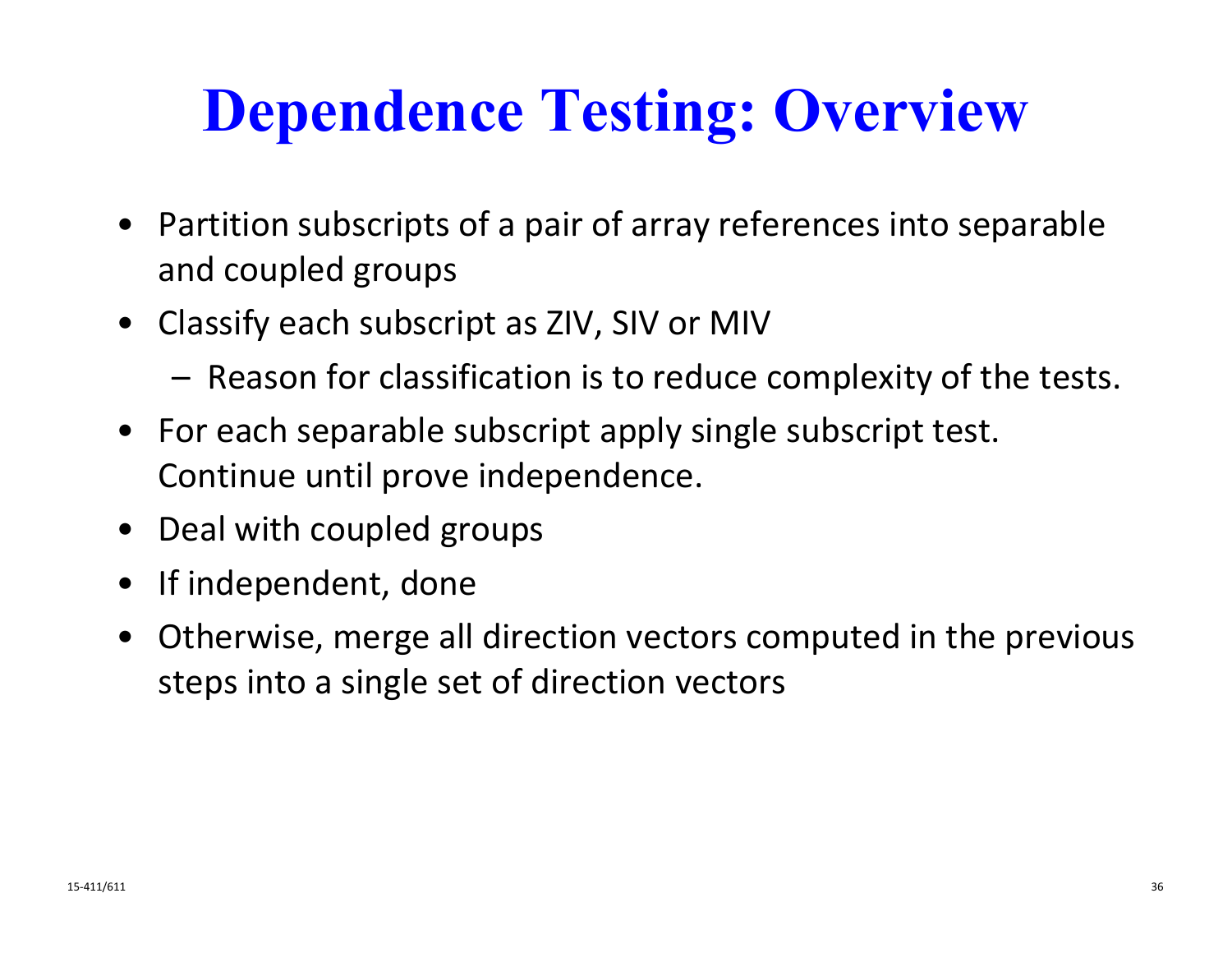# **Step 1: Subscript Partitioning**

- Partitions the subscripts into separable and minimal coupled groups
- $\bullet$ **Notations**

// S is a set of *m* subscript pairs  $S_1$ ,  $S_2$ , ...S<sub>*m*</sub> each enclosed in *n* loops with indexes  $I_1$ ,  $I_2$ , ...  $I_n$ , which is to be partitioned into separable or minimal coupled groups. // *P* is an output variable, containing the set of partitions  $\frac{1}{n}$  is the number of partitions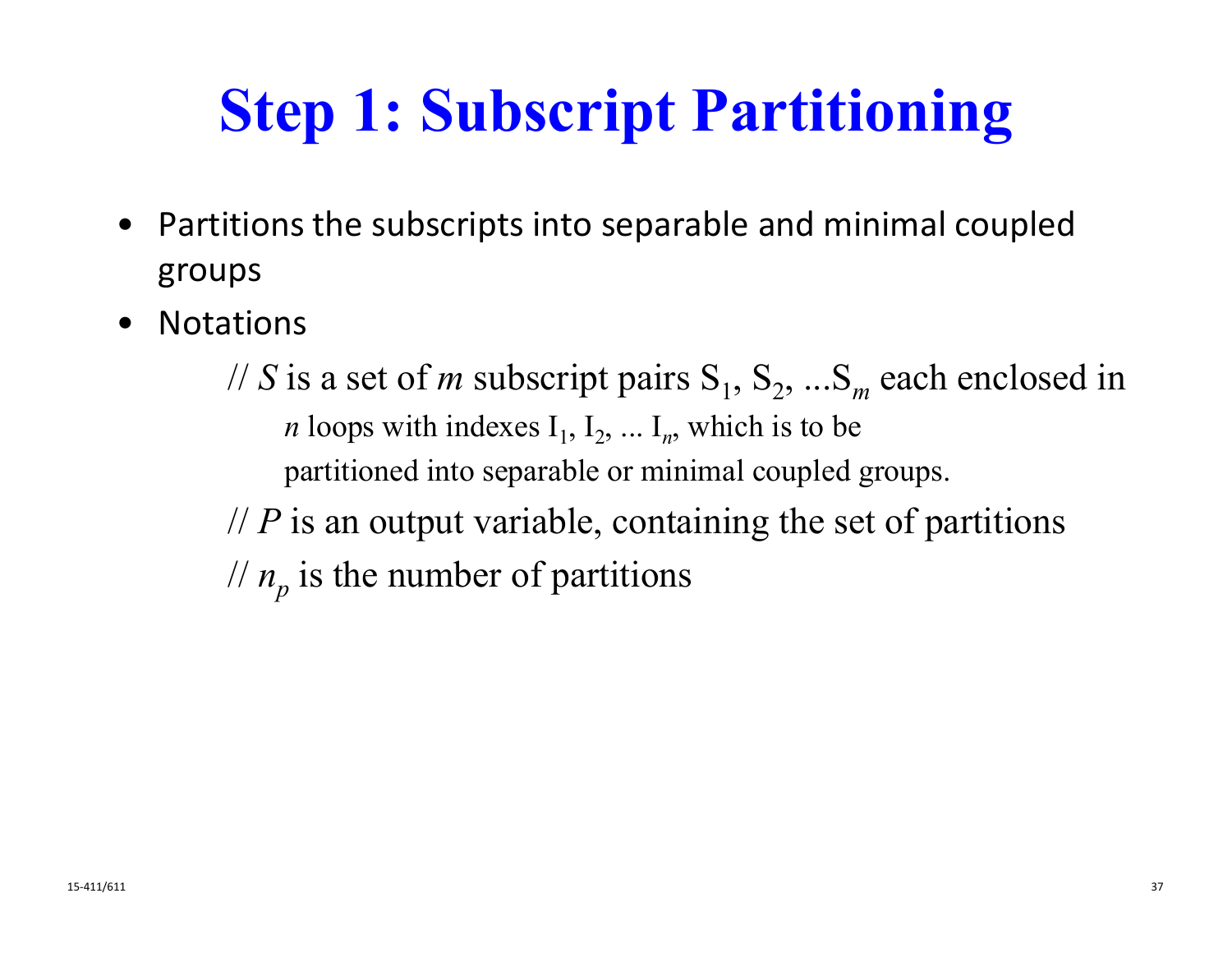## **Subscript Partitioning Algorithm**

procedure *partition*(*S,P, n<sub>p</sub>*)

*np* <sup>=</sup> *m*; for  $i := 1$  to m do  $P_i = \{S_i\};$ for  $i : 1$  to *n* do begin  $k := \leq$ none $>$ for each remaining partition  $P_i$  do if there exists *s*  <sup>P</sup>*<sup>j</sup>* such that *s* contains I*<sup>i</sup>* then if  $k =$  < none > then  $k = j$ ; else begin  $P_k = P_k \cup P_j$ ; discard  $P_j$ ;  $n_p = n_p - 1$ ; end end

end *partition*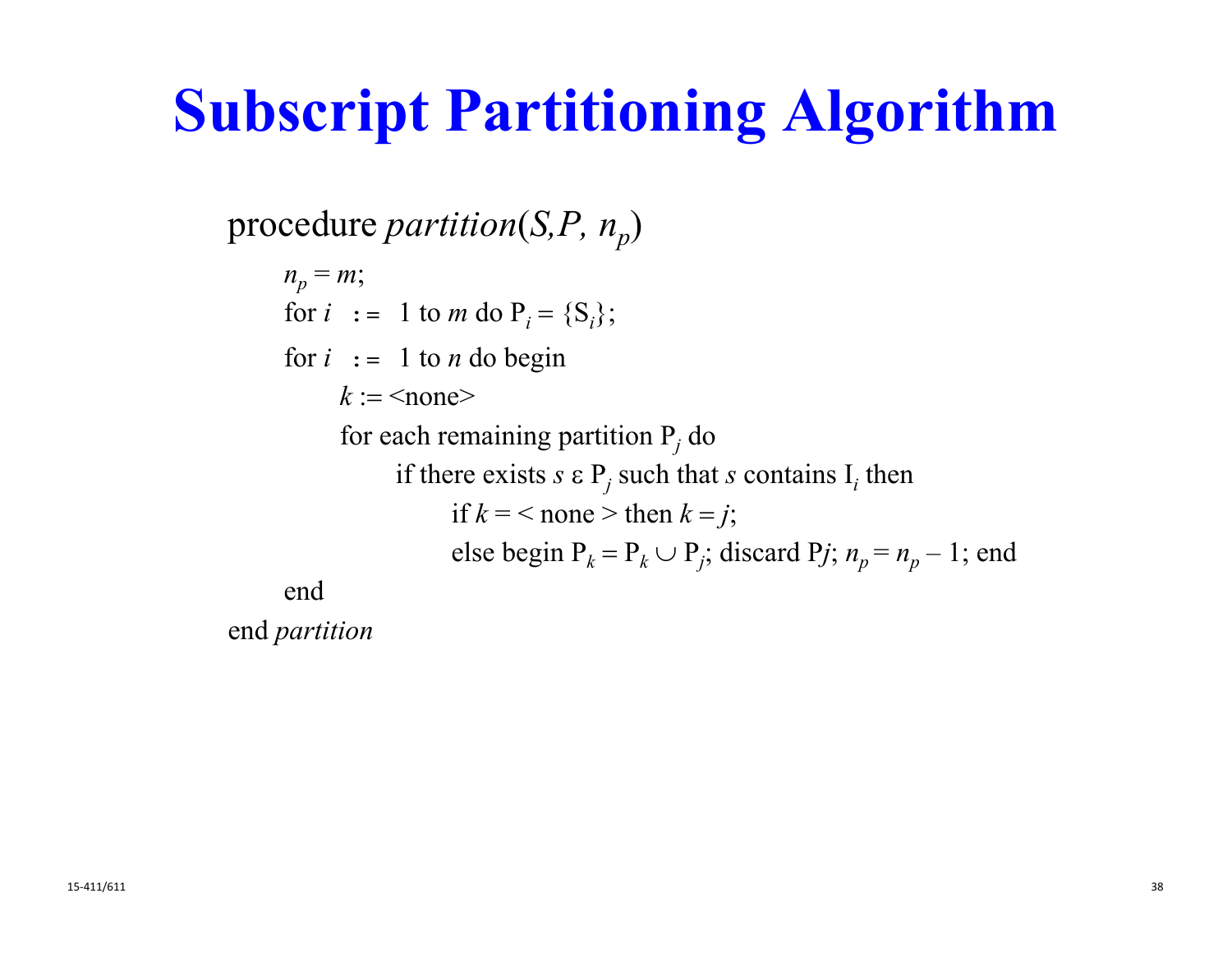# **Step 2: Classify as ZIV/SIV/MIV**

- Easy step
- Just count the number of different indices in a subscript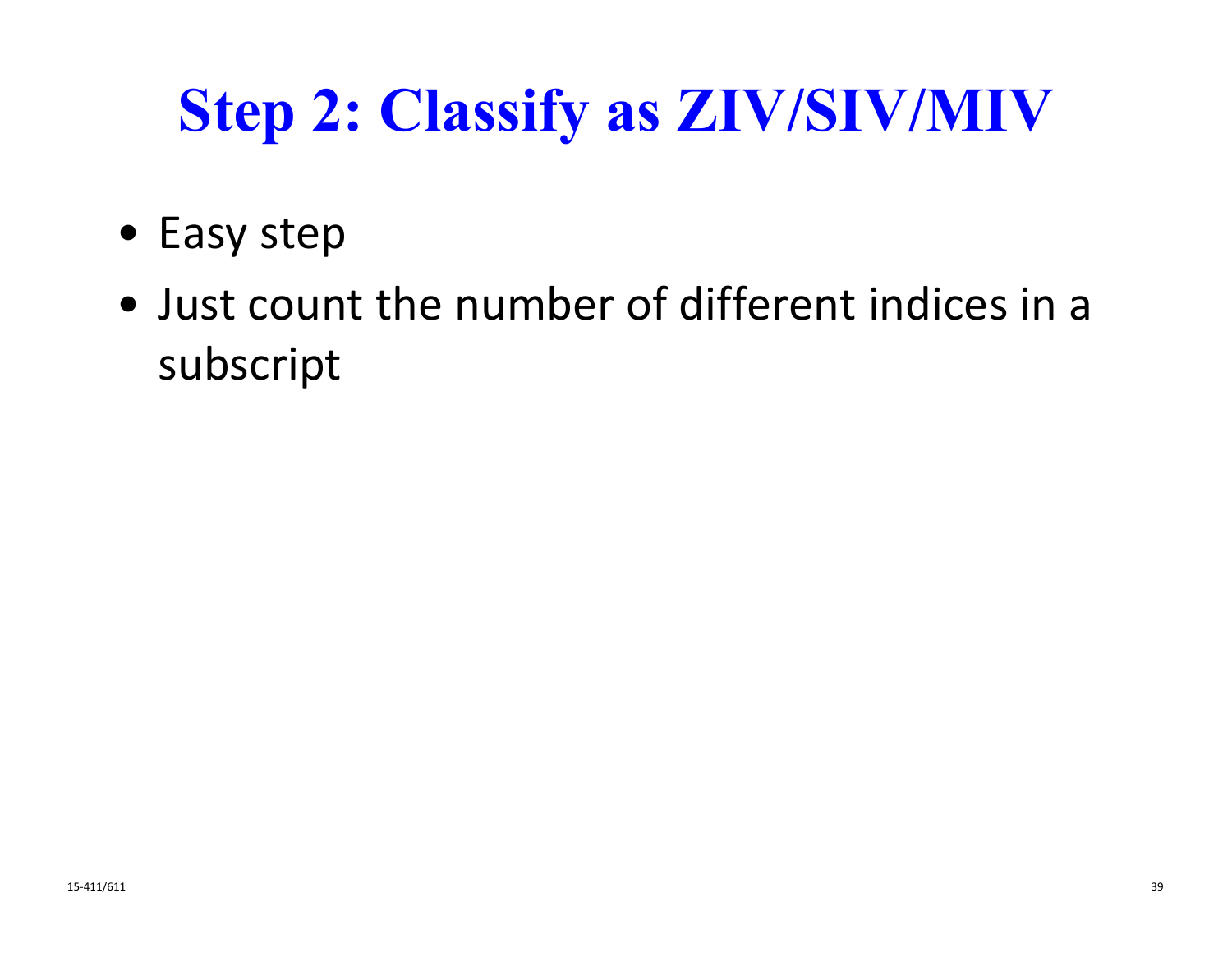### **Step 3: Applying Single Subscript Tests**

- ZIV Test
- SIV Test
	- Strong SIV Test
	- Weak SIV Test
		- Weak‐zero SIV
		- Weak Crossing SIV
- SIV Tests in Complex Iteration Spaces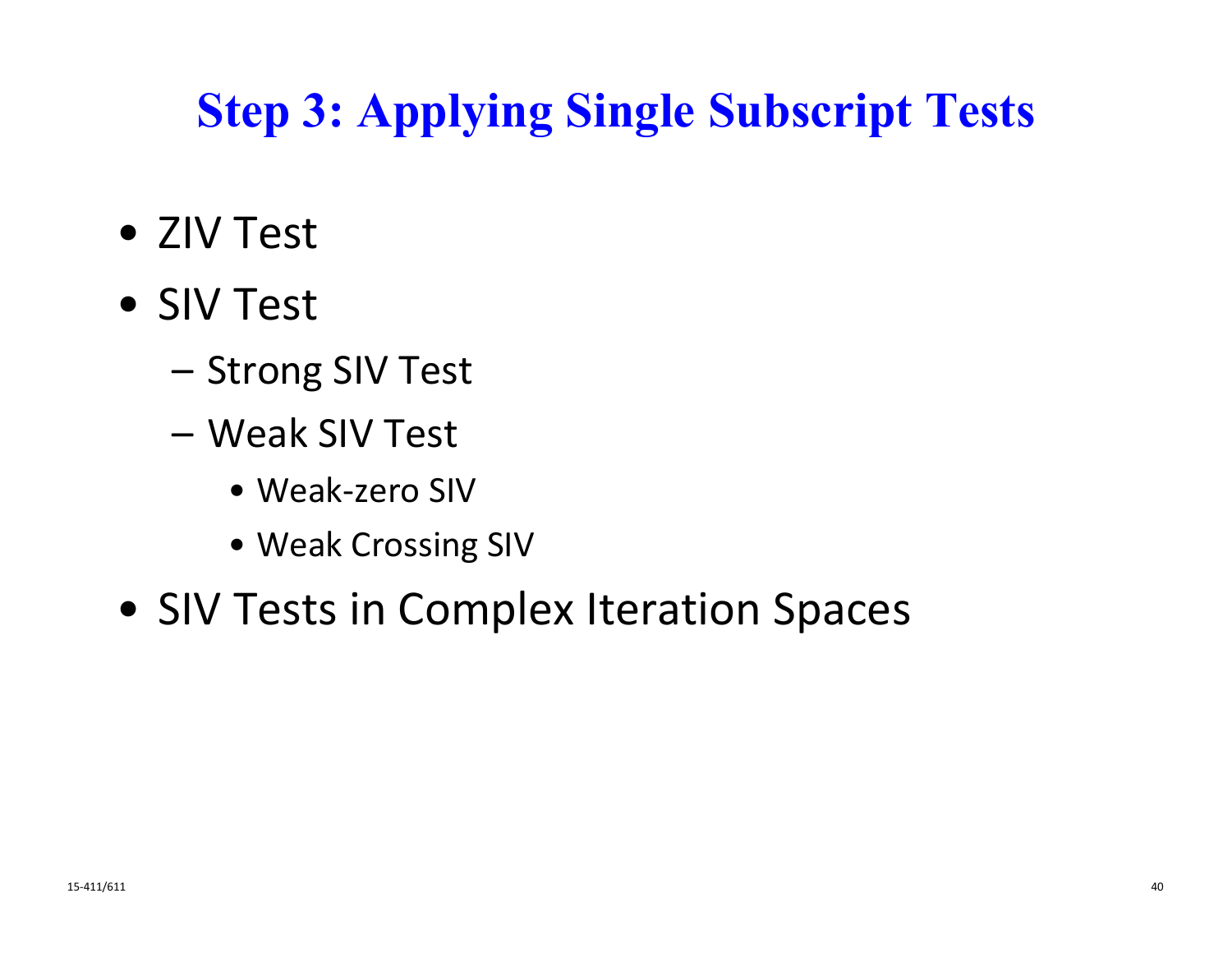## **ZIV Test**

$$
DO \ j = 1, 100
$$
  
S  $A(e1) = A(e2) + B(j)$   
ENDDO

e1,e2 are constants or loop invariant symbols If (e1‐e2)!=0 No Dependence exists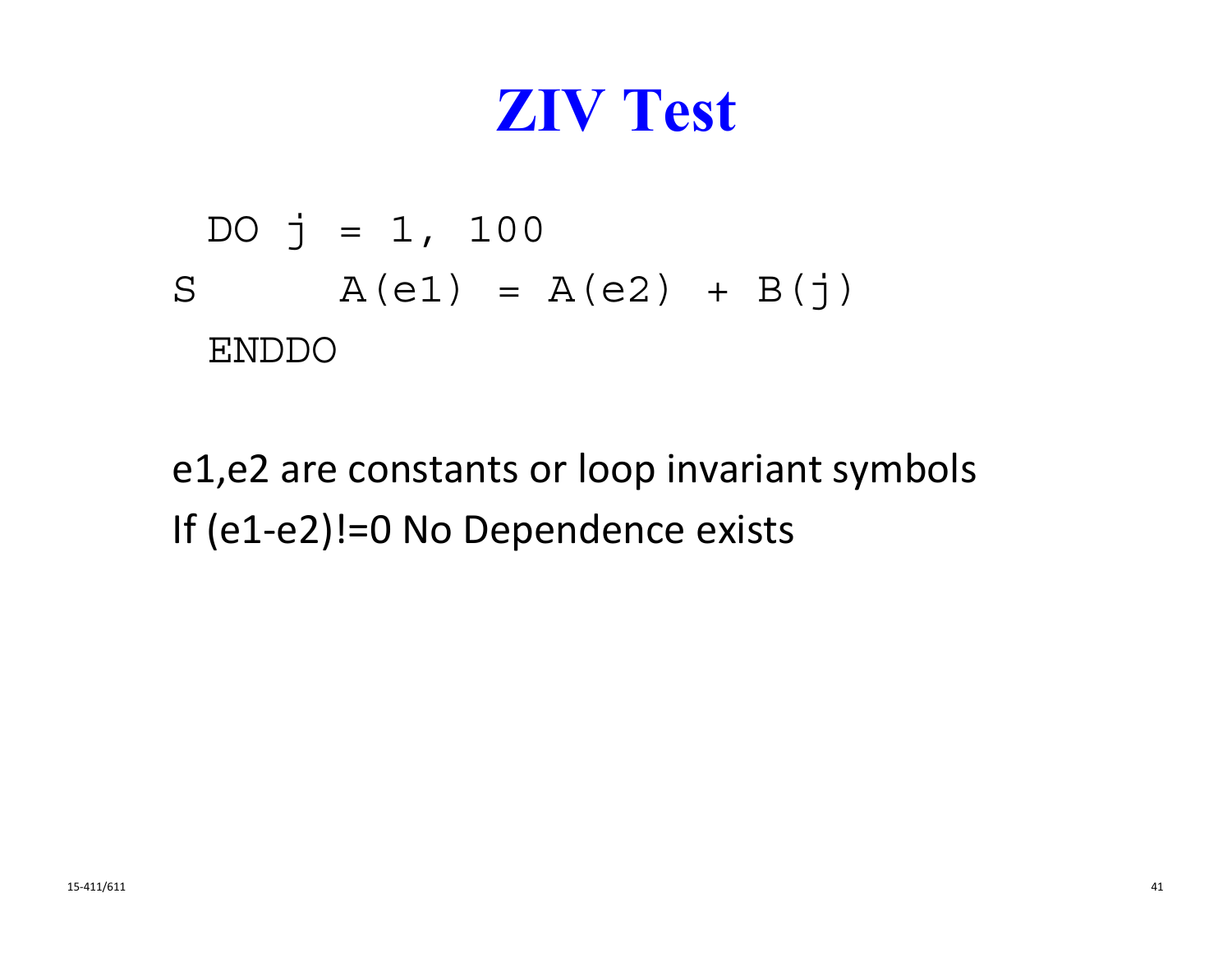# **Strong SIV Test**

• Strong SIV subscripts are of the form

$$
\langle ai+c_1, ai+c_2\rangle
$$

• For example the following are strong SIV subscripts  $\sqrt{2}$ 

$$
\langle i+1, i \rangle
$$
  

$$
\langle 4i+2, 4i+4 \rangle
$$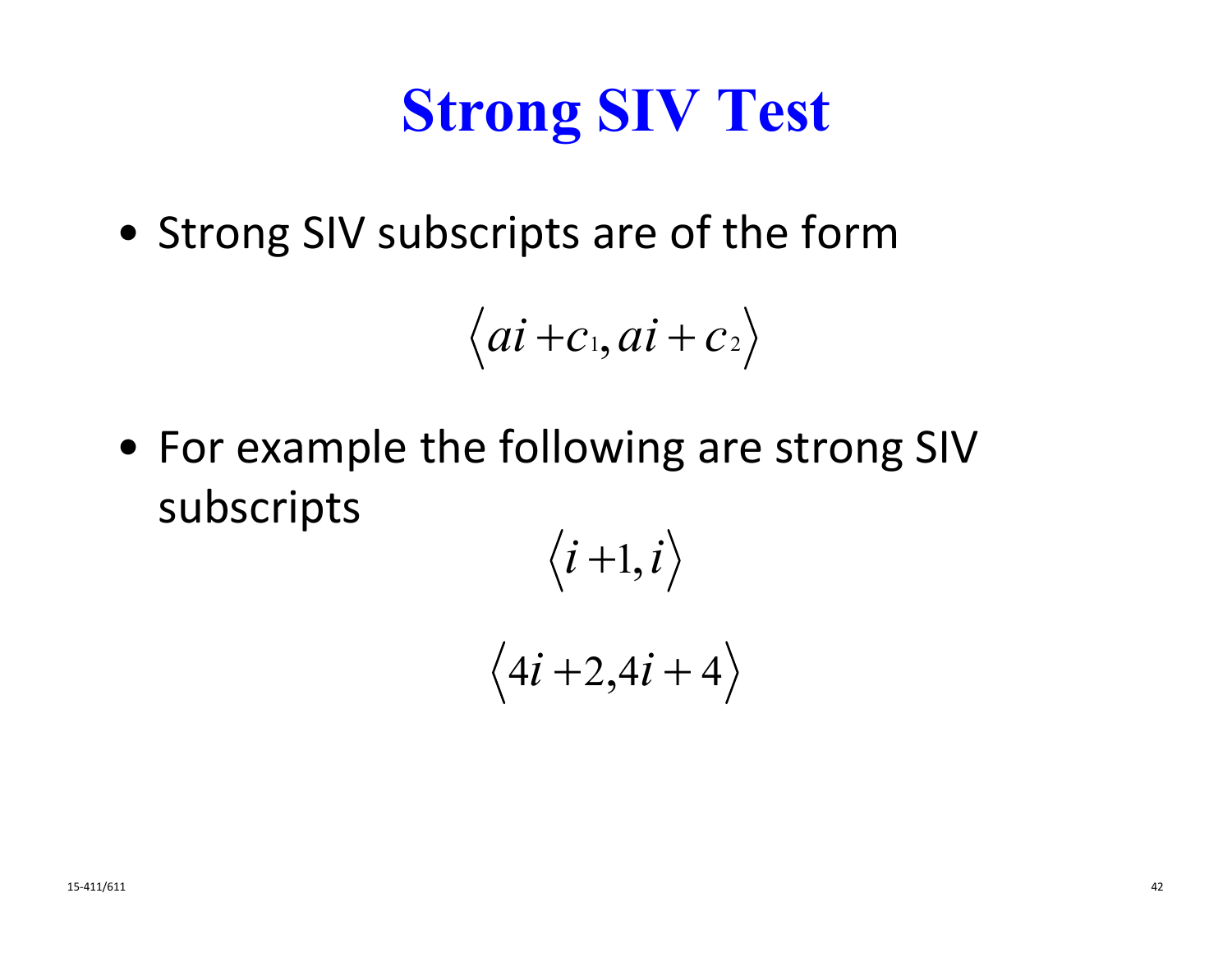### **Strong SIV Test Example**

**DO k = 1, 100 DO j = 1, 100 S1 A(j+1,k) = ... S2 ... = A(j,k) + 32 ENDDO ENDDO**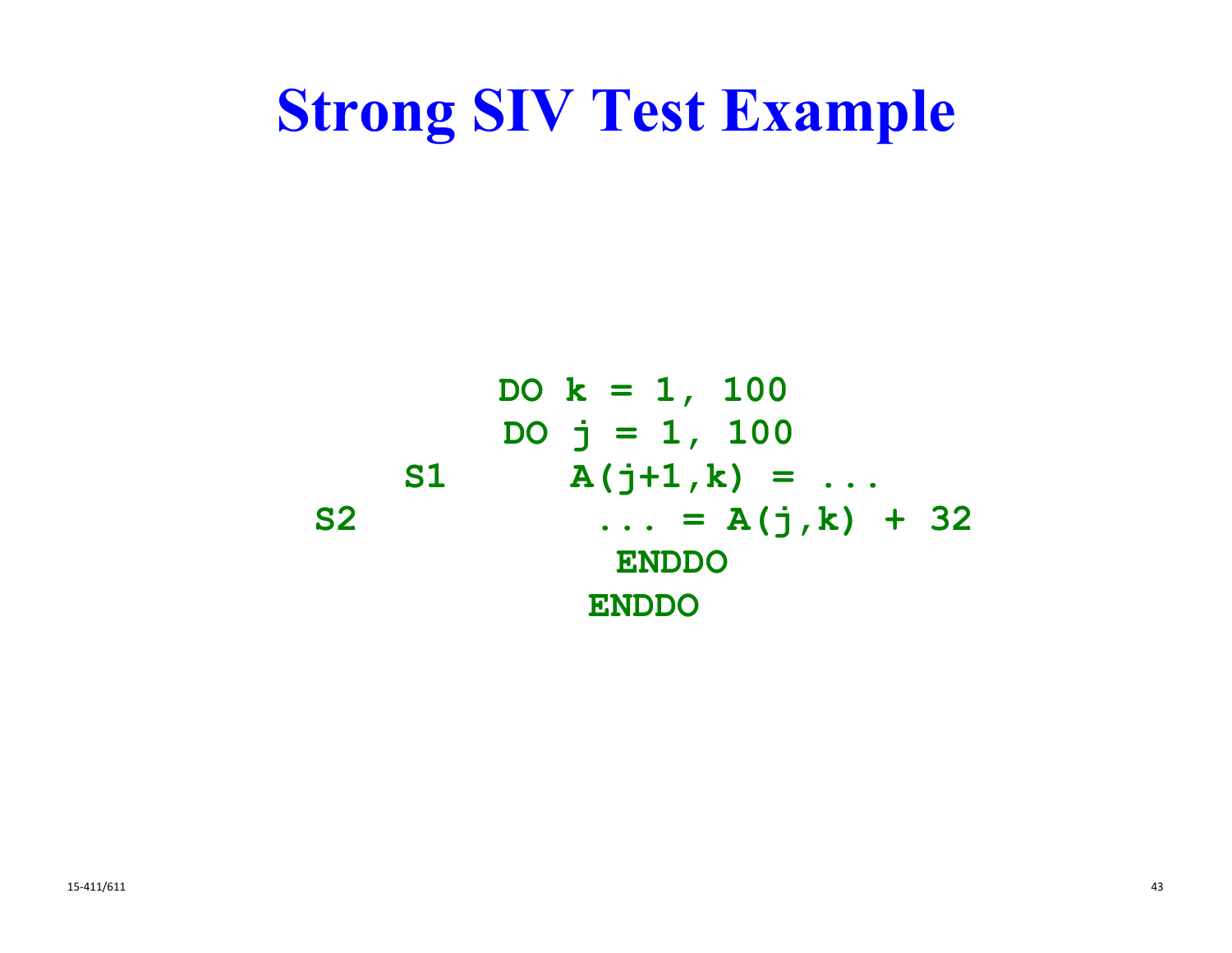### **Strong SIV Test**

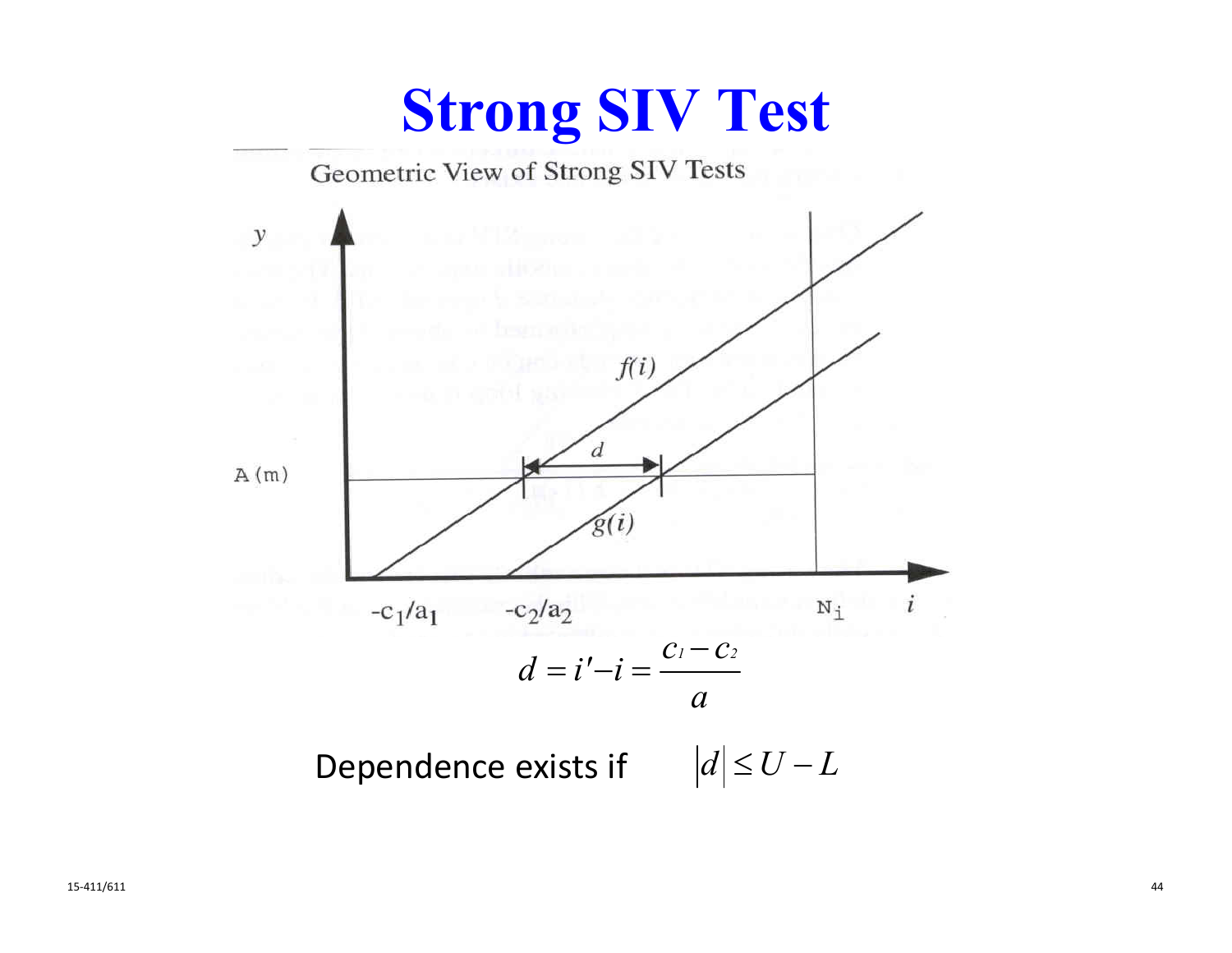## **Weak SIV Tests**

• Weak SIV subscripts are of the form

$$
\langle a_1 i + c_1, a_2 i + c_2 \rangle
$$

• For example the following are weak SIV subscripts  $\iota$  1  $\Lambda$ 

$$
\begin{aligned}\n\langle i+1, 5 \rangle \\
\langle 2i+1, i+5 \rangle \\
\langle 2i+1, -2i \rangle\n\end{aligned}
$$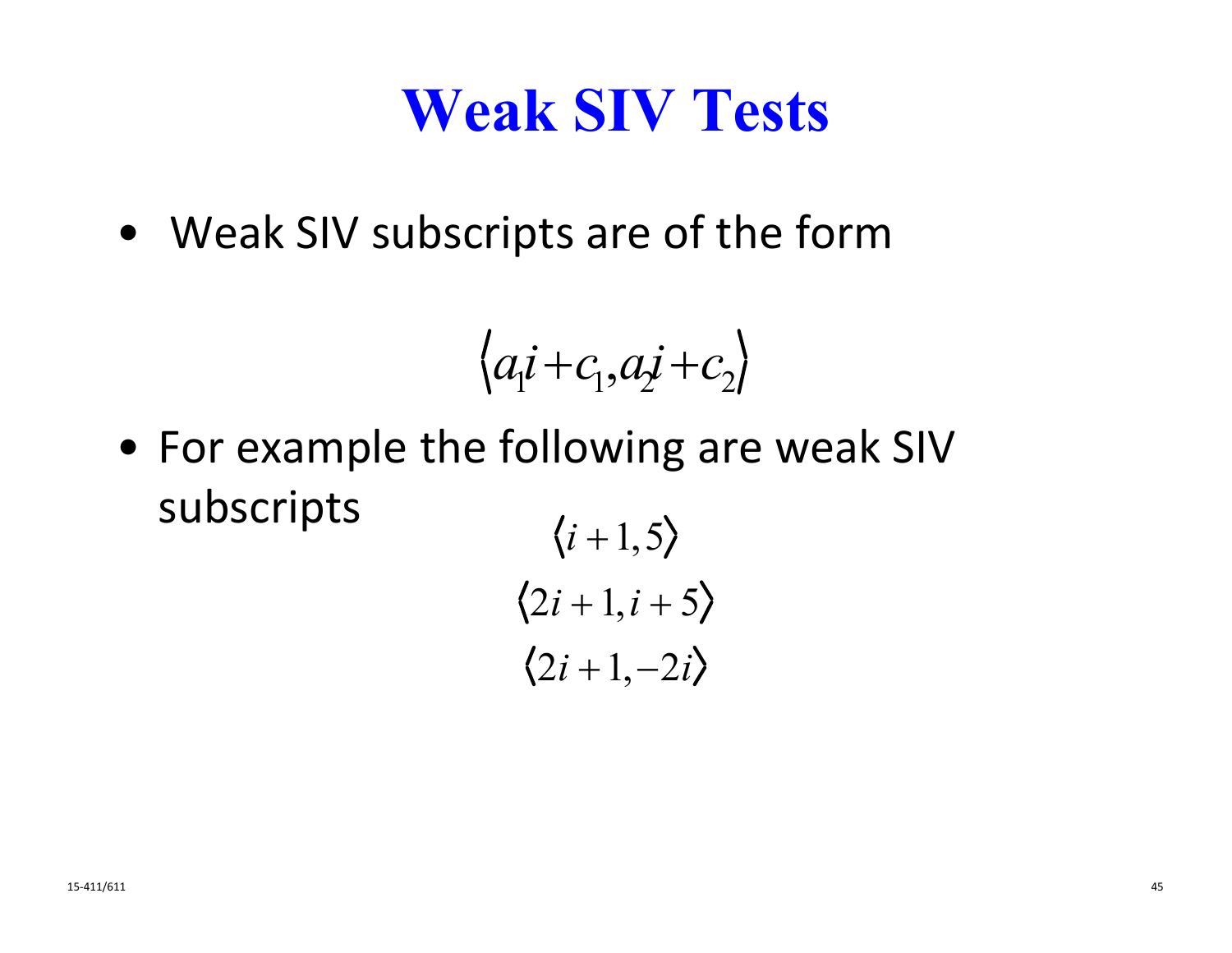### **Geometric view of weak SIV**

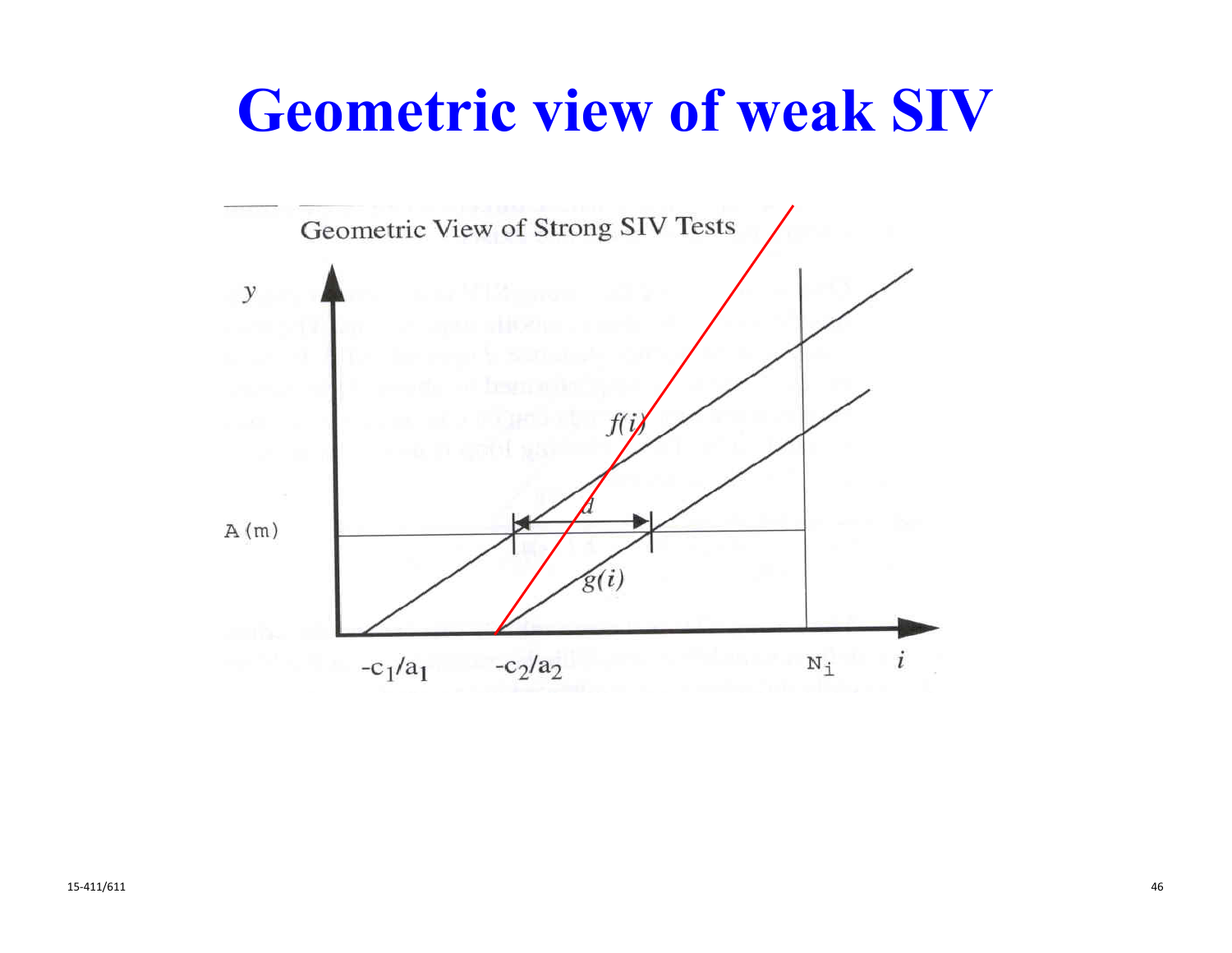### **Weak-zero SIV Test**

- Special case of Weak SIV where one of the coefficients of the index is zero
- The test consists merely of checking whether the solution is an integer and is within loop boundss  $i = \frac{c_2 - c_1}{2}$  and,  $L \le i \le U$  $c_{\overline{2}}$  $-c$ <sub>1</sub>  $a_{1}$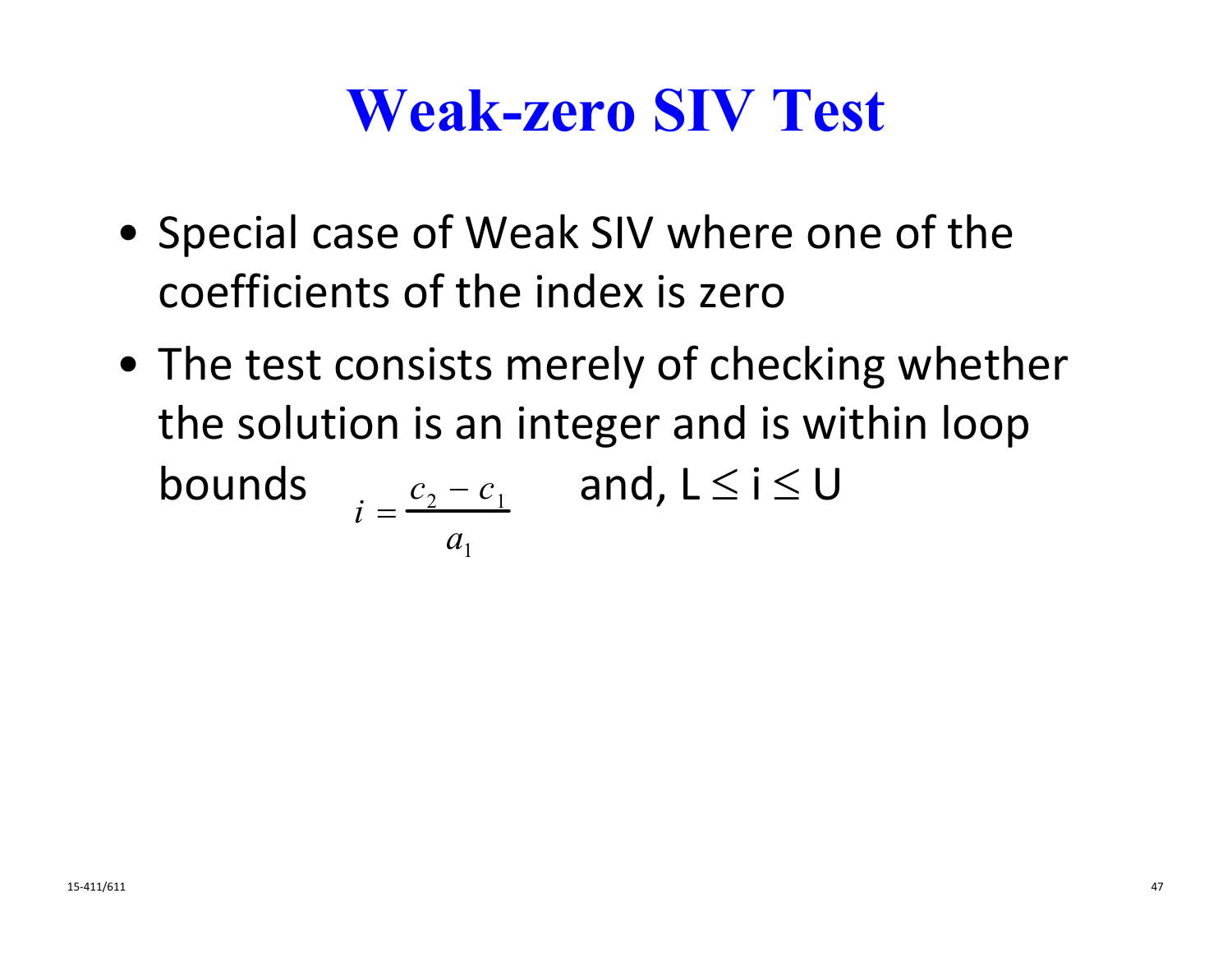### **Weak-zero SIV Test**

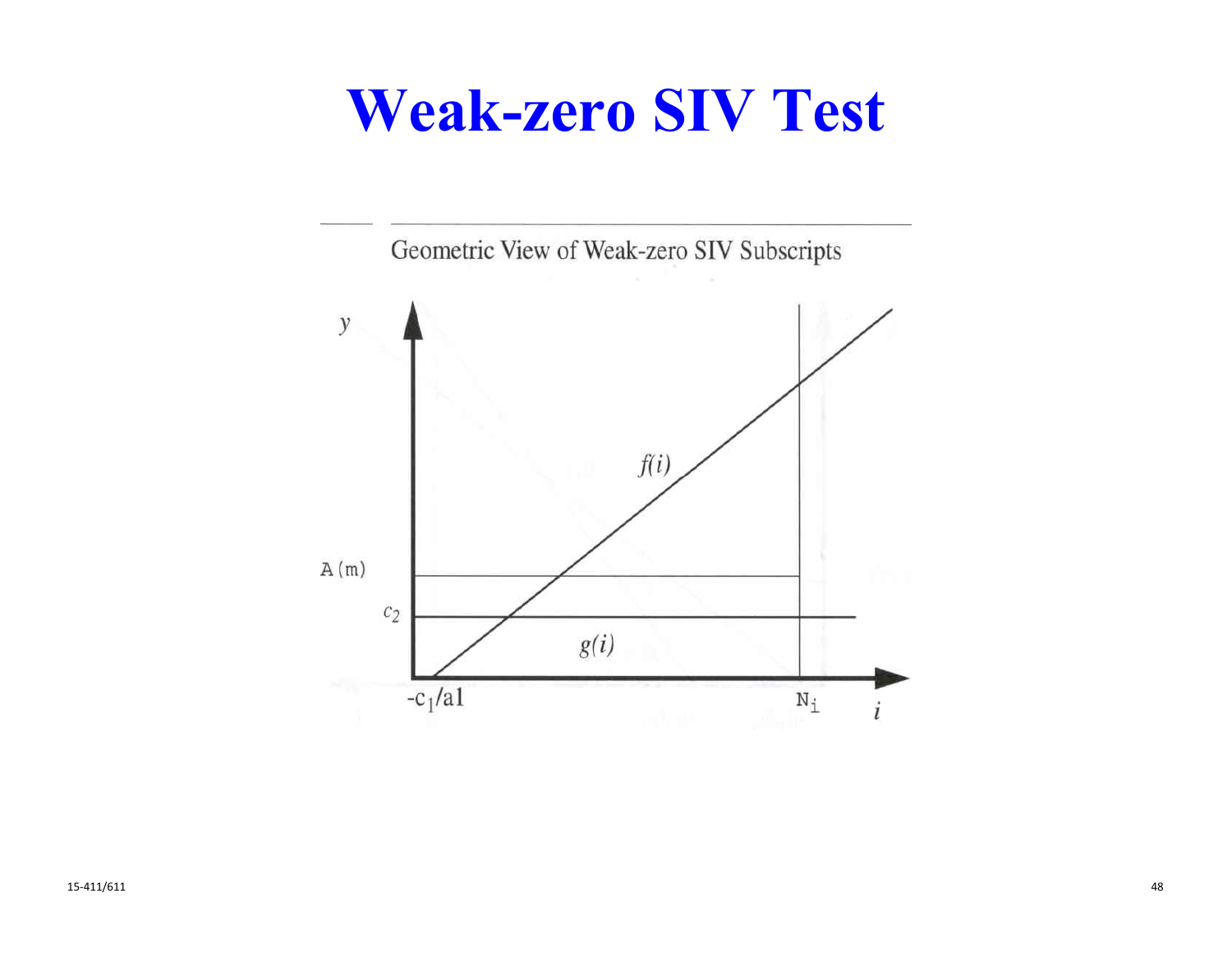### **Weak-zero SIV & Loop Peeling**

 $DO i = 1, N$  $\mathbf{S}_{\mathbf{1}}$  $Y(i, N) = Y(1, N) + Y(N, N)$ 

**ENDDO**

Can be loop peeled to...

 $Y(1, N) = Y(1, N) + Y(N, N)$  $DO i = 2, N-1$ S1  $Y(i, N) = Y(1, N) + Y(N, N)$ **ENDDO** $Y(N, N) = Y(1, N) + Y(N, N)$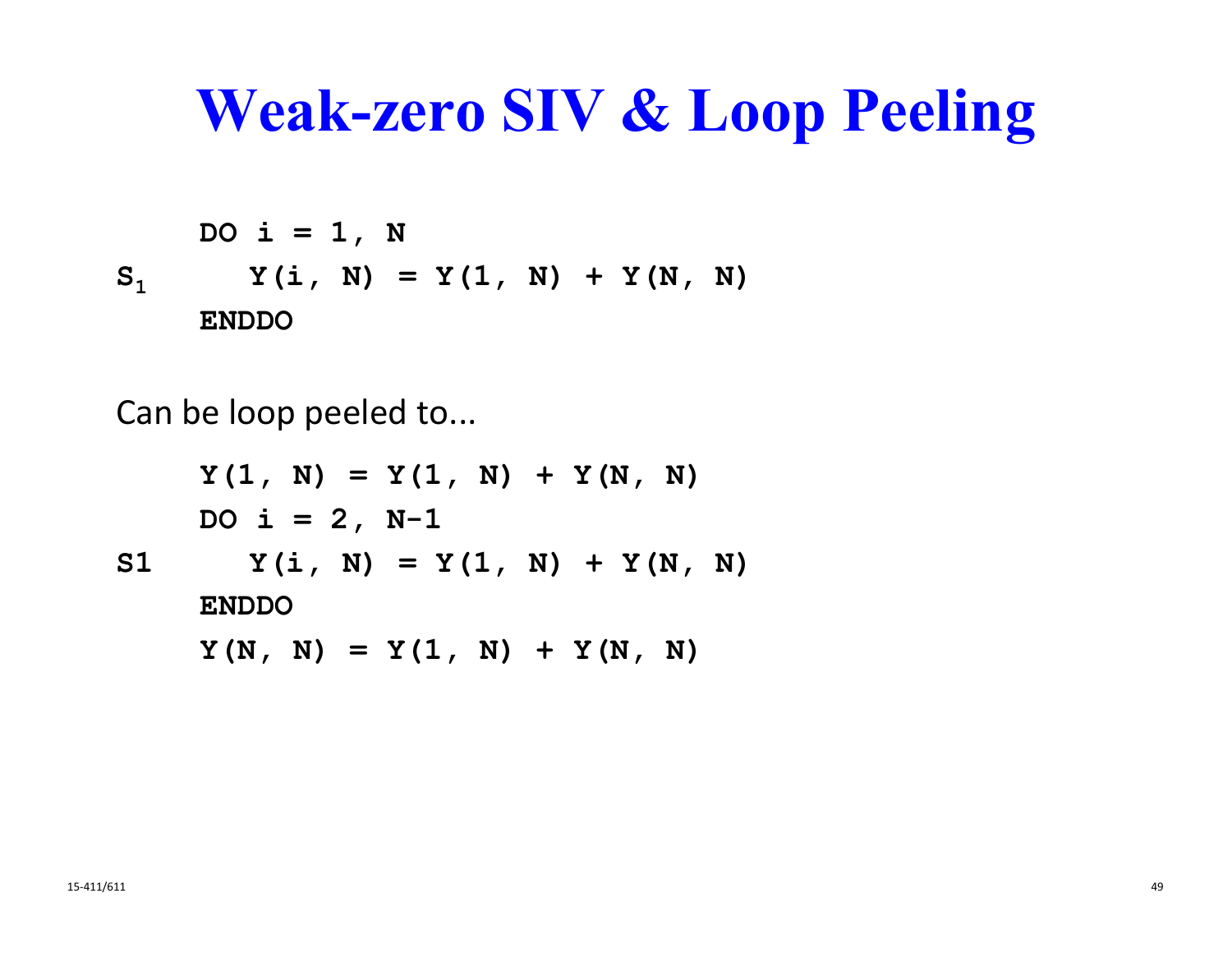# **Weak-crossing SIV Test**

- Special case of Weak SIV where the coefficients of the index are equal in magnitude but opposite in sign
- The test consists merely of checking whether the solution index *i*  $c_{\overline{2}}$  $-c$ <sub>1</sub>

is 1. within loop bounds and is  $2\, a_1^{}$ 

2. either an integer or has a non ‐integer part equal to 1/2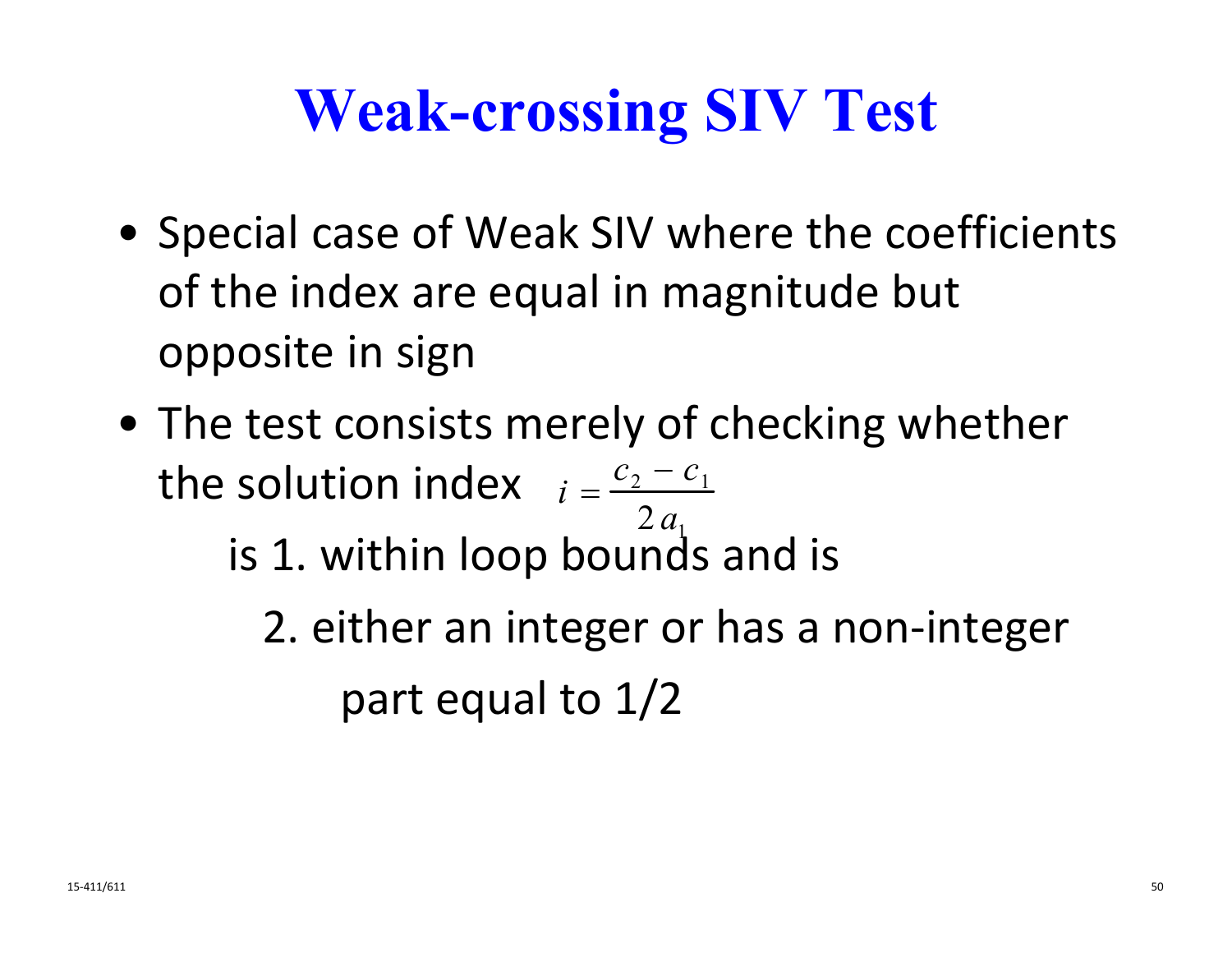## **Weak-crossing SIV Test**

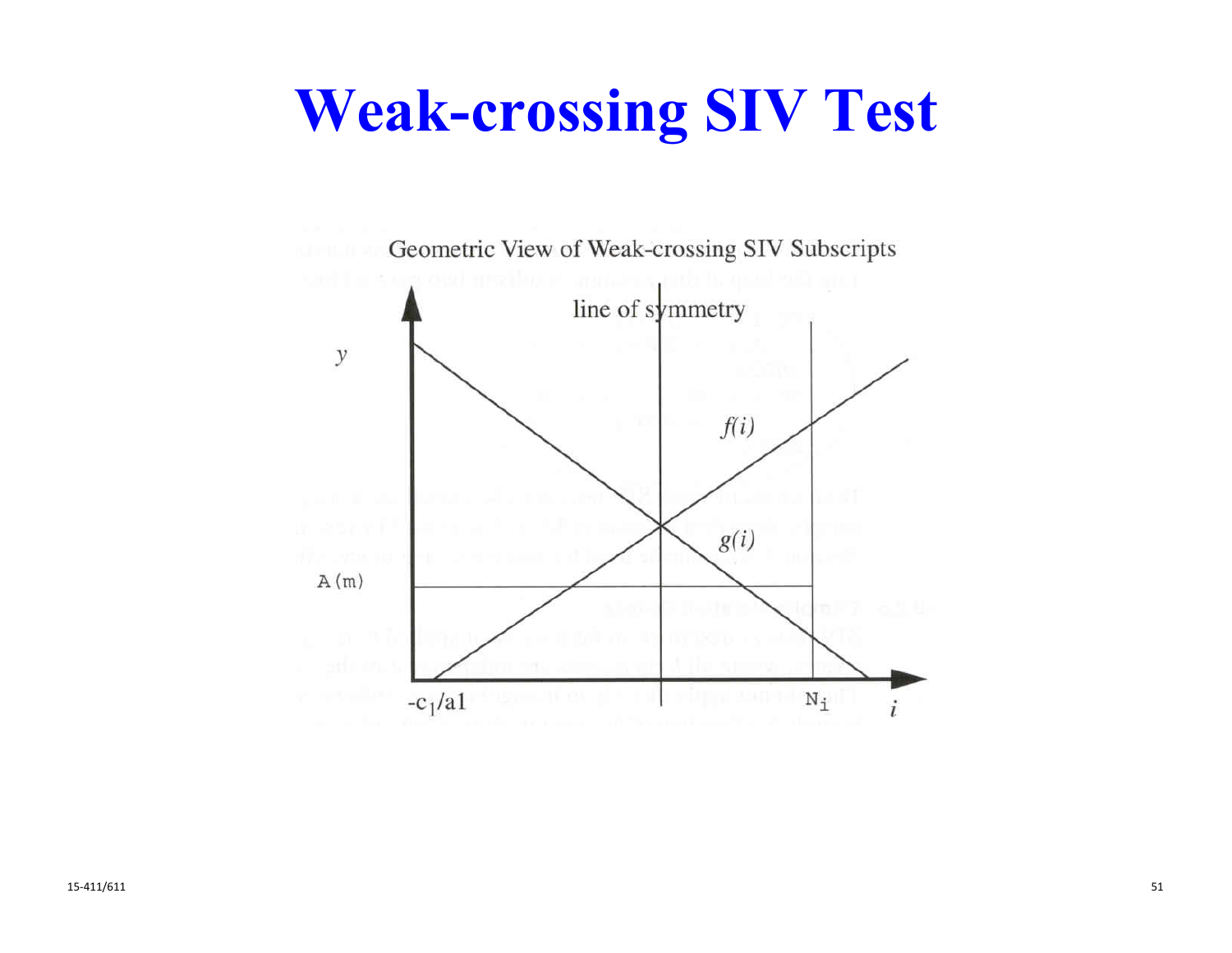**Weak-crossing SIV & Loop Splitting**  $DO i = 1, N$  $S1$  **A(i) = A(N-i+1) + C** 

**ENDDO**

This loop can be split into...

```
DO i = 1, (N+1)/2A(i) = A(N-i+1) + CENDDODO i = (N+1)/2 + 1, NA(i) = A(N-i+1) + CENDDO
```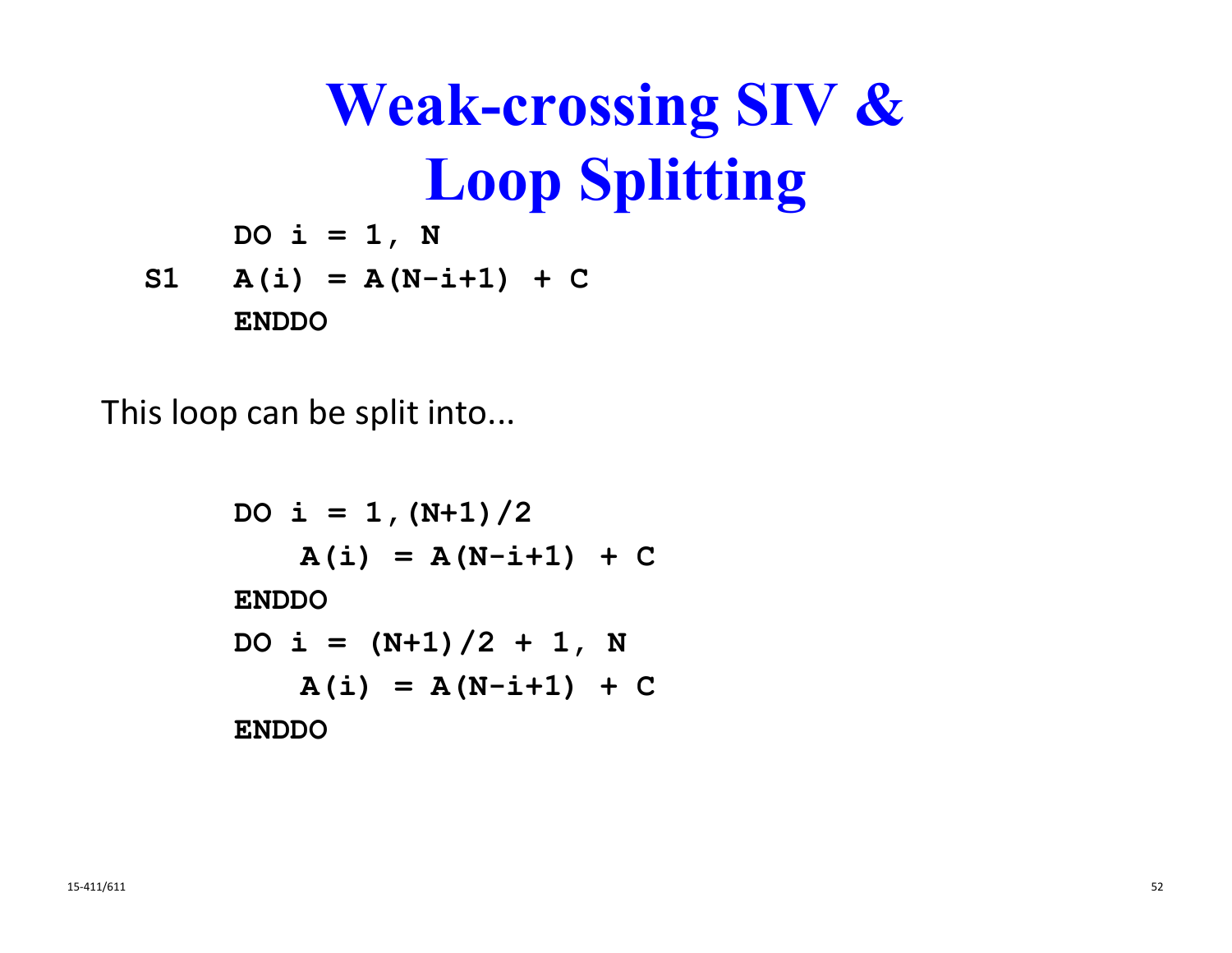# **Breaking Conditions**

• Consider the following example

$$
DO I = 1, L
$$

$$
A(I + N) = A(I) + B
$$
  
ENDDO

- $\bullet\,$  If  $_{\rm L<=N}$ , then there is no dependence from  $\rm s_{_1}$  to itself
- $L$ <=N is called the Breaking Condition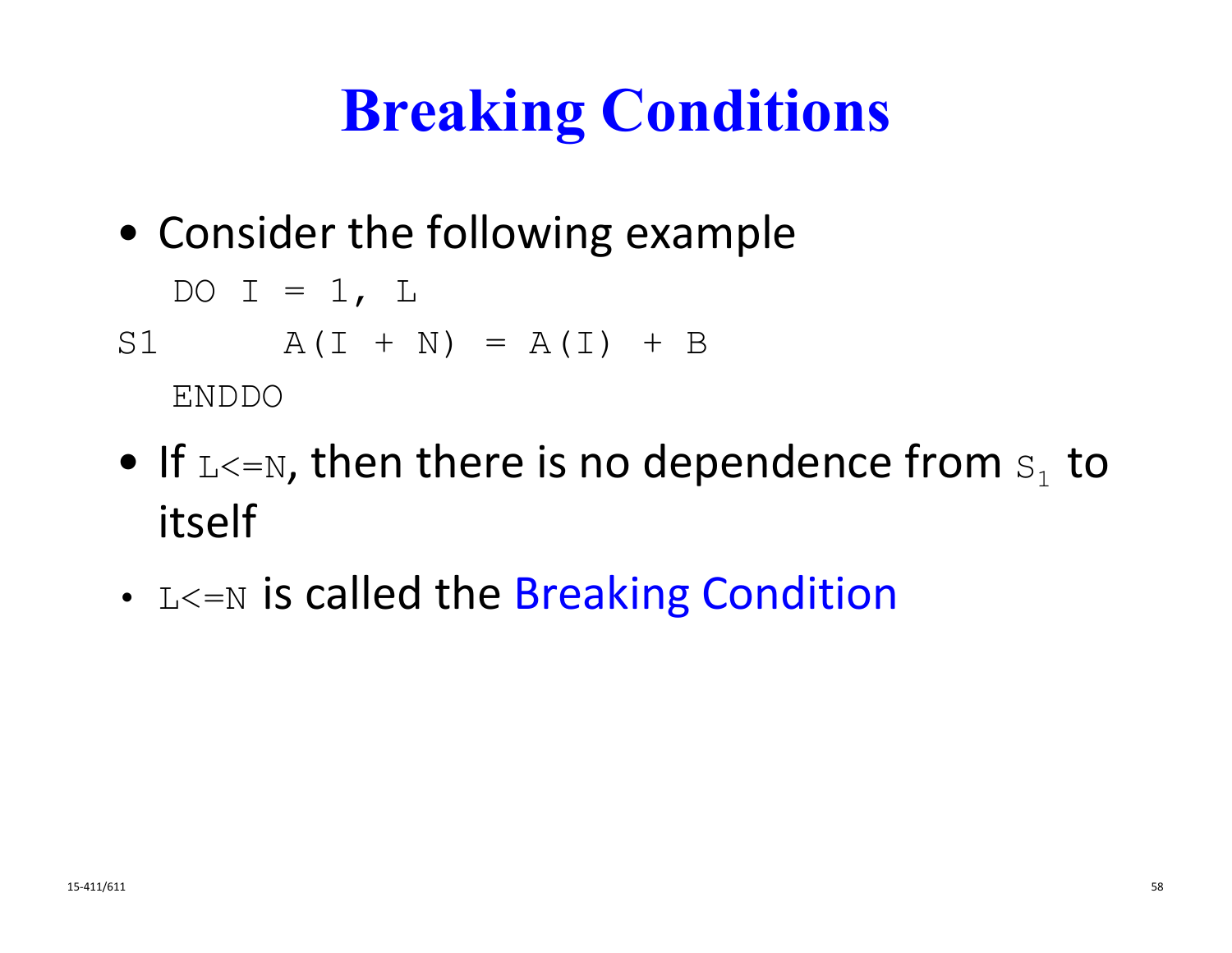# **Using Breaking Conditions**

• Using breaking conditions then can generate alternative code if it would help

```
IF (L < = N) THEN
  A(N+1:N+L) = A(1:L) + BELSEDO I = 1, L
S1 A(I + N) = A(I) + BENDDOENDIF
```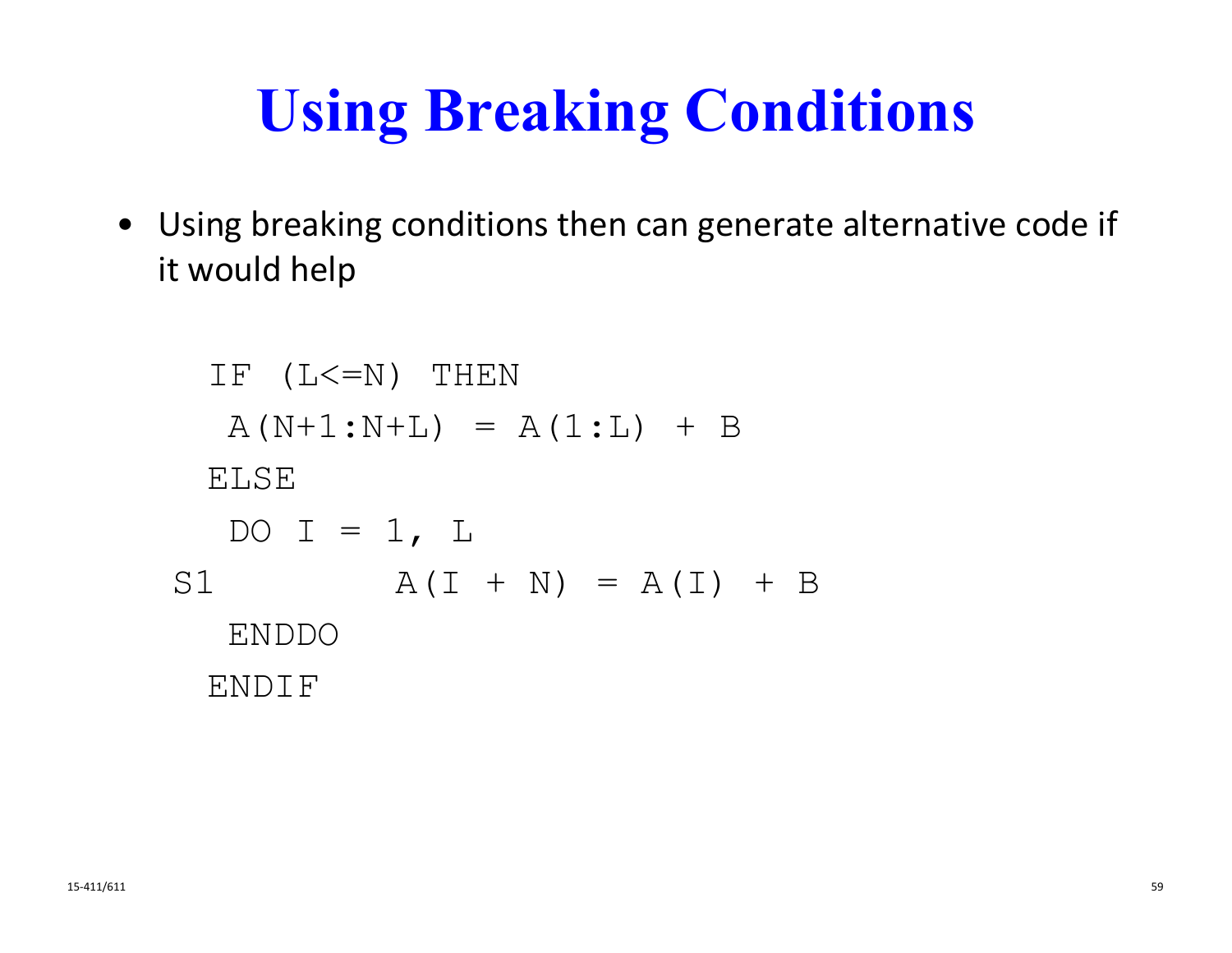# **Index Set Splitting**

DO I = 1, 100  
DO J = 1, I  
S1 A (J+20) = A (J) + B  
ENDDO  
ENDDO  

$$
|d| - (U_0 - L) 20 - (-1)
$$

For values of 
$$
I < \frac{|d| - (U_0 - L_0)}{U_1 - L_1} = \frac{20 - (-1)}{1} = 21
$$

there is no dependence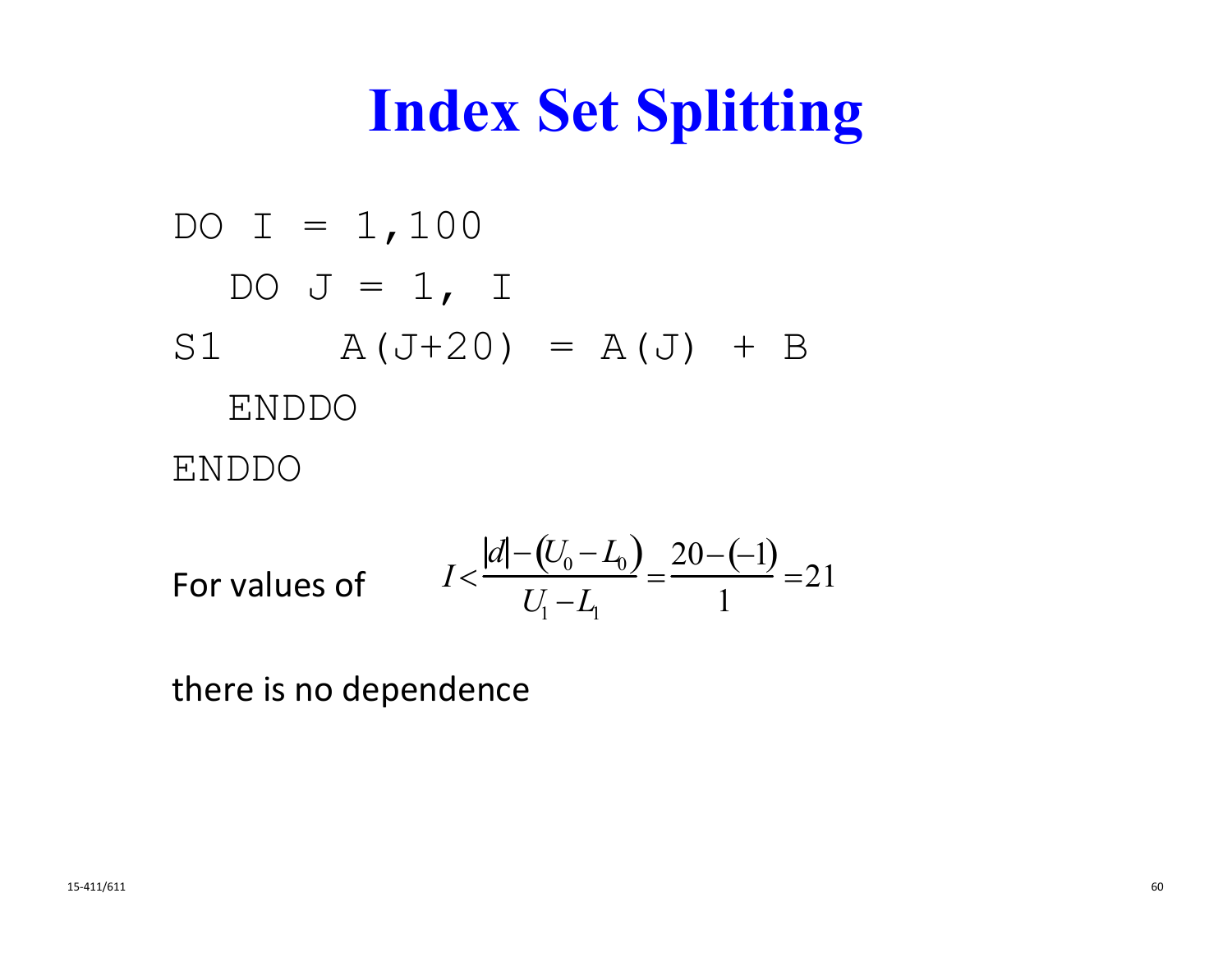# **Index Set Splitting**

• This condition can be used to create a part of the loop that is independent

```
DO I = 1,20DO J = 1, I
S1a A(J+20) = A(J) + BENDDOENDDODO I = 21,100DO J = 1, Ix
S1b A(J+20) = A(J) + BENDDOENDDONow the inner loop for the
                           first nest is independent.
```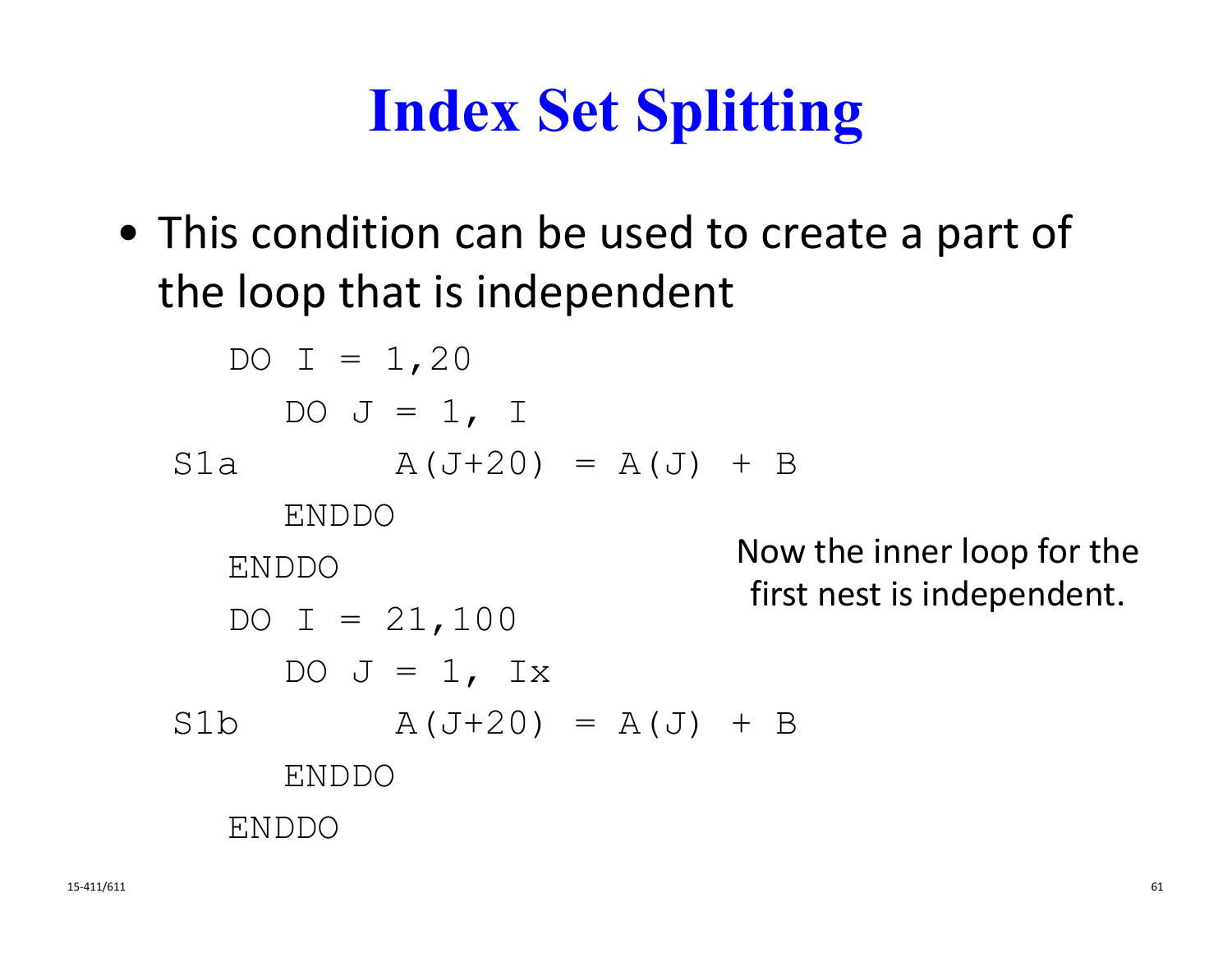## **How are we doing so far?**

- Empirical study froom Goff, Kennedy, & Tseng
	- Look at how often independence and exact dependence information is found in 4 suites of fortran programs
	- – Compare ZIV, SIV (strong, weak ‐0, weak ‐crossing, exact), MIV, Delta
	- Check usefulness of symbolic analysis
- ZIV used 44% of time and proves 85% of indep
- Strong ‐SIV used 33% of time and proves 5% (success per application 97%)
- S-SIV, 0-SIV, x-SIV used 41%
- $\bullet$ MIV used only 5% of time
- Delta used 8% of time, proves 5% of indep
- •Coupled subscripts rare (20% overall, but concentrated)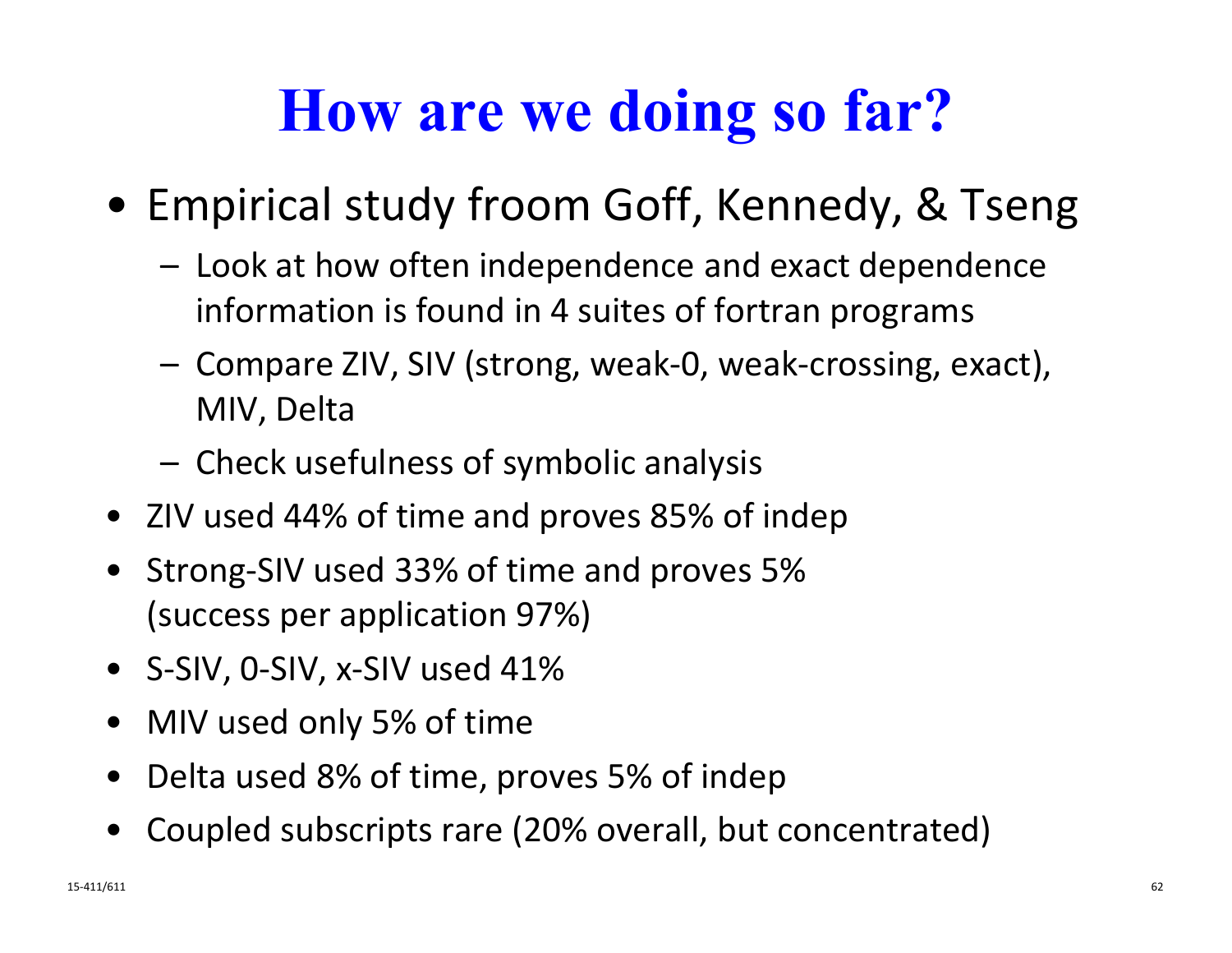# **Merging Results**

- After we test all subscripts we have vectors for each partition. Now we need to merge these into <sup>a</sup> set of direction vectors for the memory reference
- Since we partitioned into separable sets we can do cross‐product of vectors from each partition.
- Start with <sup>a</sup> single vector <sup>=</sup> (\*,\*,…,\*) of length depth of loop nest.
- Foreach parition, for each index involved in vector create new set fromold vector‐these\_indicies <sup>x</sup> this set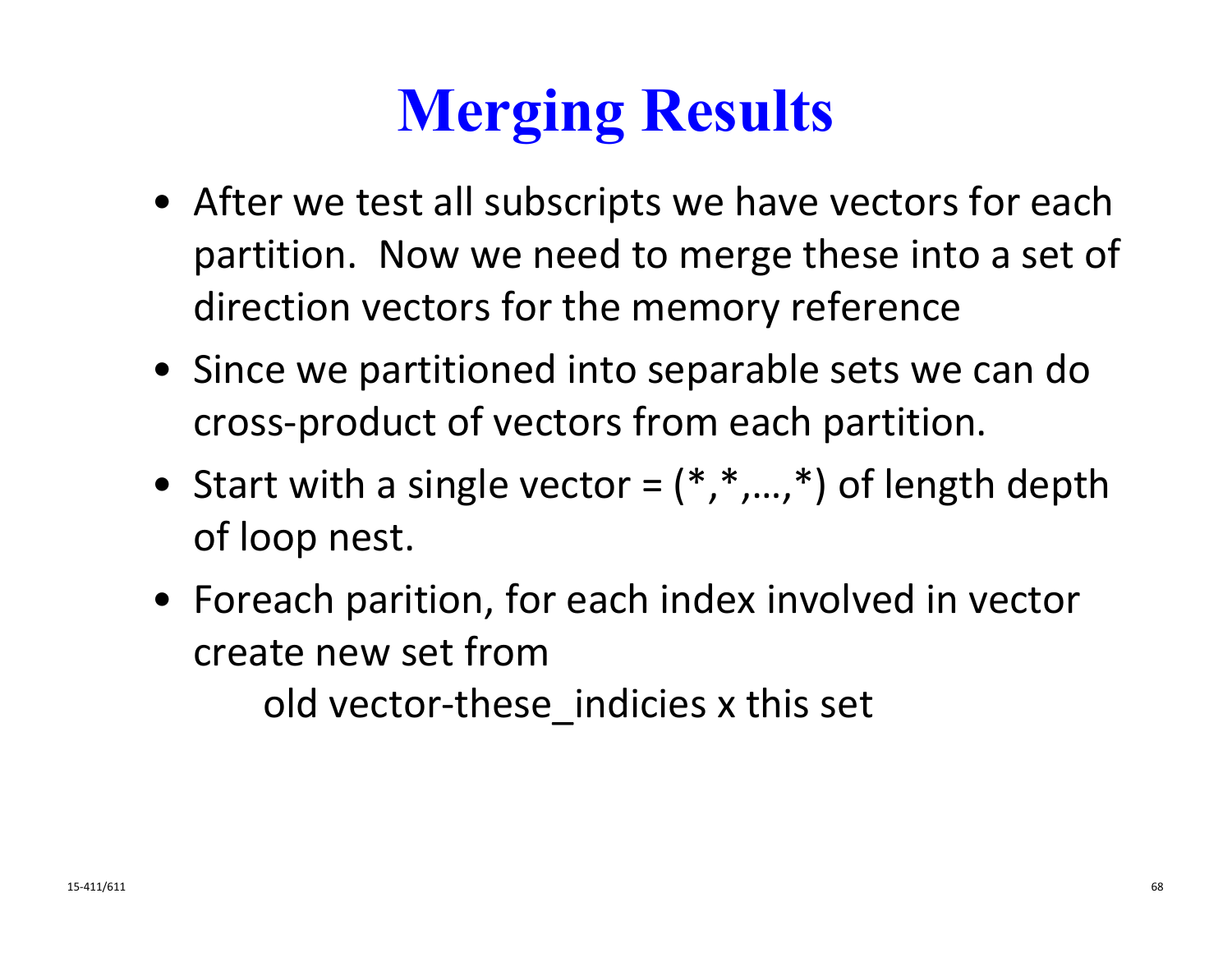# **Example Merge**

#### For I

#### For J

 $S_1$  A[J-1] = ...  $S_2$  … = A[J]

For subscript in A using  $\mathsf{S}_1$  as source and  $\mathsf{S}_2$  as target: J has DV of ‐1

Merge -1 into  $(*,*)$  ->  $(*,-1)$ . What does this mean?

- (<,‐1): true dep in outer loop
- (=,-1): anti-dep from  $S_2$  to  $S_1 \rightarrow$  (=,1)
- (>,-1): anti-dep from  $\mathsf{S}_2$  to  $\mathsf{S}_1$  in outer loop  $\boldsymbol{\rightarrow}$  (<,-1)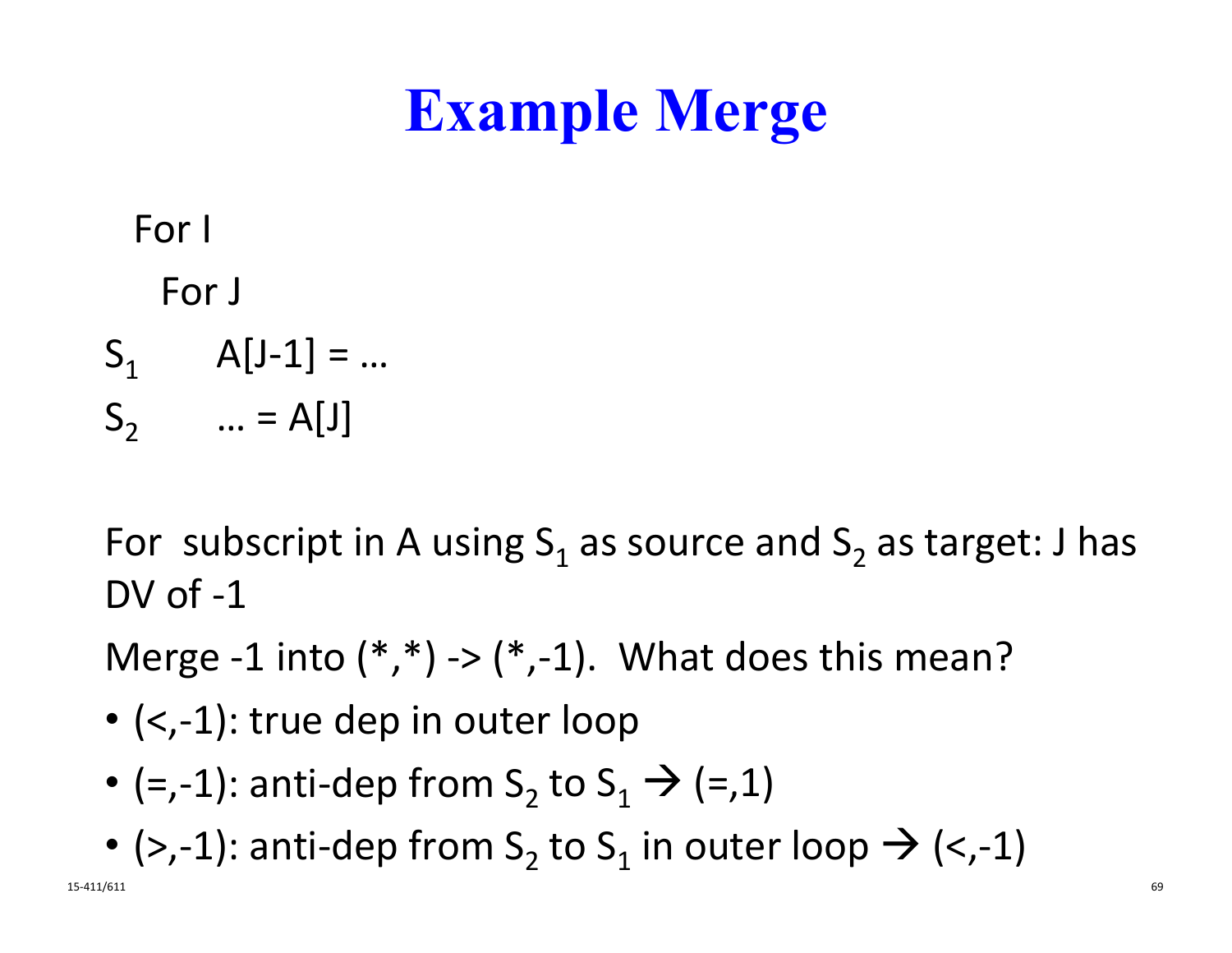# **Our Goal: Increase locality**

Is there locality to exploit? | Use

Can we transform loop to turn reuse into

Transform Loop using SRP

Possibly introduce Tiling

Use Reuse Analysis to determine amount of possible reuse.

Use dependence n to determine pace of possible transformations.

Perform unimodular transformations.

n ‐deep into 2n ‐deep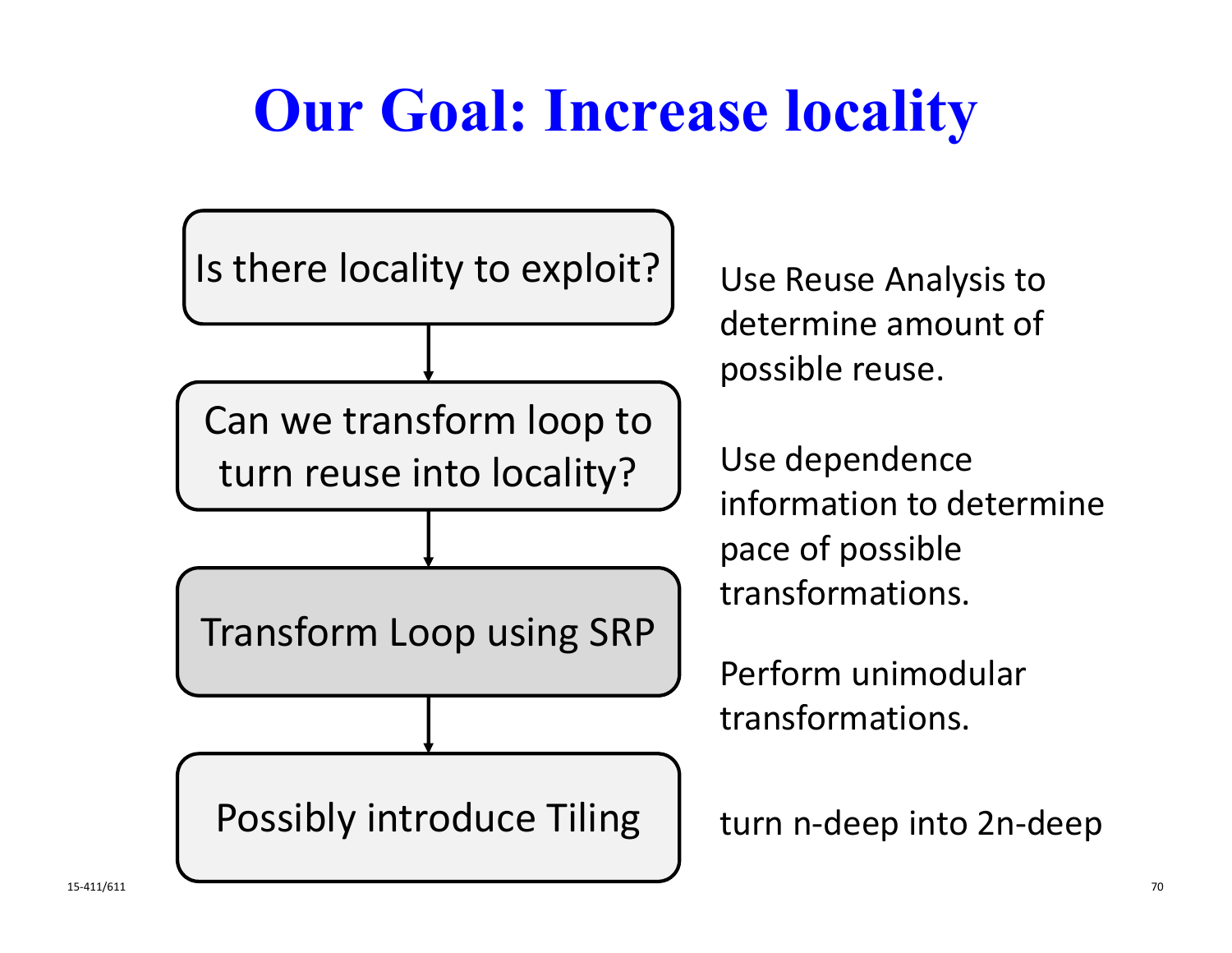# **Unimodular Transforms**

• Interchange

permute nesting order

• Reversal

reverse order of iterations

• Skewing

scale iterations by an outer loop index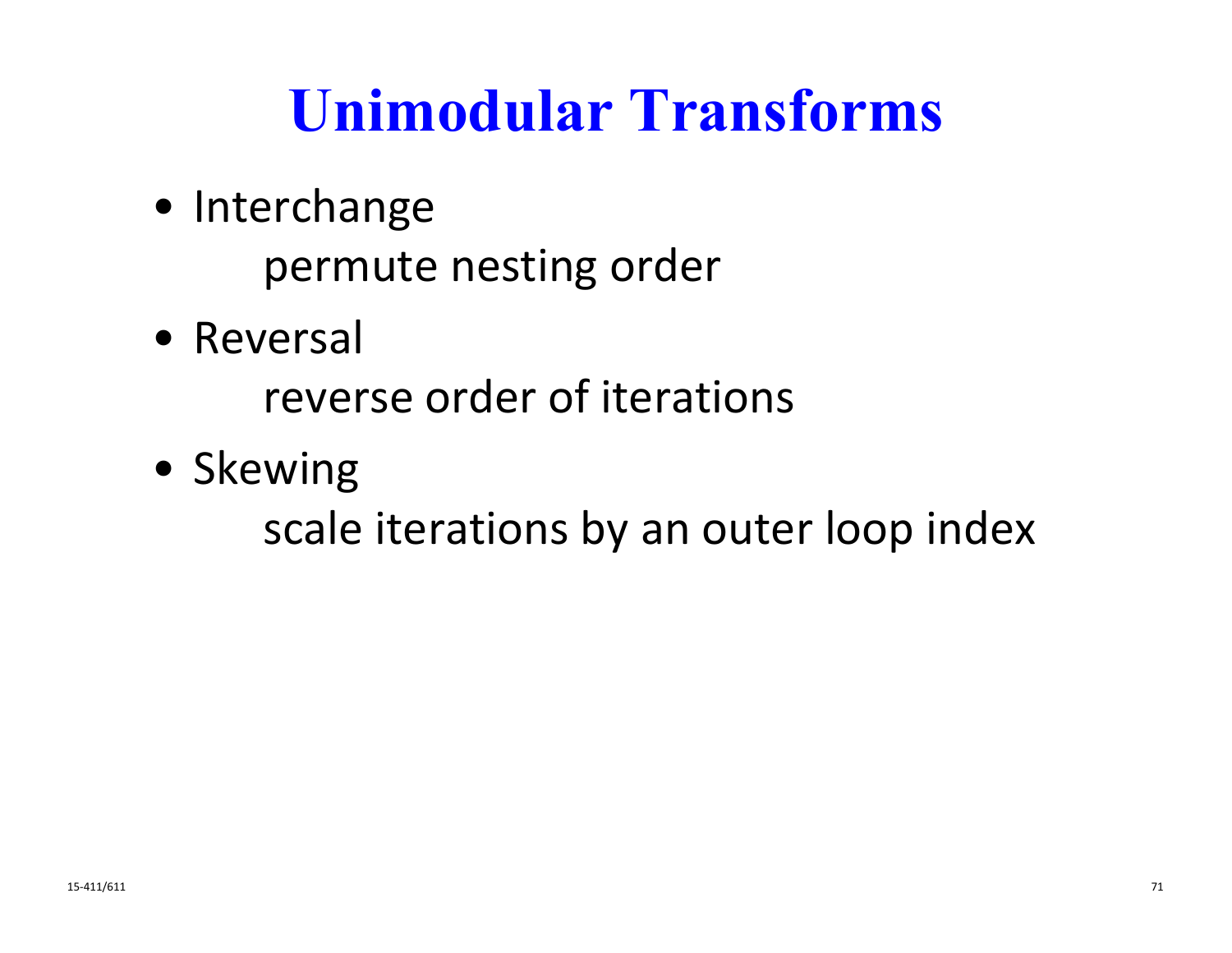## **Interchange**

- Change order of loops
- For some permutation p of 1 … <sup>n</sup>



• Legal if permutation on dependence vector is legal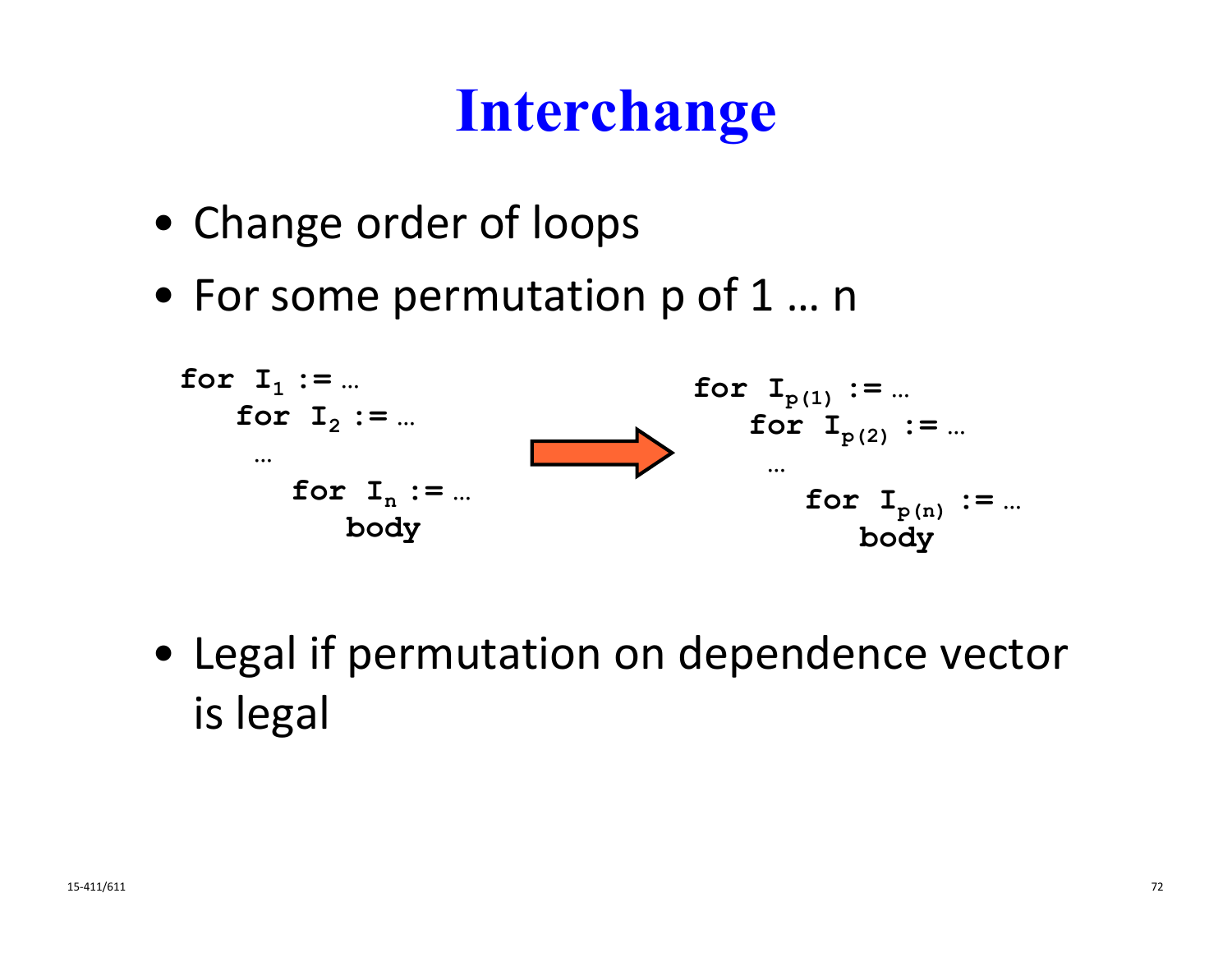## **Transform and matrix notation**

- If dependences are vectors in iteration space, then transforms can be represented as matrix transforms
- E.g., for a 2-deep loop, interchange is:

$$
T = \begin{bmatrix} 0 & 1 \\ 1 & 0 \end{bmatrix} \qquad \qquad \begin{bmatrix} 0 & 1 \\ 1 & 0 \end{bmatrix} \begin{bmatrix} p_1 \\ p_2 \end{bmatrix} = \begin{bmatrix} p_2 \\ p_1 \end{bmatrix}
$$

• Since, T is a linear transform, T **d** is transformed dependence:

$$
\begin{bmatrix} 0 & 1 \\ 1 & 0 \end{bmatrix} \begin{bmatrix} d_1 \\ d_2 \end{bmatrix} = \begin{bmatrix} d_2 \\ d_1 \end{bmatrix}
$$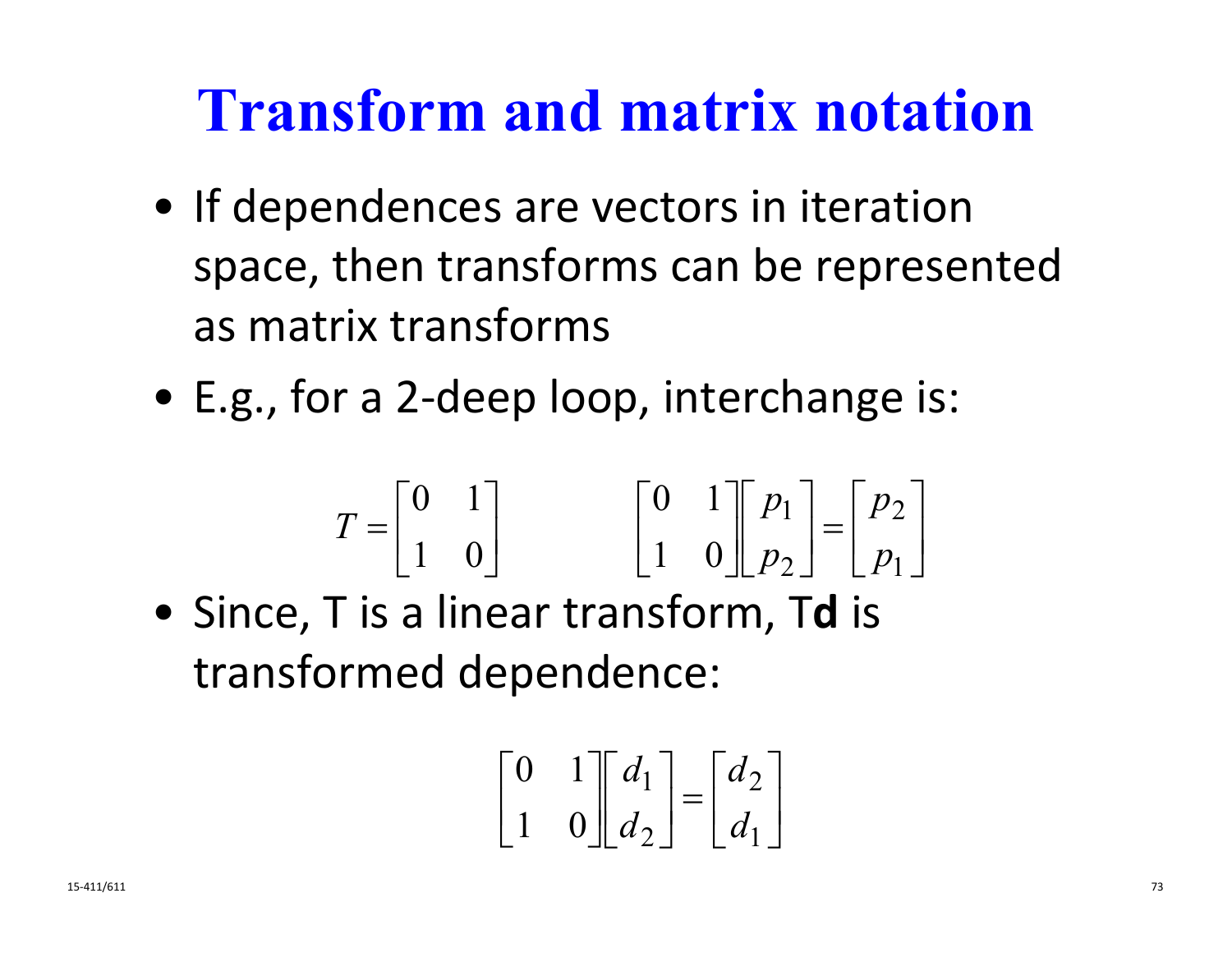### **Reversal**

• Reversal of i<sup>th</sup> loop reverses its traversal, so it can be represented as: Diagonal matrix with  $i<sup>th</sup>$  element = -1.

• For 2 deep loop, reversal of outermost is:

$$
T = \begin{bmatrix} -1 & 0 \\ 0 & 1 \end{bmatrix} \qquad \begin{bmatrix} -1 & 0 \\ 0 & 1 \end{bmatrix} \begin{bmatrix} p_1 \\ p_2 \end{bmatrix} = \begin{bmatrix} -p_1 \\ p_2 \end{bmatrix}
$$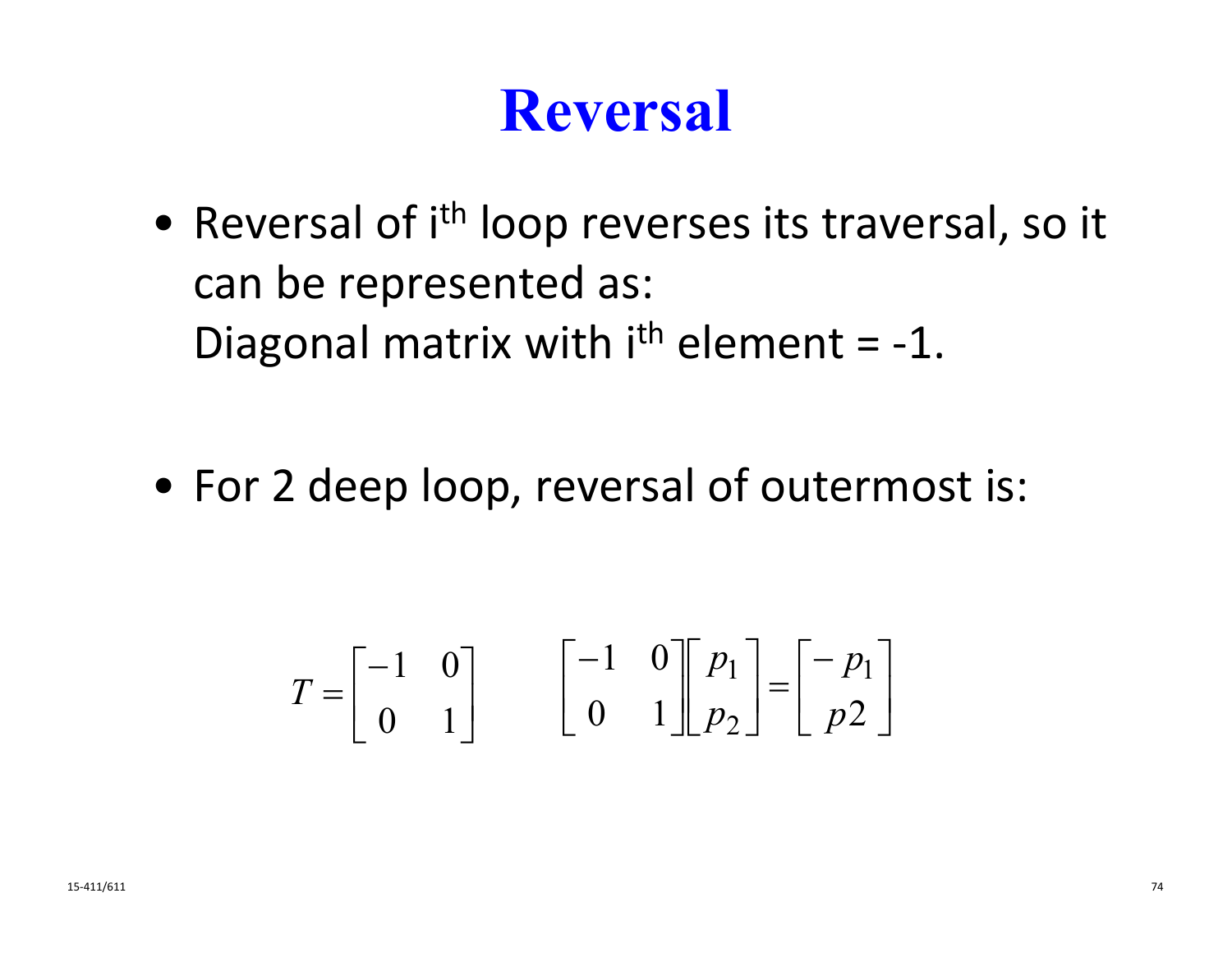## **Skewing**

• Skew loop I<sub>j</sub> by a factor f w.r.t. loop I<sub>i</sub> maps

 $(p_1,..., p_i,..., p_j,...)$   $(p_1,..., p_i,..., p_j + fp_i,...)$ 

• Example for 2D

$$
T = \begin{bmatrix} 1 & 0 \\ 1 & 1 \end{bmatrix} \qquad \begin{bmatrix} 1 & 0 \\ 1 & 1 \end{bmatrix} \begin{bmatrix} p_1 \\ p_2 \end{bmatrix} = \begin{bmatrix} p_1 \\ p_2 + p_1 \end{bmatrix}
$$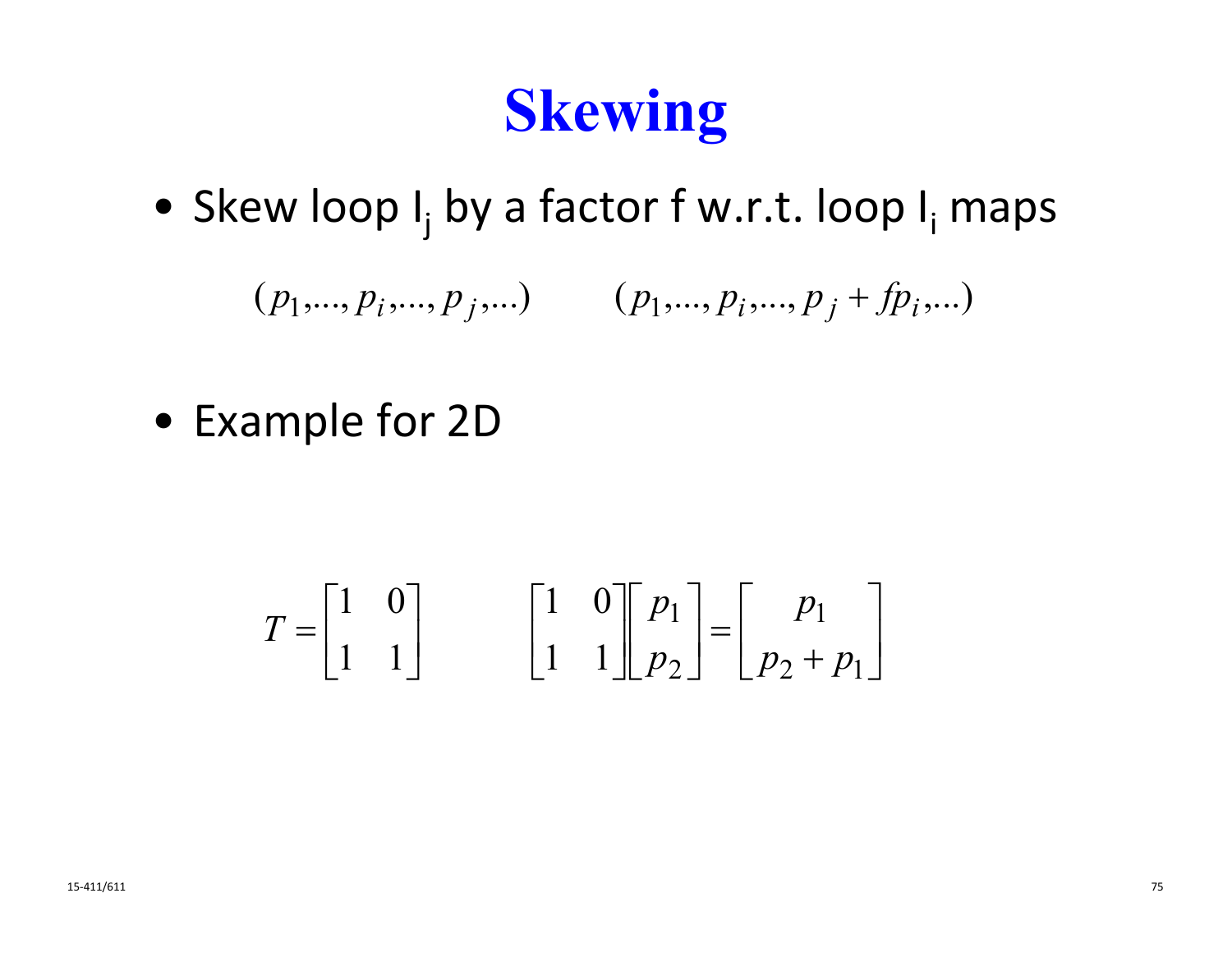### **Loop Skewing Example**



for 
$$
I_1 := 0
$$
 to 5  
for  $I_2 := I_1$  to  $6+I_1$   
 $A[I_2-I_1+1] := 1/3 * (A[I_2-I_1] + A[I_2-I_1+1] + A[I_2-I_1+2])$ 

**D={(0,1),(1,1),(1,0)}**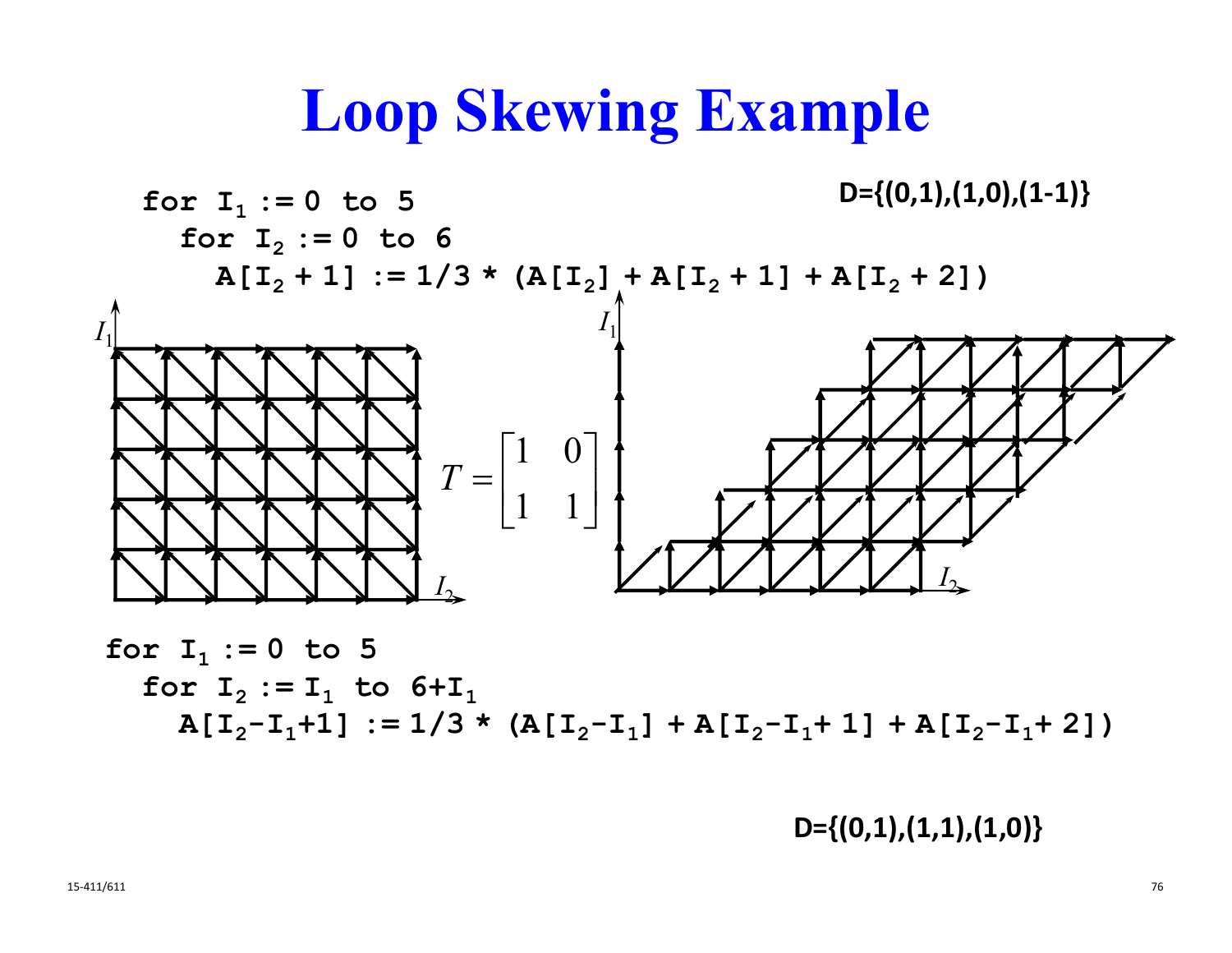# **Legal Transformations**

- Distance/direction vectors give a partial order among points in the iteration space
- A loop transform changes the order in which 'points' are visited
- The new visit order must respect the dependence partial order!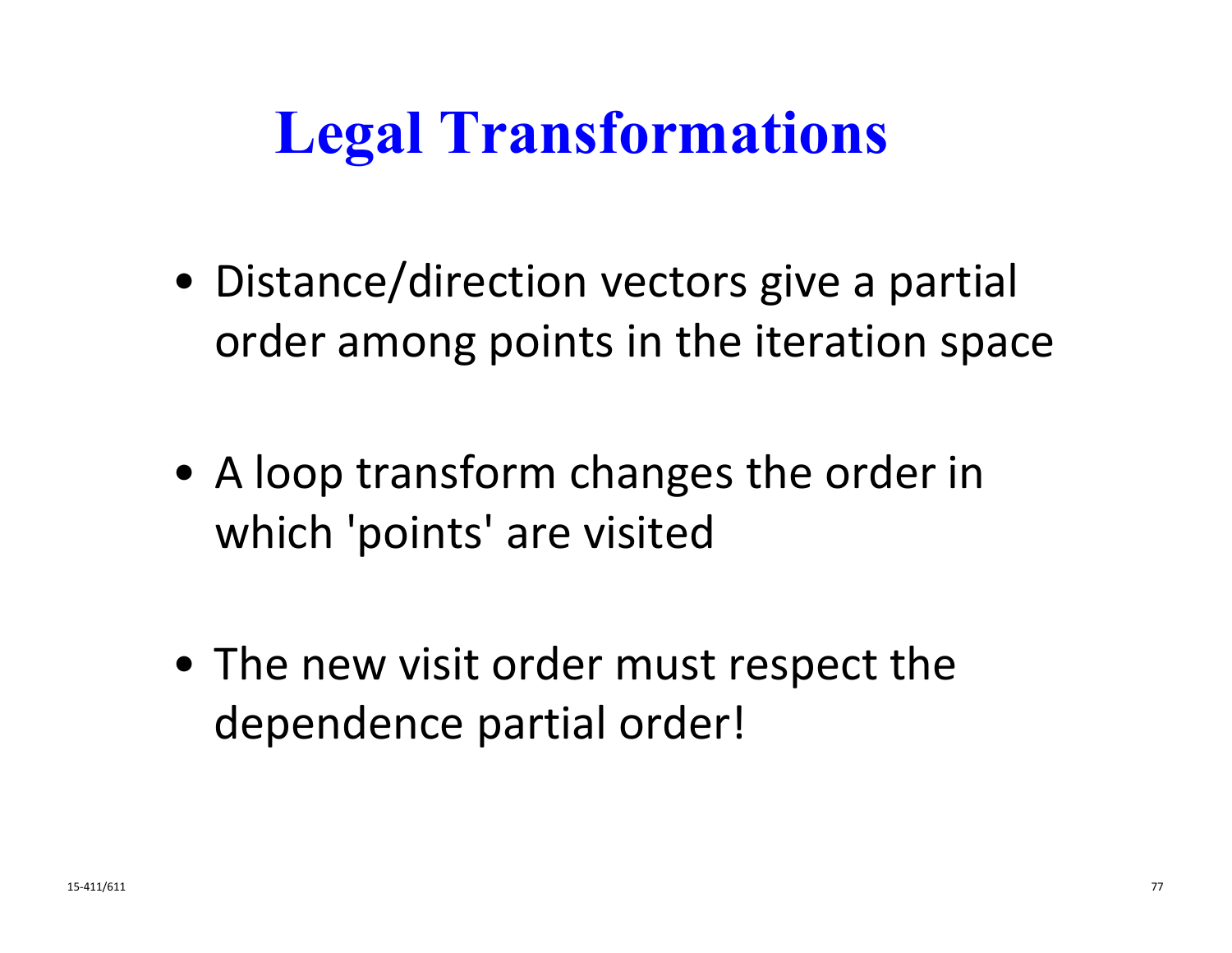- Loop reversal ok?
- Loop interchange ok?

```
for i = 0 to N-1
    for 
j = 0 to N-1
      A[i+1][j] += A[i][j];
```
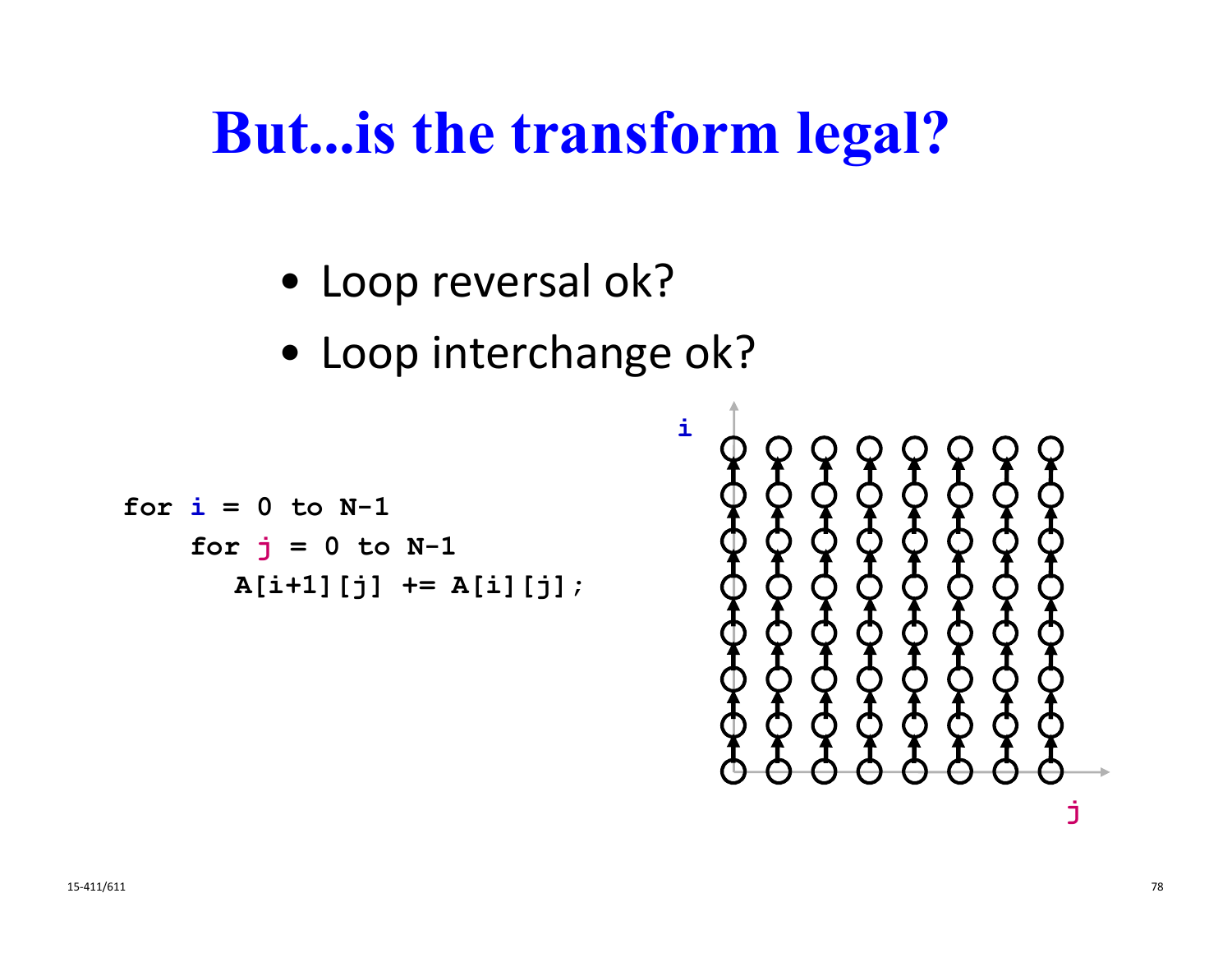- Loop reversal ok?
- Loop interchange ok?

for 
$$
i = 0
$$
 to N-1  
for  $j = 0$  to N-1  
A[i+1][j+1] += A[i][j];

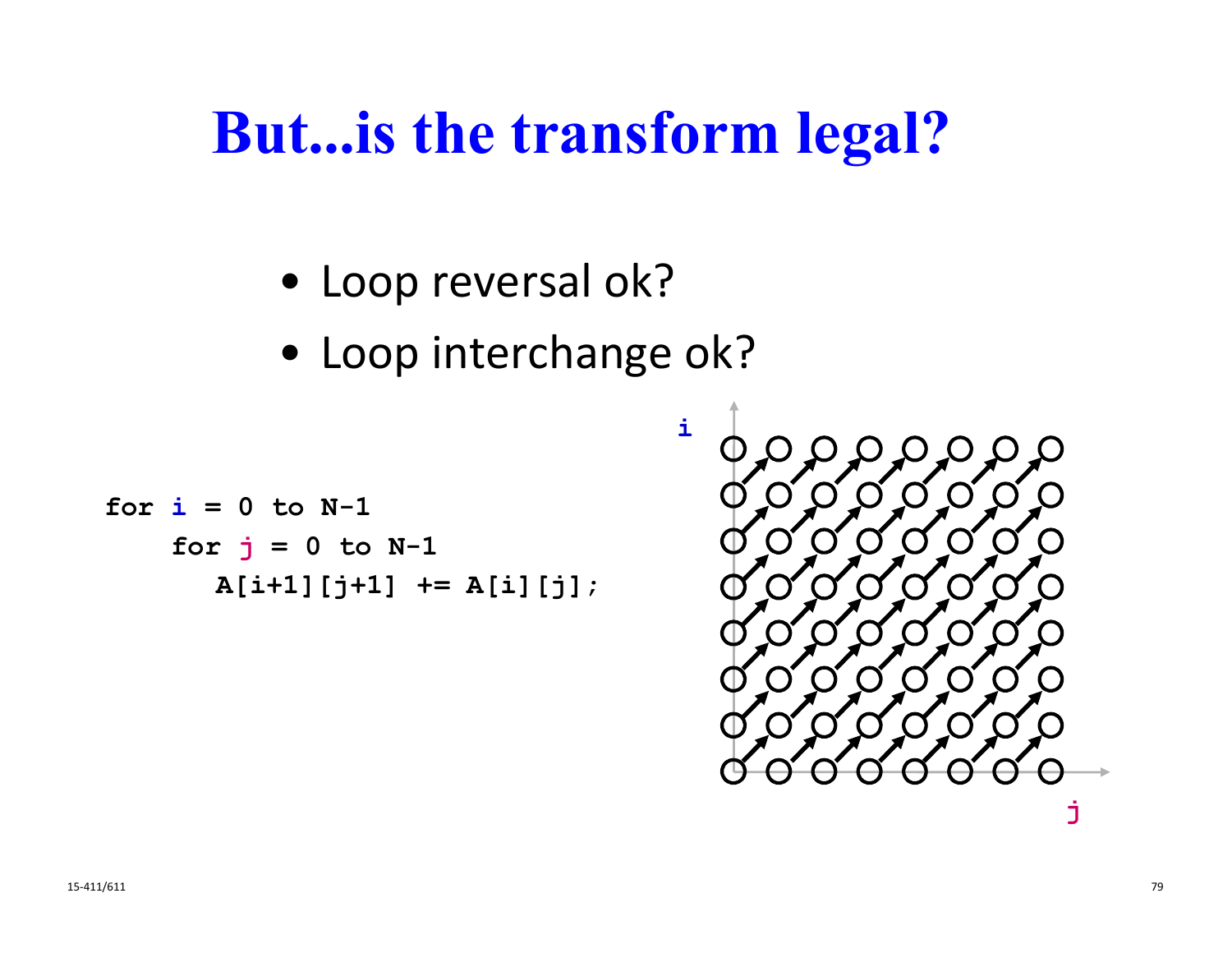• What other visit **i**order is legal here?  $\overline{(\ }$ **for i = 0 to TS for j = 0 to N-2 A[j+1] = (A[j] + A[j+1] + A[j+2])/3; j**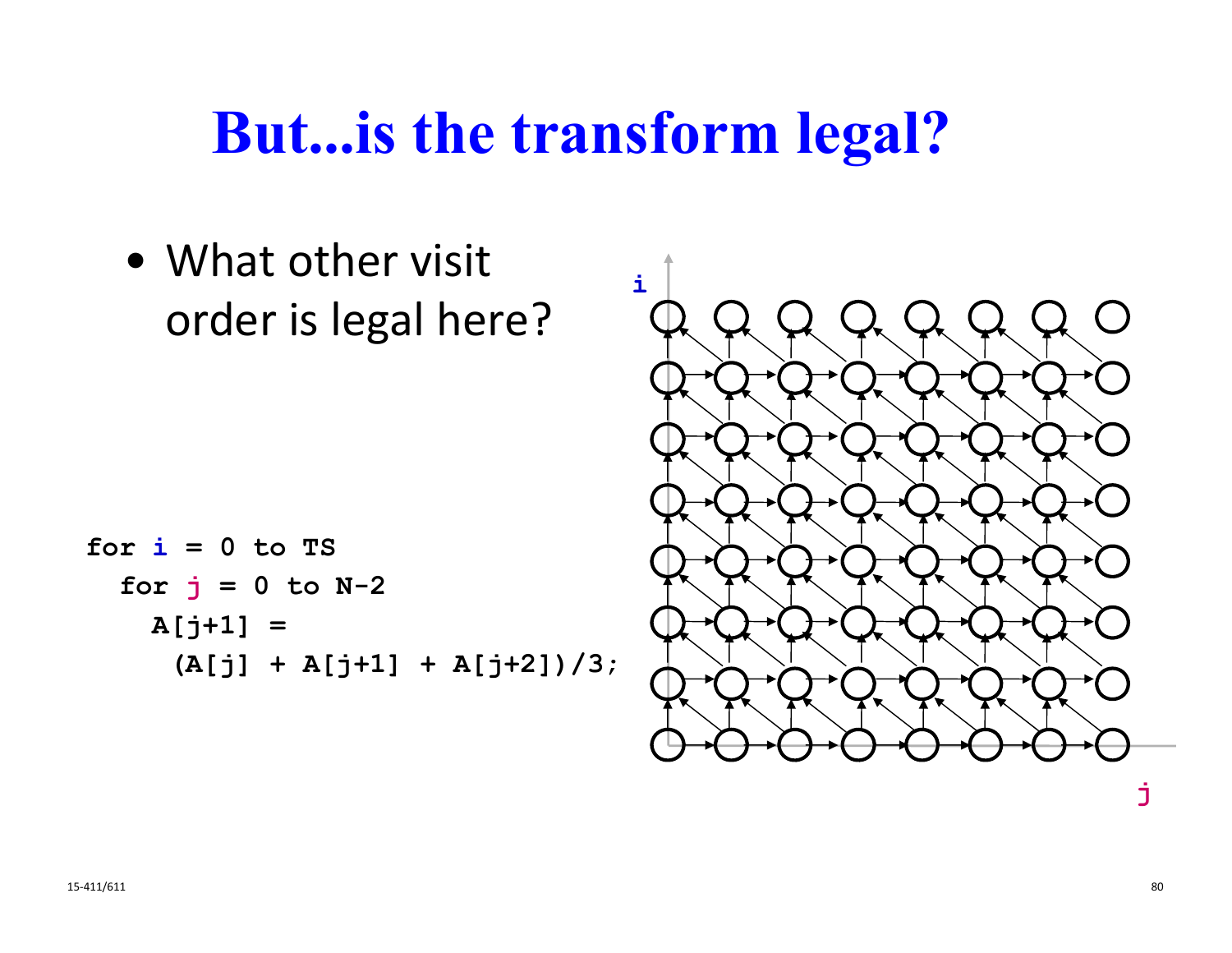**i**

• What other visit order is legal here?

**for i = 0 to TS for j = 0 to N-2 A[j+1] = (A[j] + A[j+1] + A[j+2])/3;**

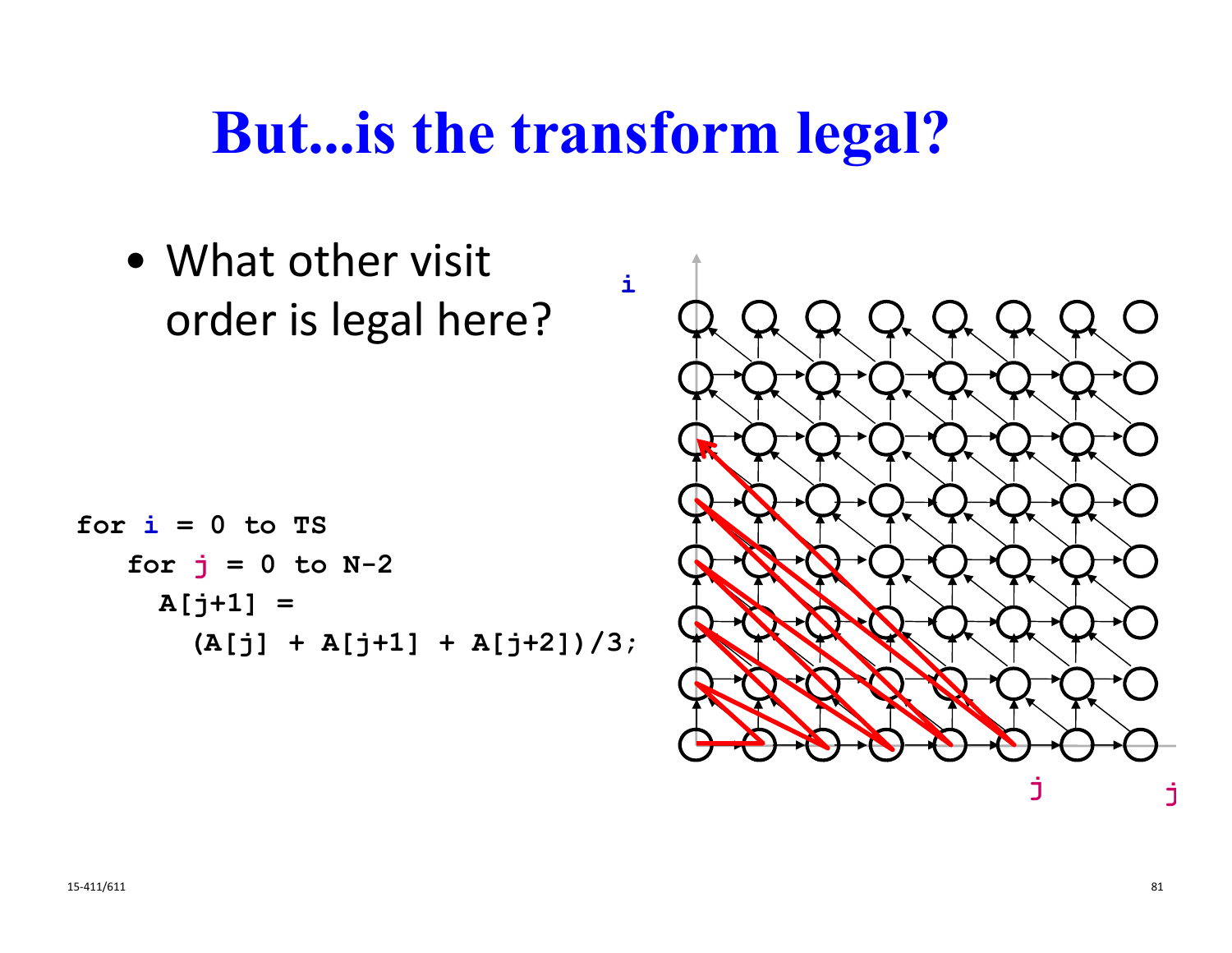• Skewing...

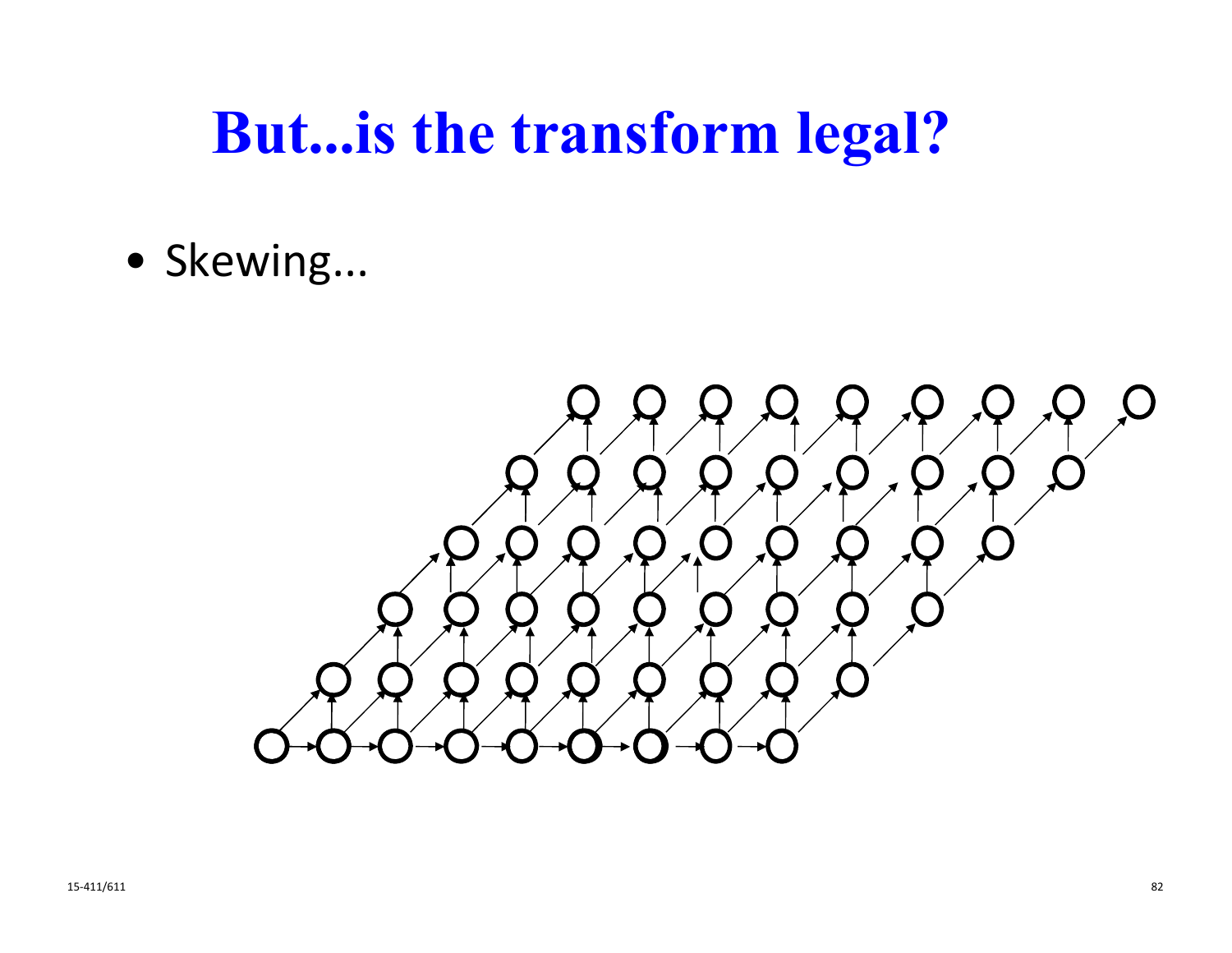• Skewing...now we can block



15‐411/611 **15‐411/611** We have made the inner loop, Fully Permutable  $\frac{1}{83}$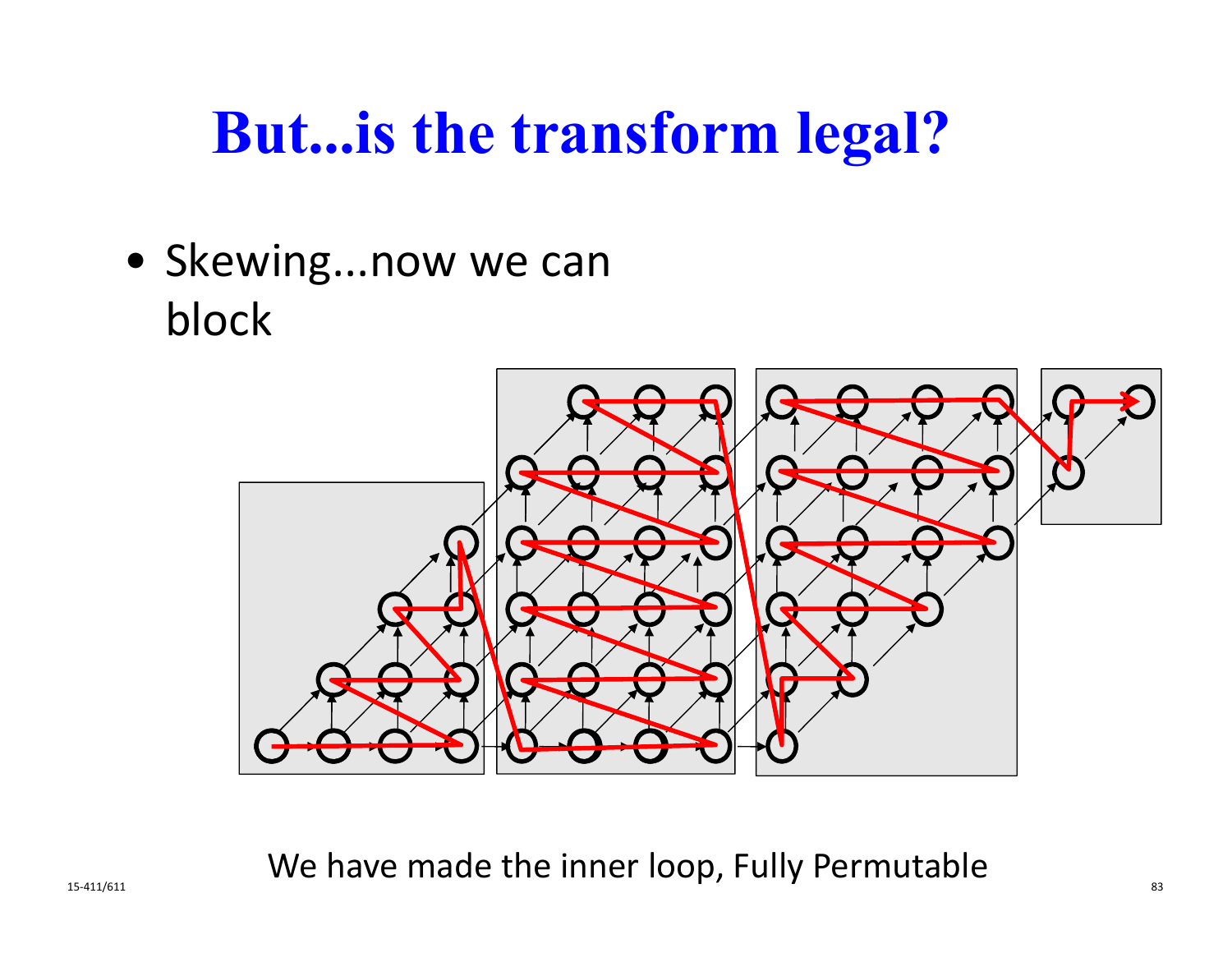• Skewing...now we can loop interchange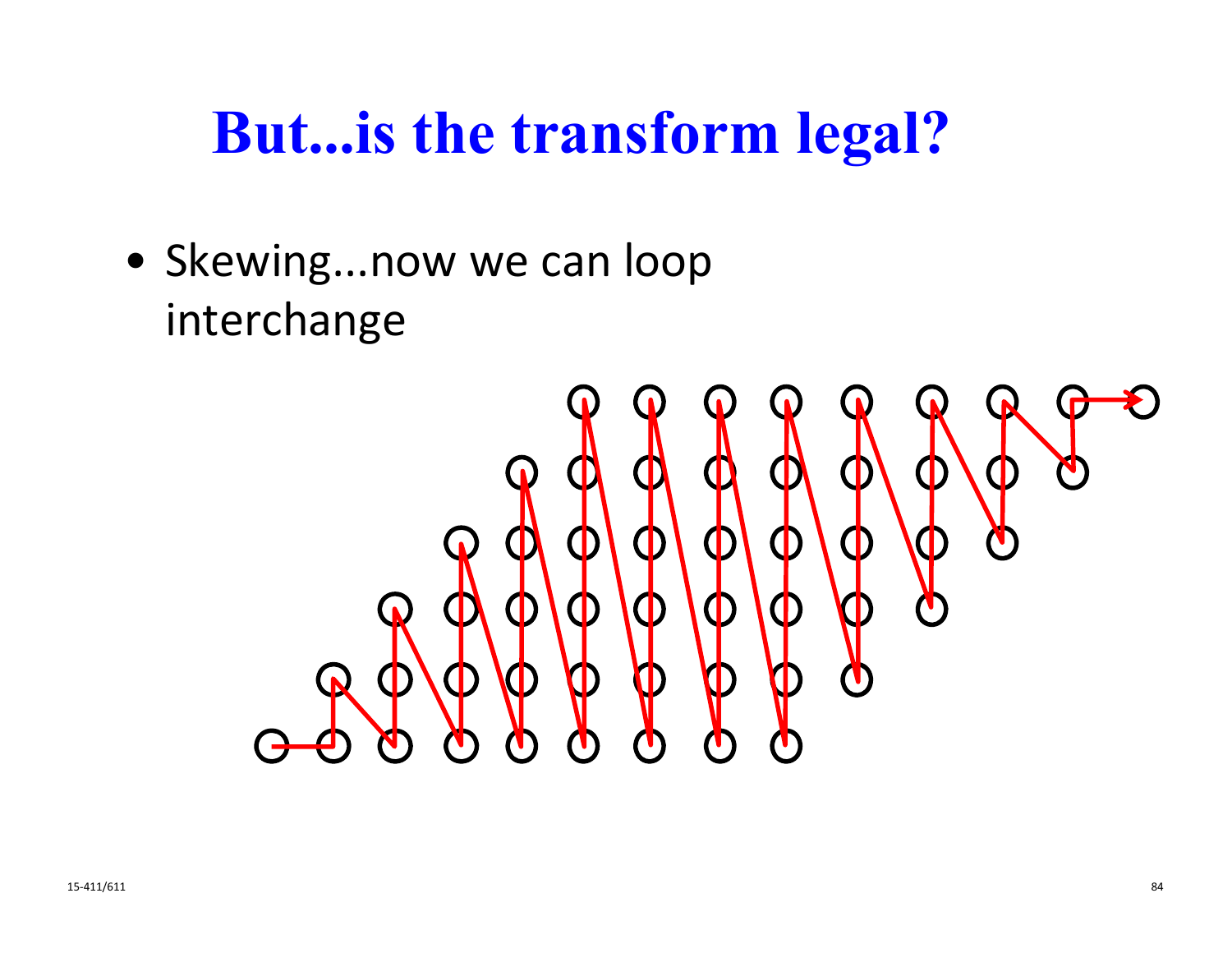### **Unimodular transformations**

- Express loop transformation as a matrix multiplication
- Check if any dependence is violated by multiplying the distance vector by the matrix – if the resulting vector is still lexicographically positive, then the involved iterations are visited in an order that respects the dependence.



**"A Data Locality Optimizing Algorithm", M.E.Wolf and M.La m**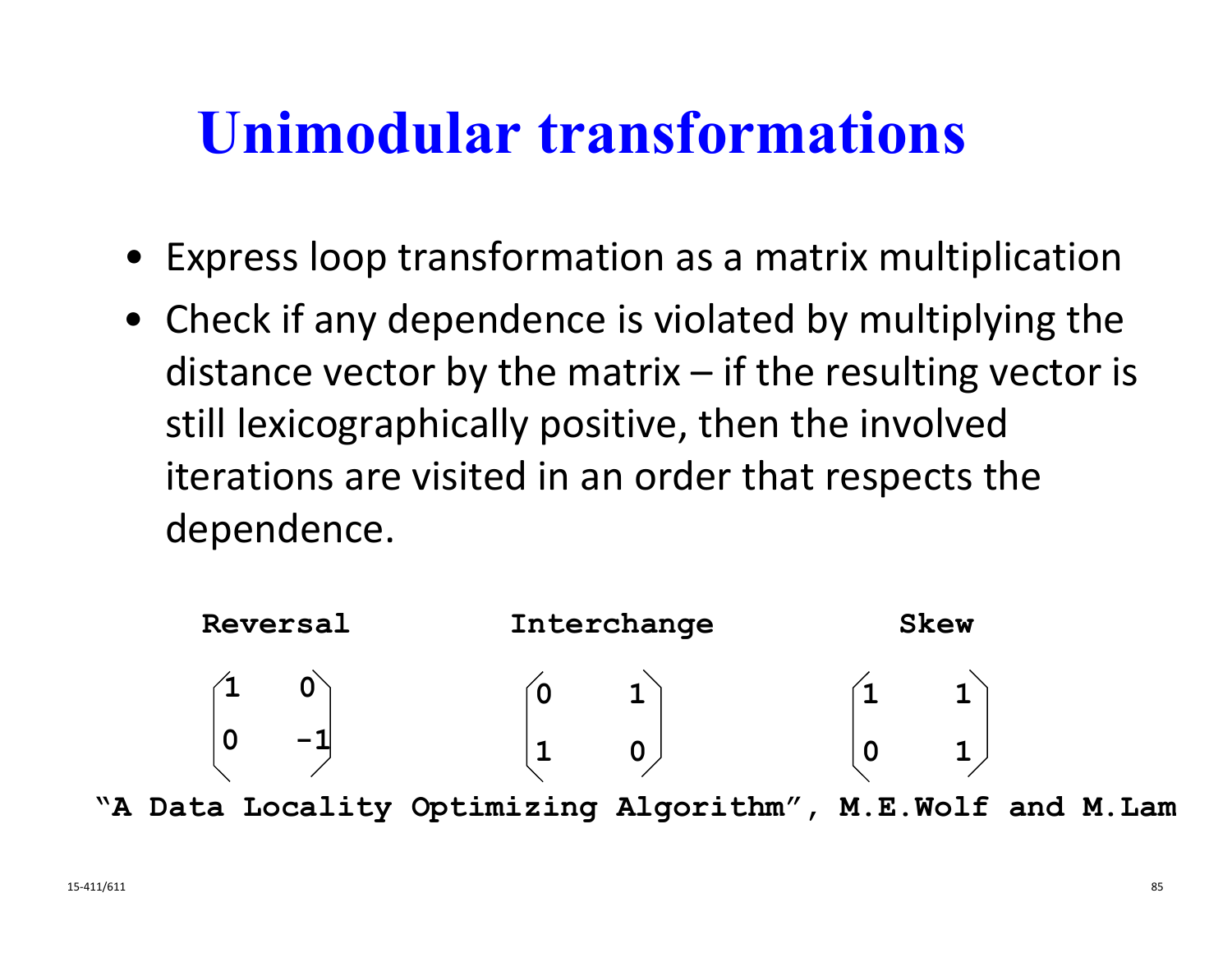## **SRP**

- Extract Dependence Information
- Extract Locality Information
- Search Possible Transformation Space for most Locality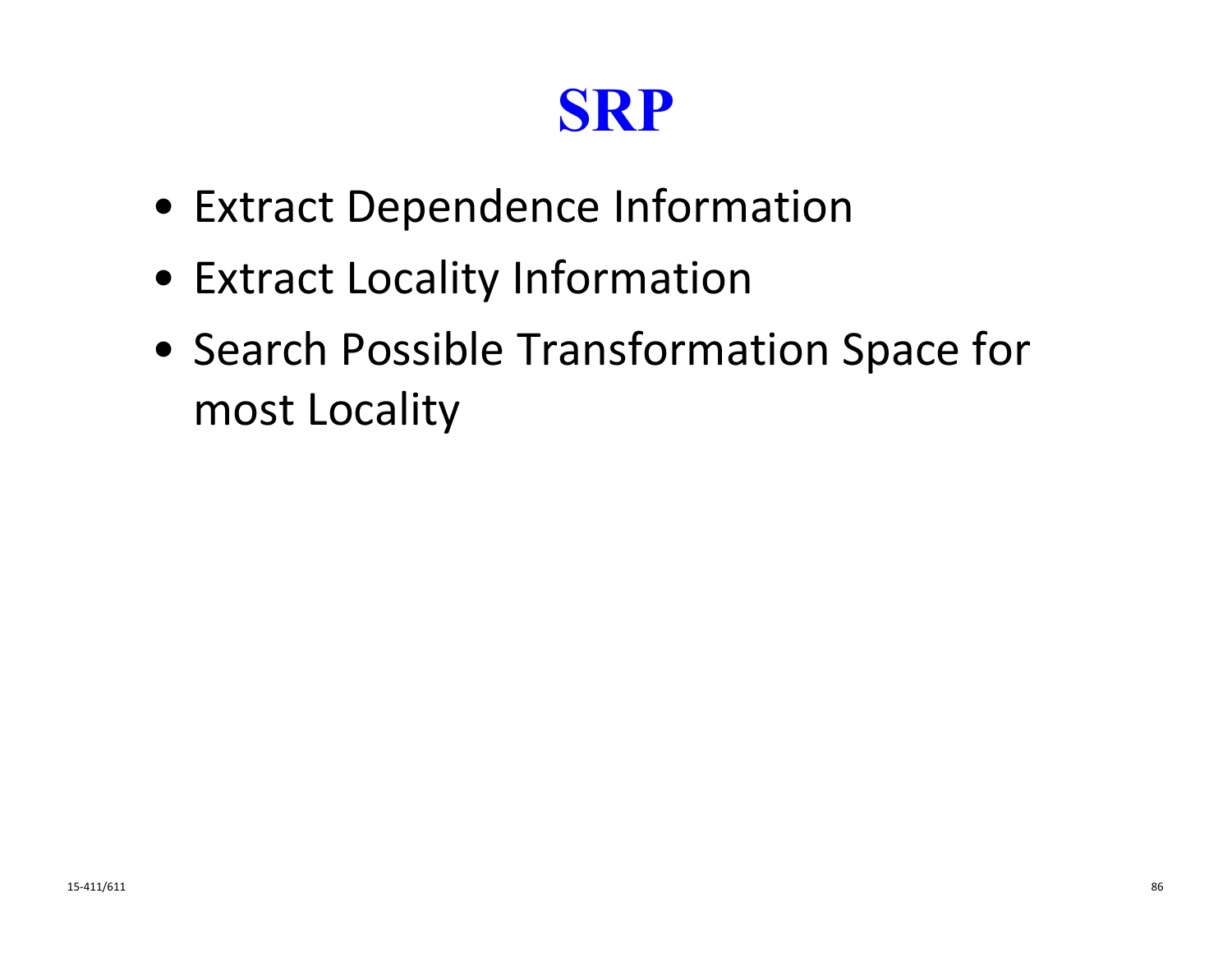## **Searching the Space**

**for I 1 := 0 to 5 for I 2 := 0 to 6**  $A[I_2 + 1] = 1/3$  \*  $(A[I_2] + A[I_2 + 1] + A[I_2 + 2])$ 

Uniformly Generated Set: **{A[I 2], A[I <sup>2</sup>+1] ,A[I <sup>2</sup>+2]} H = 0 1**

$$
D=\{(0,1),(1,0),(1,-1)\}
$$

**Original Loop:**

| Type            | reuse space                    | reuse factor |
|-----------------|--------------------------------|--------------|
| Self-Temporal:  | $Ker(H) = span{(1,0)}$         | S            |
| Self-Spatial:   | $Ker(H_s) = span{(1,0),(0,1)}$ |              |
| Group-Temporal: | $span{(1,0),(0,1)}$            | 3            |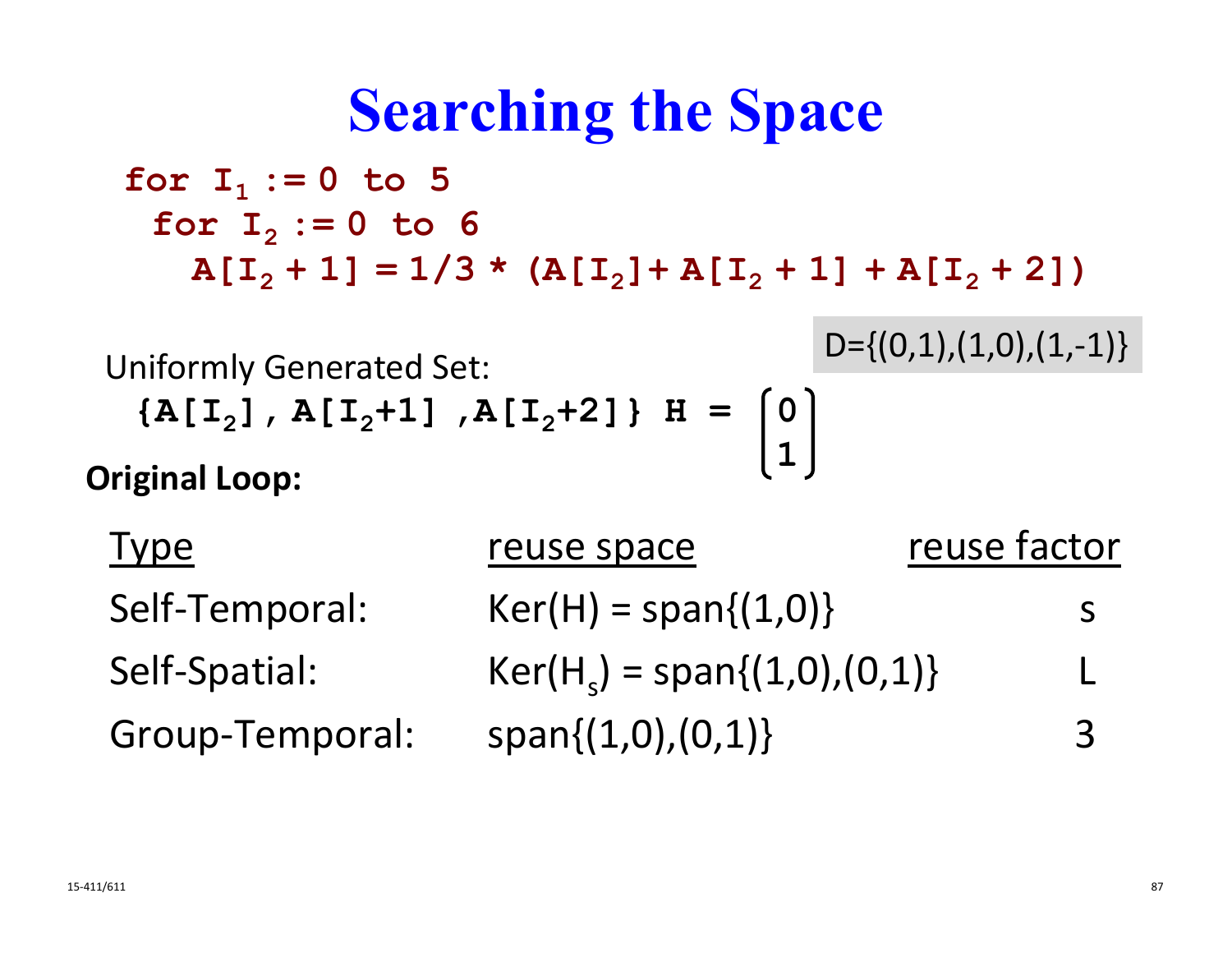## **Possible Transformations**

• span{(0,1)} 
$$
T = \begin{pmatrix} 1 & 0 \\ 0 & 1 \end{pmatrix}
$$
 1/L

• span{(1,0)} illegal

• span{(1,0),(0,1)} 
$$
T = \begin{pmatrix} 1 & 0 \\ 1 & 1 \end{pmatrix}
$$
 1/(sL)